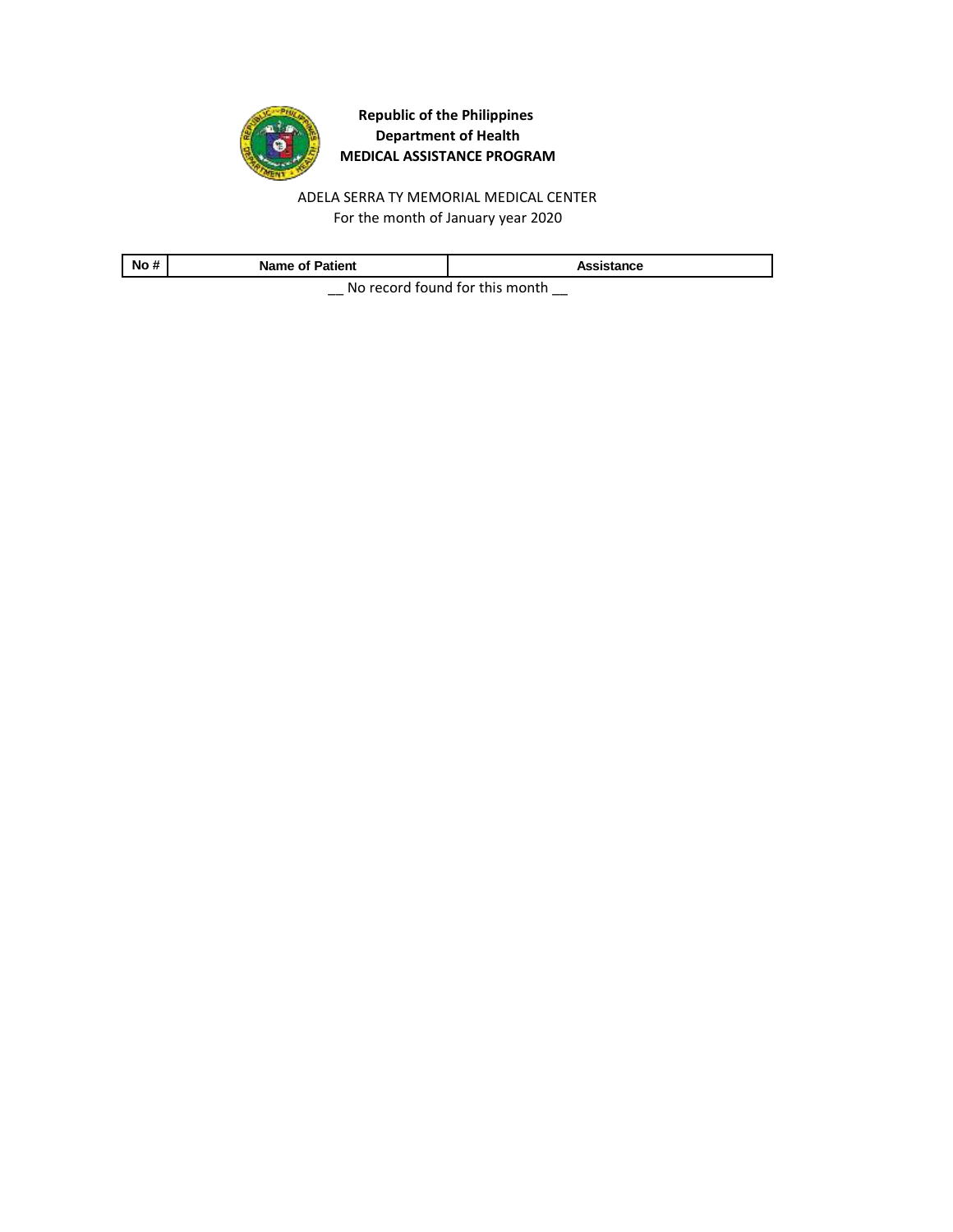

# ADELA SERRA TY MEMORIAL MEDICAL CENTER

For the month of February year 2020

| No# | <b>Name of Patient</b>              | <b>Assistance</b>                    |
|-----|-------------------------------------|--------------------------------------|
| 1   | Darryl Cruiz Demagante              | <b>Hospital Bills</b>                |
| 2   | Tomasito Jr Espinoza                | Laboratory/Procedures/Medicines.     |
| 3   | Stephanie Borja Jones-craig         | Laboratory/Procedures/Medicines.     |
| 4   | Charlie Callote Melo                | Procedures                           |
| 5   | Mery-jean Davila Laurente           | Laboratory/Procedures/Medicines.     |
| 6   | May Coming Artagame                 | Supplies                             |
| 7   | Joselito Suarez Meras               | <b>Hospital Bills</b>                |
| 8   | James Kyle Fermilan Ferrer          | <b>Hospital Bills</b>                |
| 9   | Nestor Dellote Montero              | Laboratory & Radiological Procedures |
| 10  | Alexandra Malanan Acevedo           | <b>Hospital Bills</b>                |
| 11  | Jopay Calang Malanan                | <b>Hospital Bills</b>                |
| 12  | Milagros Malinao Ramirez            | 2 D echo.                            |
| 13  | Ryan Dela Cruz Juban                | Laboratory Procedures                |
| 14  | Sergio Rupon Pandeling              | Laboratory Procedures                |
| 15  | Albina Palacio Mamontayao           | <b>KUB UTZ</b>                       |
| 16  | Angelyn Bautista Delos Reyes        | Laboratory Procedures                |
| 17  | Veronica Lorenzana Nu $\bigcirc$ ez | <b>Medicines</b>                     |
| 18  | Ryan Pael Solis                     | <b>Hospital Bills</b>                |
| 19  | Maribel Pablo Ortemba               | <b>Hospital Bills</b>                |
| 20  | Jessa Dalis Antipasado              | <b>Hospital Bills</b>                |
| 21  | Jelo Antipasado Badiang             | <b>Hospital Bills</b>                |
| 22  | Joselito Suarez Meras               | <b>Hospital Bills</b>                |
| 23  | Romnick Tajonera Cailing            | Laboratory Procedures                |
| 24  | Rj Caberti Martinez                 | <b>Hospital Bills</b>                |
| 25  | Nielianne Grace Montilla Andoy      | <b>Hospital Bills</b>                |
| 26  | Sofia Trimidal Ponteres             | <b>Hospital Bills</b>                |
| 27  | Doreen May Cahatian Nacional        | Laboratory Procedures                |
| 28  | Mark Alfred Hardin Loyola           | Laboratory Procedures                |
| 29  | Sahlee Roxas Pa�e                   | Laboratory Procedures                |
| 30  | Adenne Prequencia Tangub            | Laboratory & Radiological Procedures |
| 31  | Damaian Aris Ramirez Malaco         | Laboratory/Procedures/Medicines.     |
| 32  | Charlie Abrego Mahumoc              | <b>Medicines</b>                     |
| 33  | Honeyleth Fernandez Acevedo         | <b>Hospital Bills</b>                |
| 34  | Cresilda Lorono Vallescas           | <b>Hospital Bills</b>                |
| 35  | Rowena Novo Transfiguracion         | Laboratory Procedures                |
| 36  | Julie Mae Requiz Olasiman           | <b>Hospital Bills</b>                |
| 37  | Ailyn Pullan                        | <b>Hospital Bills</b>                |
| 38  | Jay-anna Mae Arjona Salguero        | <b>Hospital Bills</b>                |
| 39  | Francis Martinez Espinoza           | Laboratory Procedures                |
| 40  | Rienan Murillo Coca                 | Laboratory Procedures                |
| 41  | Rosabel Mahomoc Mongcopa            | Laboratory & Radiological Procedures |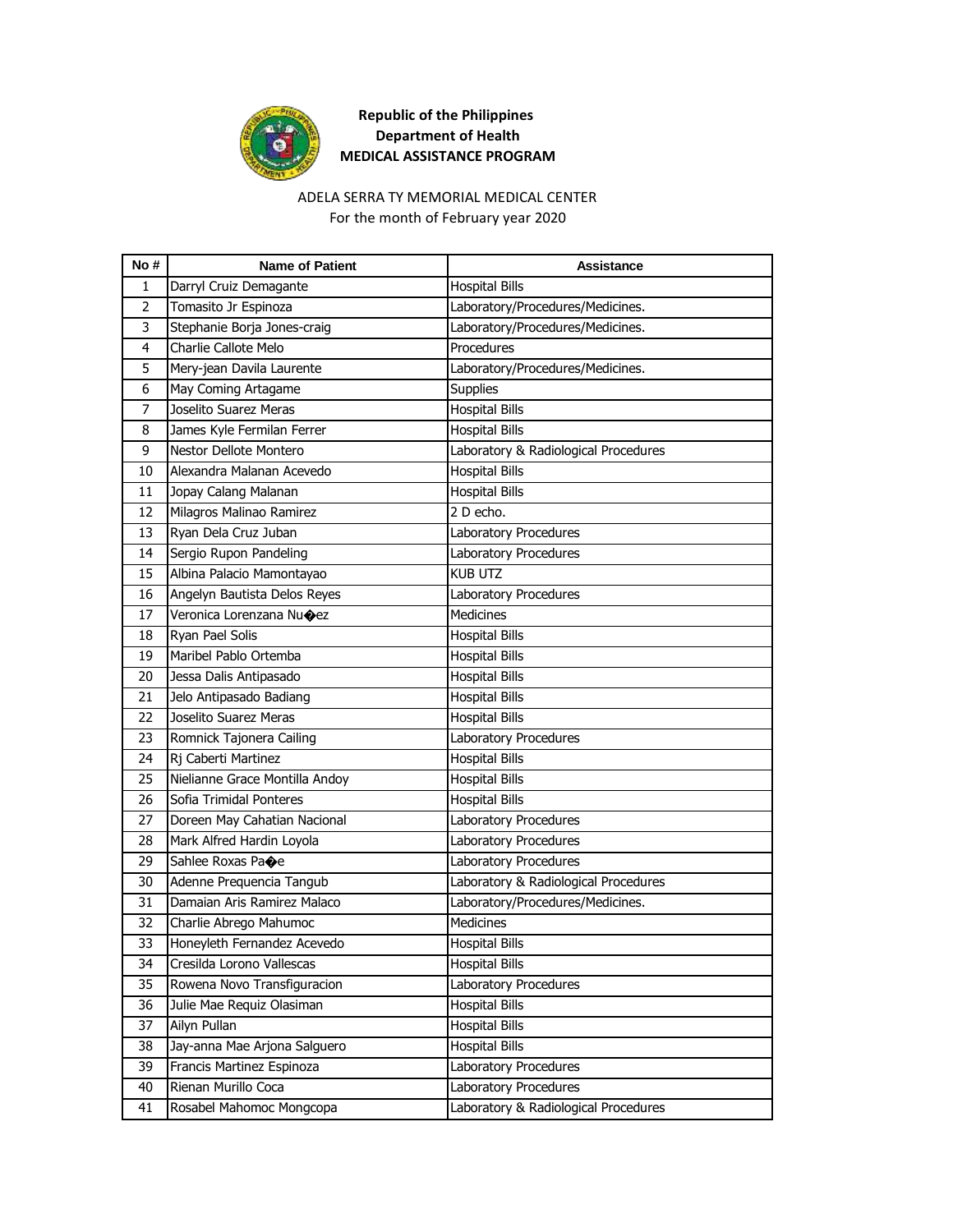| 42 | Kenneth Limosnero Sumalinog      | Procedures                           |
|----|----------------------------------|--------------------------------------|
| 43 | Charismalyn Casinsinan Geraldino | Procedures                           |
| 44 | Segundo Saliling Bagay           | Laboratory Procedures                |
| 45 | Abner Galecia Basco              | Laboratory Procedures                |
| 46 | Ryan Pulido Curada               | <b>Hospital Bills</b>                |
| 47 | Julieta Estal Quioonez           | <b>UTZ</b>                           |
| 48 | Gary Apus Apdian                 | Radiological Procedures              |
| 49 | Ronaliza Besinga Moleoo          | Radiological Procedures              |
| 50 | Erlinda Compoc Cortel            | <b>Hospital Bills</b>                |
| 51 | Nehemiah Grace Pael Perez        | <b>Hospital Bills</b>                |
| 52 | Noimy Torreon Gasis              | <b>Hospital Bills</b>                |
| 53 | Cristy Grol Pael                 | <b>Hospital Bills</b>                |
| 54 | Cedric Murillo Balabat           | Procedures                           |
| 55 | Princess Noah Maon               | <b>Hospital Bills</b>                |
| 56 | Acmad Malawanda Gundul           | Laboratory & Radiological Procedures |
| 57 | Joselito Labor Amandog           | Laboratory Procedures                |
| 58 | Rolando Luengas Fernandez        | Laboratory Procedures                |
| 59 | Najeeb Lumabao Omar              | Laboratory & Radiological Procedures |
| 60 | Cecilio Espinoza Beniga          | Laboratory Procedures                |
| 61 | Segundo Saliling Bagay           | <b>KUB UTZ</b>                       |
| 62 | Cristina Garcia Morata           | 2 D echo.                            |
| 63 | Marina Aracez Gonzaga            | <b>UTZ</b>                           |
| 64 | Junelito Plaza Orillaneda        | 2 D echo.                            |
| 65 | Alejandro Diamos Quiseo          | Procedures                           |
| 66 | Shem-cesar Robillos Porras       | 2 D echo.                            |
| 67 | Norma Quioonez Porras            | 2 D echo.                            |
| 68 | Marvin Dayao Abelardo            | Laboratory/Procedures/Medicines.     |
| 69 | Louege Noya Baguio               | Laboratory Procedures                |
| 70 | Rogelio Tacandong Montalba       | Laboratory Procedures                |
| 71 | Rey Casio Cuanan                 | Laboratory Procedures                |
| 72 | Clyde Vetor Gascon               | Laboratory Procedures                |
| 73 | Je-ann Olmogues Lerio            | <b>Hospital Bills</b>                |
| 74 | John Addam Salado Bagnol         | <b>Hospital Bills</b>                |
| 75 | Annalyn Curias Cubero            | Laboratory Procedures                |
| 76 | Peejay Dagasdas Velasco          | Laboratory Procedures                |
| 77 | Jeffrey Montenegro Quioonez      | Laboratory Procedures                |
| 78 | Mervin Montero Alimbayon         | Laboratory Procedures                |
| 79 | Analyn Pepito Arnaldo            | <b>Hospital Bills</b>                |
| 80 | Achilles Luka Arnaldo Gallardo   | <b>Hospital Bills</b>                |
| 81 | Elena Acosta Gumban              | <b>Medicines</b>                     |
| 82 | Bryan Abagon Laray               | <b>Hospital Bills</b>                |
| 83 | Manuel Lachica Miane Sr          | <b>Hospital Bills</b>                |
| 84 | Thelma Sumaoy Bruzon             | <b>Hospital Bills</b>                |
| 85 | Jaivon Jake Seco Macarandan      | Radiological Procedures              |
| 86 | Prety Love Limbaga Ramos         | <b>Hospital Bills</b>                |
| 87 | Rex Andaya Bumanglag             | Radiological Procedures              |
| 88 | John Dominic Espiritu Ronario    | Radiological Procedures              |
| 89 | Frankie Turingan Mangulad        | Radiological Procedures              |
| 90 | Ereneo Jr Agatin Ajos            | Radiological Procedures              |
| 91 | Jose Cortes Ravelo               | Laboratory Procedures                |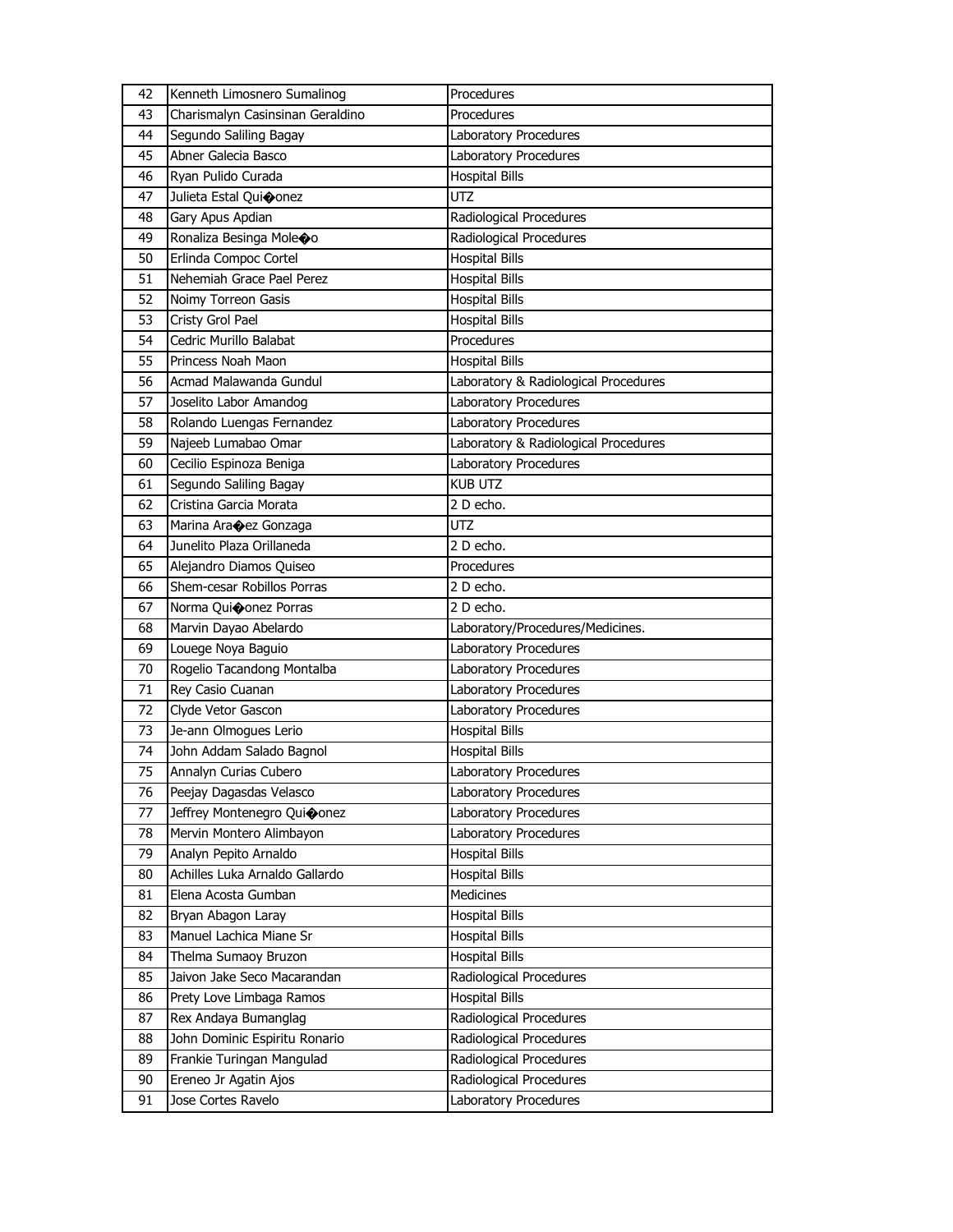| 92  | Joshua Donjovi Lagua Lluisma        | Laboratory Procedures            |
|-----|-------------------------------------|----------------------------------|
| 93  | Kenn Jhosue Vistal Manzanilla       | Procedures                       |
| 94  | Jovann Sib Menda $\bigcirc$ a Tocmo | Procedures                       |
| 95  | Precious Puyales Silvoza            | Medicines                        |
| 96  | John Kenneth Adlawan Quezada        | <b>Hospital Bills</b>            |
| 97  | Jay Claire Huerta Yubokmee          | <b>Hospital Bills</b>            |
| 98  | Jose Nelson Paradela Plaza          | Laboratory Procedures            |
| 99  | Josephine Fructoso Cabilin          | <b>Hospital Bills</b>            |
| 100 | Segundo Saliling Bagay              | Laboratory Procedures            |
| 101 | Christian Asilo Huelar              | Laboratory Procedures            |
| 102 | John Mark Cansino Pelisarta         | Procedures                       |
| 103 | Pepe Lazuna Madrazo                 | <b>Hospital Bills</b>            |
| 104 | Meryane Martinez Laurente           | Laboratory/Procedures/Medicines. |
| 105 | Jhon David Ednilan Climaco          | <b>Hospital Bills</b>            |
| 106 | Angelica Montero Eborde             | Laboratory/Procedures/Medicines. |
| 107 | Jemson Maca Opitan                  | Laboratory Procedures            |
| 108 | Nathalia Lincones Cruiz             | <b>Hospital Bills</b>            |
| 109 | Angelie Salazar Tecson              | <b>Hospital Bills</b>            |
| 110 | Shamcy Mae Aying Arjona             | <b>Hospital Bills</b>            |
| 111 | Heide Aying Arjona                  | <b>Hospital Bills</b>            |
| 112 | Luis Pagalan Revas                  | <b>Hospital Bills</b>            |
| 113 | Arlene Lamigo Tabaranza             | <b>Hospital Bills</b>            |
| 114 | Lee Anthonette Tajonera Salas       | Laboratory Procedures            |
| 115 | Lourdjerel Malooy Falcon            | Laboratory Procedures            |
| 116 | Hermie Gran Buenaflor               | Laboratory Procedures            |
| 117 | Ramil Jr Betco Orcullo              | <b>Hospital Bills</b>            |
| 118 | Christian Joseph Bale Lincones      | Laboratory Procedures            |
| 119 | Teofila Jamero Luarez               | <b>Hospital Bills</b>            |
| 120 | Rheanne Jhen Montenegro Matos       | Laboratory Procedures            |
| 121 | Rodette Quimno Bajamonde            | Radiological Procedures          |
| 122 | Mary Ann Garay Lauron               | Laboratory Procedures            |
| 123 | Julita Orillaneda Perez             | Radiological Procedures          |
| 124 | Rosalinda Matugina Locaberte        | <b>Hospital Bills</b>            |
| 125 | Deditha Cambarihan Plaza            | Laboratory Procedures            |
| 126 | Gilbert Ocoy Prado                  | Laboratory Procedures            |
| 127 | Celso Pingol Pontevedra             | <b>Hospital Bills</b>            |
| 128 | Nathaniel Borinaga Calvo            | <b>Hospital Bills</b>            |
| 129 | Pricious Kaye Mapula Sagosoy        | <b>Hospital Bills</b>            |
| 130 | Scarlet Mehong Alag                 | <b>Hospital Bills</b>            |
| 131 | Nica Marie Biter Sombilla           | <b>Hospital Bills</b>            |
| 132 | Zyres A.c. Tanguison Sanchez        | <b>Hospital Bills</b>            |
| 133 | Liwaya Ariate Mirabel               | Laboratory Procedures            |
| 134 | Rolly Constantin Abinez             | Laboratory Procedures            |
| 135 | Marjorie Quioonez Teoozo            | <b>Hospital Bills</b>            |
| 136 | Eljon Madelo Ponlaon                | Laboratory Procedures            |
| 137 | West Murillo Quijada                | <b>Hospital Bills</b>            |
| 138 | Jimlon Lozada Sambilad              | Laboratory Procedures            |
| 139 | Mary Edielyn Abarico Duropan        | Laboratory Procedures            |
| 140 | Jeanniel Powao Montero              | Laboratory Procedures            |
| 141 | Princess Grace Powao Toraja         | Laboratory Procedures            |
|     |                                     |                                  |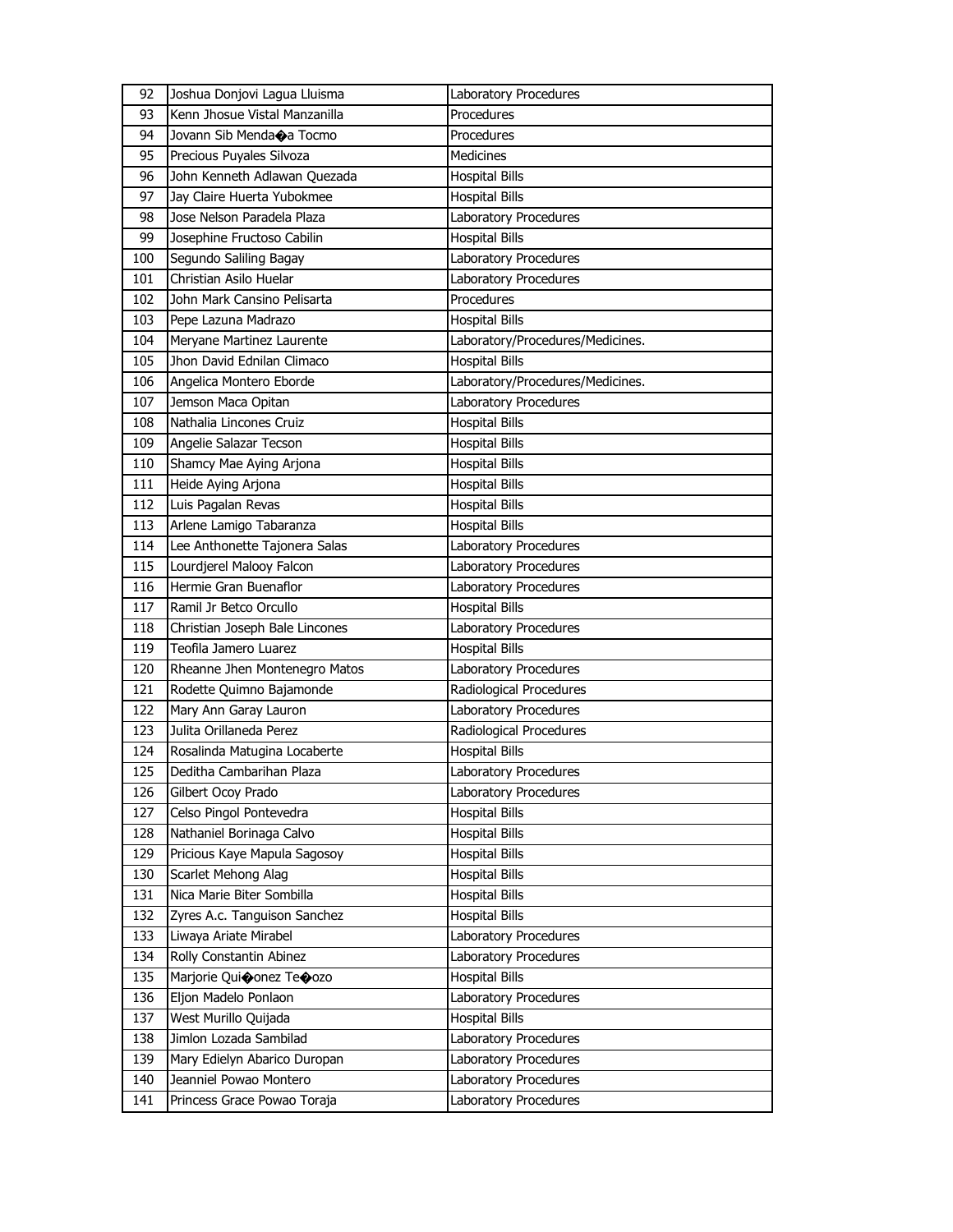| 142 | Stella Maris Vallecera Amora  | Laboratory Procedures            |
|-----|-------------------------------|----------------------------------|
| 143 | Rosita Calit Ocon             | Laboratory Procedures            |
| 144 | Lance Quilaton Besinga        | Procedures and Medical Supplies  |
| 145 | Angeline Capanpan Plaza       | Medicines                        |
| 146 | Victoria Colaste Dialde       | <b>UTZ</b>                       |
| 147 | Cheryl Medrano Historia       | Procedures                       |
| 148 | Enecita Cubero                | Laboratory Procedures            |
| 149 | Loida Cortez Simacon          | Laboratory Procedures            |
| 150 | Genalyn Caballes Roluna       | Laboratory Procedures            |
| 151 | Jose Leuterio Sanchez         | Laboratory Procedures            |
| 152 | Arthur Cubil Orbeta           | Laboratory Procedures            |
| 153 | Zack Aden Dua Flores          | Laboratory Procedures            |
| 154 | Renebel Rivas Terse           | <b>Hospital Bills</b>            |
| 155 | Mariaden Baldinar Diaz        | Radiological Procedures          |
| 156 | Felicito Alameda Otagan       | Radiological Procedures          |
| 157 | Jeffryan Dellosa Yana         | Laboratory Procedures            |
| 158 | Jep Jep Penig Dawog           | <b>Medicines</b>                 |
| 159 | Nestorio Mahilum Bandibas     | Laboratory Procedures            |
| 160 | Jeanlie Arreza Lavidor        | <b>Hospital Bills</b>            |
| 161 | Patricio Villaruz Abao        | <b>Hospital Bills</b>            |
| 162 | Larrynil Jr Jamito Manungas   | <b>Hospital Bills</b>            |
| 163 | Mark Adane Calinawan          | <b>Hospital Bills</b>            |
| 164 | Irenio Lora Bajan             | Radiological Procedures          |
| 165 | Jean Sanchez Rivas            | <b>Hospital Bills</b>            |
| 166 | Renan Ayad Cantos             | Laboratory Procedures            |
| 167 | Marc Daven Pelenio Agdasiw    | Laboratory Procedures            |
|     |                               |                                  |
| 168 | Antonio Quimilat Flores       | Laboratory Procedures            |
| 169 | Romeo Alvizo Pelenio          | Laboratory Procedures            |
| 170 | Myren Plaza Villalba          | <b>Hospital Bills</b>            |
| 171 | Nimfa Arancis Macarayo        | <b>Hospital Bills</b>            |
| 172 | Estela Cavite Ogdoc           | Radiological Procedures          |
| 173 | Eljon Madelo Ponlaon          | Laboratory Procedures            |
| 174 | Raul Pardillo Bandoy          | Laboratory Procedures            |
| 175 | Justine Payo                  | Laboratory Procedures            |
| 176 | Daisy F Luga                  | Laboratory Procedures            |
| 177 | Shanel Guinitaran Javines     | Laboratory/Procedures/Medicines. |
| 178 | Jemar Rubillos Suarez         | <b>Hospital Bills</b>            |
| 179 | Nimfa Arancis Macarayo        | <b>Hospital Bills</b>            |
| 180 | Marlon Jr Lavidor Febra       | <b>Hospital Bills</b>            |
| 181 | Jose Nelson Paradela Plaza    | 2 D echo.                        |
| 182 | Germarewil Garay Senillo      | <b>Hospital Bills</b>            |
| 183 | Wilberto Dela Silva Del Monte | <b>Hospital Bills</b>            |
| 184 | Lord Alucard Peteros          | <b>Hospital Bills</b>            |
| 185 | Alma Batiancila Lambaco       | Procedures                       |
| 186 | Nimfa Arancis Macarayo        | <b>Hospital Bills</b>            |
| 187 | Ignacio Salazar Quezada       | Procedures                       |
| 188 | Myra Bautista Lagura          | Procedures                       |
| 189 | Antonio Gan Falcon            | Radiological Procedures          |
| 190 | Alunie Limpot Temcang         | Laboratory Procedures            |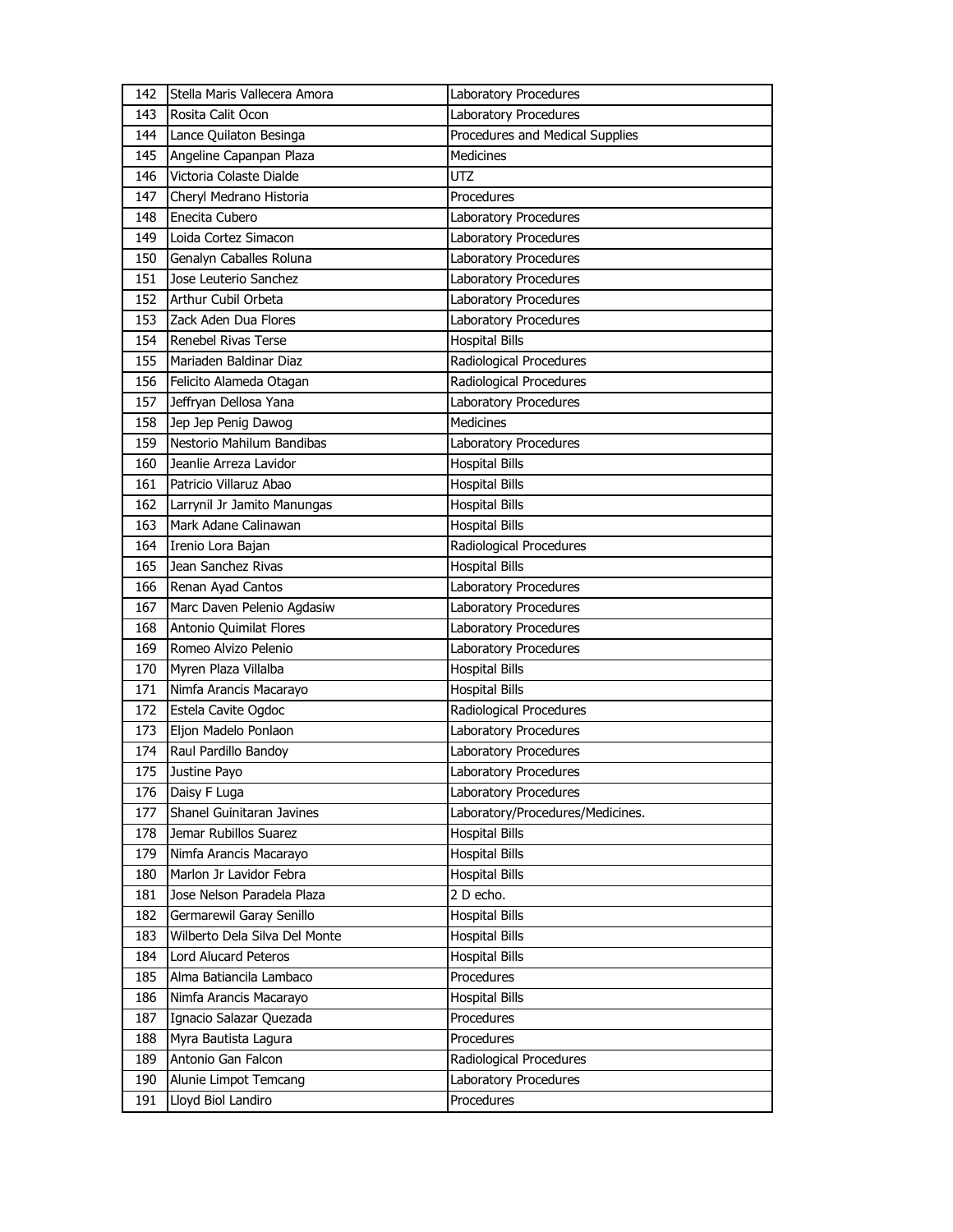| 192 | Marlunfel Torrefranca Cabaoa  | <b>Hospital Bills</b>                |
|-----|-------------------------------|--------------------------------------|
| 193 | Meriam Espinoza Besinga       | <b>Hospital Bills</b>                |
| 194 | Vince Joselito Salili Moreno  | Laboratory Procedures                |
| 195 | Kendra Caningan               | <b>Hospital Bills</b>                |
| 196 | Ranj Jesu Jumanoy Ranesis     | <b>Hospital Bills</b>                |
| 197 | Ailyn Montebon Bonghanoy      | <b>Hospital Bills</b>                |
| 198 | Venice Rubi Salili Moreno     | Laboratory Procedures                |
| 199 | Julieta Pedroza Maglinis      | <b>Hospital Bills</b>                |
| 200 | Stella Maris Vallecera Amora  | Laboratory Procedures                |
| 201 | Persing Saday Betco           | Laboratory Procedures                |
| 202 | Ronel Flores Bagnol           | Laboratory Procedures                |
| 203 | Josephinee Canda Evangelista  | <b>Hospital Bills</b>                |
| 204 | Gwendelyn Jabol Castillo      | <b>Hospital Bills</b>                |
| 205 | Jenelyn Flores Bagnol         | Laboratory Procedures                |
| 206 | Bobby Maca Opitan             | <b>Hospital Bills</b>                |
| 207 | Eddie Jr Dedicatoria Salcedo  | Laboratory Procedures                |
| 208 | Miluna Lozada Elpa            | Laboratory Procedures                |
| 209 | Clyde Vetor Gascon            | Laboratory Procedures                |
| 210 | Mark Alfred Hardin Loyola     | Laboratory Procedures                |
| 211 | Emily Peoa Feril              | Laboratory Procedures                |
| 212 | Annabelle Boniao Tumampos     | Radiological Procedures              |
| 213 | Raymond Kiven Mibulos Falcon  | <b>Supplies</b>                      |
| 214 | Josephinee Canda Evangelista  | <b>Hospital Bills</b>                |
| 215 | Emma Buban Bandoy             | <b>Hospital Bills</b>                |
| 216 | Luthgarda Garcia Rivera       | Laboratory Procedures                |
| 217 | Shenie Ascarez Verano         | <b>Hospital Bills</b>                |
| 218 | Shanel Guinitaran Javines     | Laboratory Procedures                |
| 219 | Darwin John Santa Batasinin   | <b>Hospital Bills</b>                |
| 220 | Romansueto Madrid Rodas       | Laboratory/Procedures/Medicines.     |
| 221 | Charlene Salazar Murillo      | <b>Hospital Bills</b>                |
| 222 | Leopoldo Taylaran Barrios Sr  | <b>Hospital Bills</b>                |
| 223 | Adrian Gallardo Cainglet      | <b>Hospital Bills</b>                |
| 224 | Victor Cabaces Gongob         | Laboratory/Procedures/Medicines.     |
| 225 | Juliet Lozada Awa             | Laboratory/Procedures/Medicines.     |
| 226 | Kazzandra Kate Mendez Lilang  | Laboratory/Procedures/Medicines.     |
| 227 | Michael Vasquez Rondina       | Laboratory/Procedures/Medicines.     |
| 228 | Rheanne Jhen Montenegro Matos | <b>Hospital Bills</b>                |
| 229 | Bechoa Garcia Acevedo         | <b>Hospital Bills</b>                |
| 230 | Benjamin Brayden Luga Irizari | <b>Hospital Bills</b>                |
| 231 | Emelda Maca Azarcon           | <b>Hospital Bills</b>                |
| 232 | Emelda Maca Azarcon           | <b>Hospital Bills</b>                |
| 233 | Angel Cuanan Estrada          | Laboratory Procedures                |
| 234 | James Karl Fermilan Ferrer    | <b>Hospital Bills</b>                |
| 235 | Celerino Amper Leonis         | <b>Hospital Bills</b>                |
| 236 | Antonio Yu Haguisan           | Laboratory Procedures                |
| 237 | Atarah Shayne Cortez Simacon  | <b>Hospital Bills</b>                |
| 238 | Roselyn Lauron Probetcho      | Laboratory & Radiological Procedures |
| 239 | Angel Layupan Pabuhot         | Laboratory/Procedures/Medicines.     |
| 240 |                               |                                      |
|     | Robert Romero Bantayan        | Laboratory Procedures                |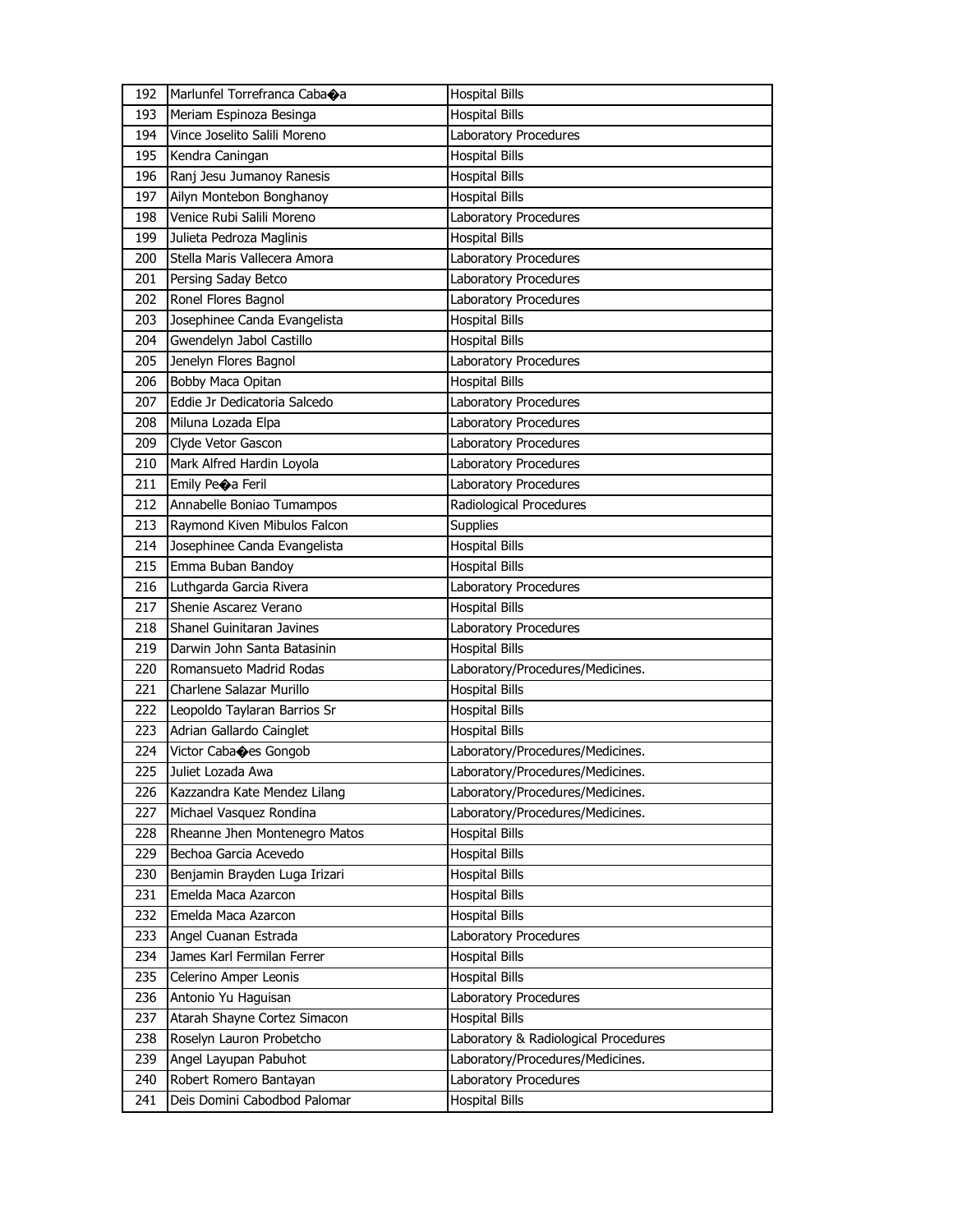| 242 | Ferielyn Joy Consigna Ventura         | Laboratory Procedures                |
|-----|---------------------------------------|--------------------------------------|
| 243 | Cheryl Fernandez Arcilla              | <b>Hospital Bills</b>                |
| 244 | Floricito Cubero Lagua                | Radiological Procedures              |
| 245 | Margie Santa Lamela                   | <b>Hospital Bills</b>                |
| 246 | Alice Villapa $\bigcirc$ e Tranquilan | Laboratory Procedures                |
| 247 | Marvin Acevedo Medrano                | <b>Hospital Bills</b>                |
| 248 | Joebert Solis Salvador                | <b>Medicines</b>                     |
| 249 | Jonelyn Ong Tecson                    | Laboratory Procedures                |
| 250 | Richard Costante Lozada               | <b>Hospital Bills</b>                |
| 251 | Princess Zianne Tesoro Cosinas        | Laboratory Procedures                |
| 252 | Charo Maquiling Asibal                | <b>Medicines</b>                     |
| 253 | Dante Andoy Baldinar                  | <b>Hospital Bills</b>                |
| 254 | Richard Costante Lozada               | <b>Hospital Bills</b>                |
| 255 | Joram Vidal Rabaya                    | <b>Hospital Bills</b>                |
| 256 | Miklyn Villalba Acosta                | Medicines                            |
| 257 | Lianne Camille Recto Panquico         | <b>Hospital Bills</b>                |
| 258 | Andrew De Leon Quiconez               | <b>Hospital Bills</b>                |
| 259 | Joel Pagaran Gonzaga                  | <b>Hospital Bills</b>                |
| 260 | Lourimar Balacuit Mozo                | <b>Hospital Bills</b>                |
| 261 | Minda Abarca Haguisan                 | Laboratory & Radiological Procedures |
| 262 | John Ysmael Armonte Lingatong         | <b>Hospital Bills</b>                |
| 263 | Kian Zafra Marabe                     | Laboratory Procedures                |
| 264 | Regine Limpasa Royna                  | <b>Hospital Bills</b>                |
| 265 | Rengie Armonte Lingatong              | <b>Hospital Bills</b>                |
| 266 | Rogelia Caton Avila                   | <b>Hospital Bills</b>                |
| 267 | Rizalyn Layosa Lodovica               | Laboratory Procedures                |
| 268 | Julia Taypa Raut-raut                 | <b>Hospital Bills</b>                |
| 269 | Rengie Armonte Lingatong              | <b>Hospital Bills</b>                |
| 270 | Norbert Cosmiano Solis                | <b>Hospital Bills</b>                |
| 271 | Vince Joselito Salili Moreno          | <b>Hospital Bills</b>                |
| 272 | Mary Ann Gurrea Jimenez               | <b>Hospital Bills</b>                |
| 273 | Kellin Quinn Villalba Patalinghug     | <b>Hospital Bills</b>                |
| 274 | Nova Amor Cuadra Layson               | Laboratory Procedures                |
| 275 | Princess Lara Canda Evangelista       | <b>Hospital Bills</b>                |
| 276 | Ma. Ellen Lavilla Gaddao              | Laboratory Procedures                |
| 277 | Donita Caballo Cuarez                 | <b>Hospital Bills</b>                |
| 278 | Jian Klen Adante Plaza                | <b>Hospital Bills</b>                |
| 279 | Jayson Malinao Elman                  | <b>Hospital Bills</b>                |
| 280 | Norbert Cosmiano Solis                | <b>Hospital Bills</b>                |
| 281 | Jeddalee Ausa Mondalo                 | <b>Hospital Bills</b>                |
| 282 | Pepe Fajurano Nalang                  | Laboratory Procedures                |
| 283 | Shelime Santero Rivera                | Laboratory & Radiological Procedures |
| 284 | Charlie Taypa Raut-raut               | <b>Hospital Bills</b>                |
| 285 | Jeddalee Ausa Mondalo                 | <b>Hospital Bills</b>                |
| 286 | John Matteo Doloricon Beloy           | <b>Hospital Bills</b>                |
| 287 | Kyline Angoy Mantalaba                | <b>Hospital Bills</b>                |
| 288 | Alejandro Carballo Tecson             | Radiological Procedures              |
| 289 | Aeron Jhon Olang Salcedo              | <b>Hospital Bills</b>                |
| 290 | Tristan Mabido Olea                   | <b>Hospital Bills</b>                |
| 291 | Roselyn Lawian Jariol                 | <b>Hospital Bills</b>                |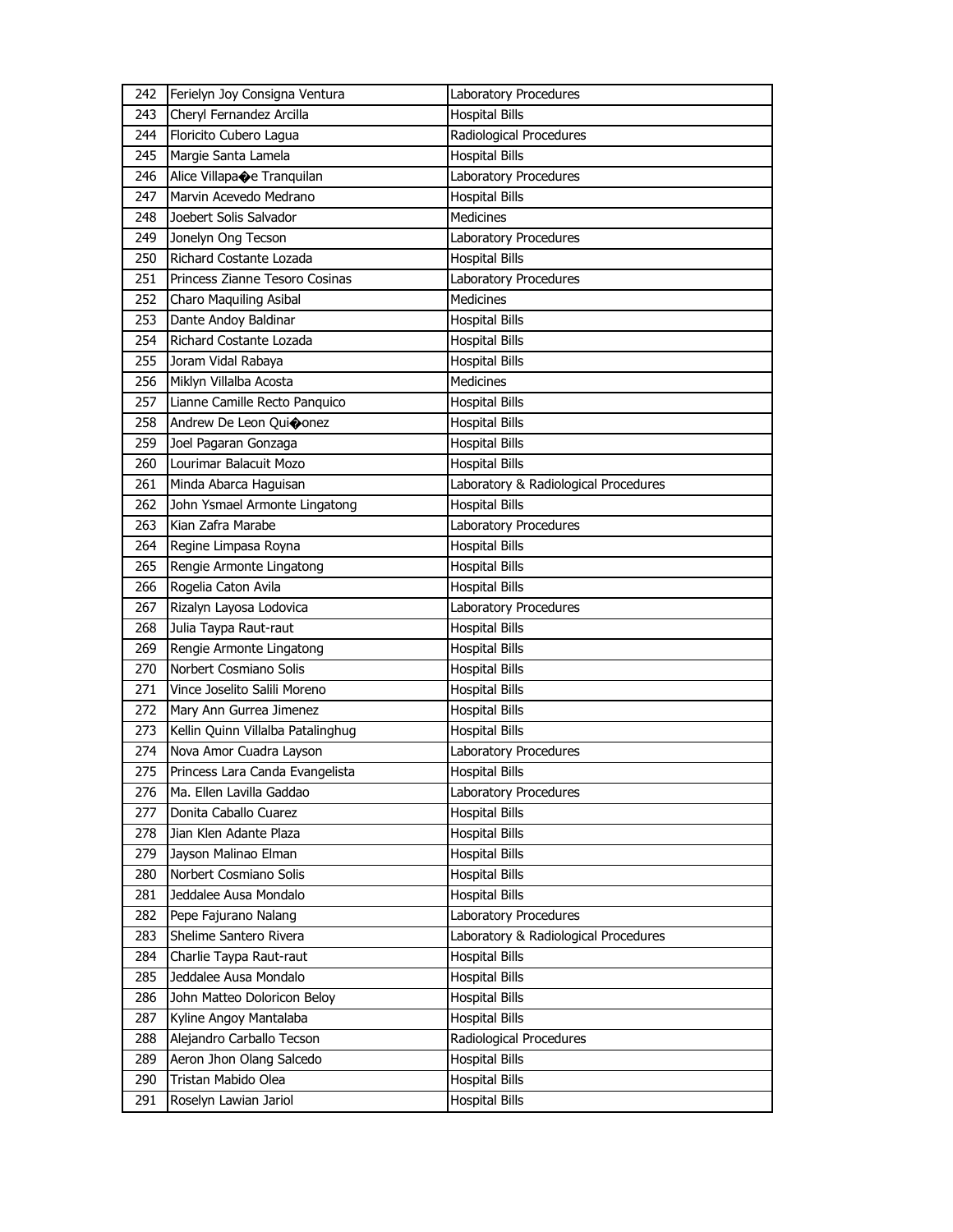| 292 | Aeron Jhon Olang Salcedo            | <b>Hospital Bills</b>                |
|-----|-------------------------------------|--------------------------------------|
| 293 | Diana Rose Flores Delicona          | Laboratory/Procedures/Medicines.     |
| 294 | Jaymart Dawog Delicona              | Laboratory/Procedures/Medicines.     |
| 295 | Miguel Gomez Montero                | Procedures                           |
| 296 | Panfilo Cahilog Cortes              | Procedures                           |
| 297 | Ruben Sr Guillen Oso                | <b>Hospital Bills</b>                |
| 298 | Sheinna Mae Lumanao Oracion         | <b>Hospital Bills</b>                |
| 299 | Nethan Renz Corregidor Apolinaria   | Procedures                           |
| 300 | Pedro Abella Colantro               | Laboratory Procedures                |
| 301 | Jhamil Andrew Prado Espinoza        | Laboratory/Procedures/Medicines.     |
| 302 | Grace Lacu $\bigcirc$ a Taba        | Laboratory Procedures                |
| 303 | Marcelo Menardo Repeso              | Radiological Procedures              |
| 304 | Revolex Apurado Maglinte            | Laboratory & Radiological Procedures |
| 305 | <b>Teofilo Salinas Sanchez</b>      | Radiological Procedures              |
| 306 | Kenzoe Bautista Maramian            | <b>Hospital Bills</b>                |
| 307 | Oliver Tinunga Sumaga               | Laboratory/Procedures/Medicines.     |
| 308 | Felimon Gonesto Emlarino            | Procedures                           |
| 309 | Nelvin Dionela Evale                | X-Ray                                |
| 310 | Chelyn Elano Medrano                | Laboratory & Radiological Procedures |
| 311 | Bernardita Limbaro Palacio          | <b>Hospital Bills</b>                |
| 312 | Mikee Jean Malicse Pontevedra       | Laboratory & Radiological Procedures |
| 313 | Gladys Laureoo Silvasa              | Laboratory Procedures                |
| 314 | Jansol Sanipa Vitaliano             | Laboratory Procedures                |
| 315 | Joywen Balog Sarzua                 | <b>Hospital Bills</b>                |
| 316 | Dze Dee Brent Lorono Arado          | <b>Hospital Bills</b>                |
| 317 | Romeo Gozon Paulin                  | Laboratory Procedures                |
|     |                                     |                                      |
| 318 | Joshua Mabong Acebedo               | <b>Hospital Bills</b>                |
| 319 | Jobelle Melloria Bantugan           | Procedures                           |
| 320 | Rey Balog Suazo                     | X-Ray                                |
| 321 | Sandro Paqueo Duero                 | X-Ray                                |
| 322 | Kenneth Elvs De Guzman De La Cuesta | <b>Hospital Bills</b>                |
| 323 | Julie Ann Moralde Maquiling         | <b>Hospital Bills</b>                |
| 324 | Jenevieve Juagpao Balbag            | <b>Hospital Bills</b>                |
| 325 | Denz Yuko Juagpao Balbag            | <b>Hospital Bills</b>                |
| 326 | Kenzoe Bautista Maramian            | <b>Hospital Bills</b>                |
| 327 | Lilibeth Falcon Linguaje            | <b>Hospital Bills</b>                |
| 328 | Angelika Salabit Belo               | <b>Hospital Bills</b>                |
| 329 | Lady Mae Plaza Dag-uman             | <b>Hospital Bills</b>                |
| 330 | Earon Rhiendel Bautista Lorono      | <b>Hospital Bills</b>                |
| 331 | Ciara Edyne Barcenas Bandoy         | Laboratory Procedures                |
| 332 | Mariam Sabosido Algallaf            | <b>Hospital Bills</b>                |
| 333 | Angelika Salabit Belo               | <b>Hospital Bills</b>                |
| 334 | Aurelio Tranquilan Bagnol Jr        | Laboratory & Radiological Procedures |
| 335 | Jinky Tejero Bautista               | <b>Hospital Bills</b>                |
| 336 | Jinky Tejero Bautista               | <b>Hospital Bills</b>                |
| 337 | Angelie Bagnol Marapao              | Laboratory & Radiological Procedures |
| 338 | Jule Kent Brylle Lorono Arado       | Laboratory Procedures                |
| 339 | Yassi Caballes Gealan               | <b>Hospital Bills</b>                |
| 340 | Nediniela Carezzah Cuizon           | Procedures                           |
| 341 | Yassi Caballes Gealan               | <b>Hospital Bills</b>                |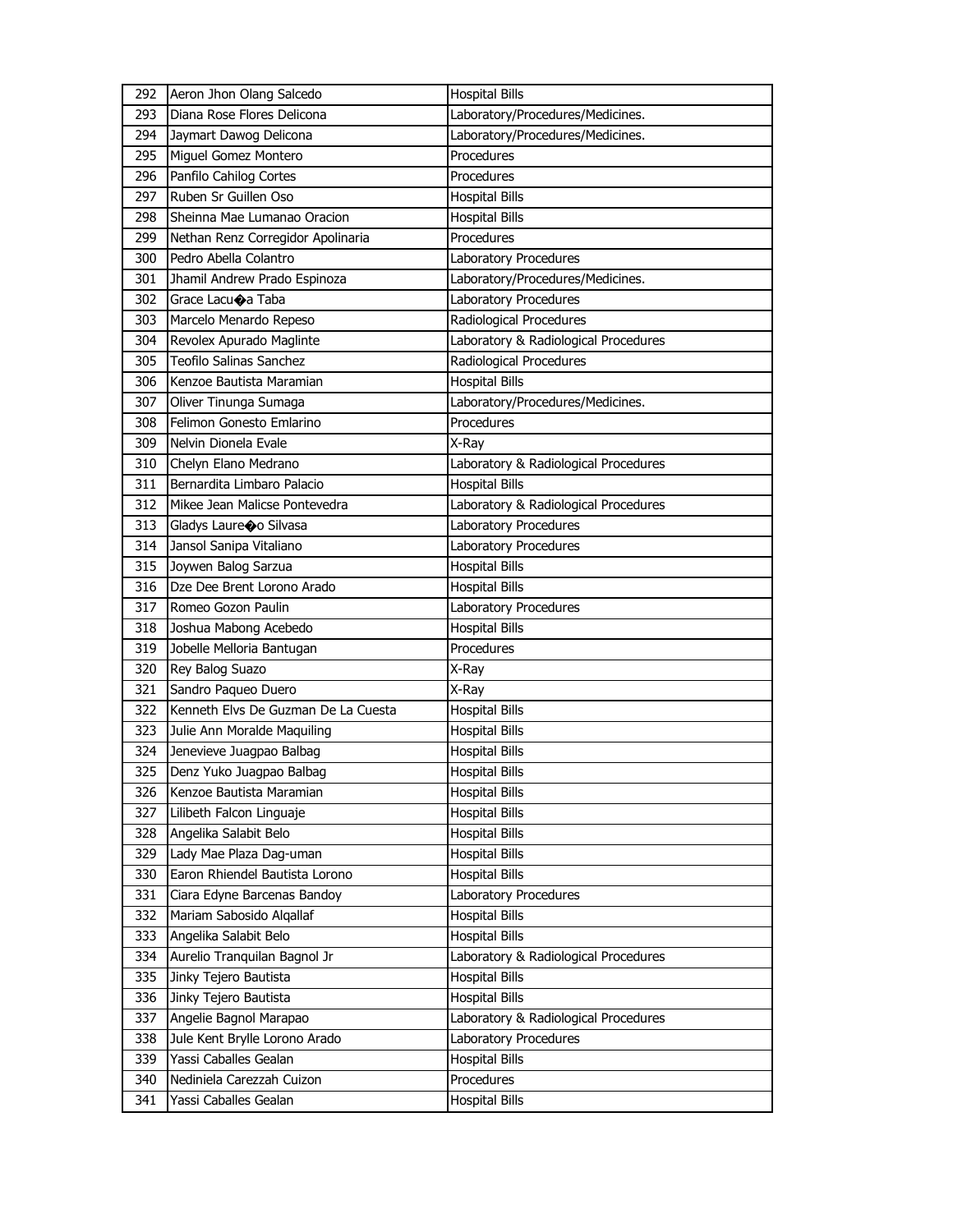| 342 | Dorothy Intano Ferrera         | X-Ray                                |
|-----|--------------------------------|--------------------------------------|
| 343 | Aikeen Galvez Tranquilan       | Laboratory Procedures                |
| 344 | Jay Mondrian Tampos            | Laboratory & Radiological Procedures |
| 345 | Martin Asilo Felecia           | Radiological Procedures              |
| 346 | Dwight David Ramos Maratas     | Laboratory & Radiological Procedures |
| 347 | Abegail Ligutan Aying          | Laboratory & Radiological Procedures |
| 348 | Rosanna Guinoo Mangubat        | <b>Hospital Bills</b>                |
| 349 | Rosanna Guinoo Mangubat        | <b>Hospital Bills</b>                |
| 350 | Momar Acedilla Campos          | Laboratory & Radiological Procedures |
| 351 | Marifel Bacalso Ortiz          | Laboratory Procedures                |
| 352 | Kenneth Limosnero Sumalinog    | Laboratory Procedures                |
| 353 | James Kyle Fermilan Ferrer     | <b>Hospital Bills</b>                |
| 354 | Filma Ramboyon Curada          | <b>Hospital Bills</b>                |
| 355 | Eufe Conales Tolero            | <b>Hospital Bills</b>                |
| 356 | Reigna Elize Alapan Laurente   | Laboratory Procedures                |
| 357 | Anton Talisay Tino             | <b>Hospital Bills</b>                |
| 358 | Ethan Keith Wagas Espenido     | Laboratory/Procedures/Medicines.     |
| 359 | Noella Seth Vistal Wagas       | Laboratory/Procedures/Medicines.     |
| 360 | Brenda Llanos Gumban           | Laboratory Procedures                |
| 361 | Daryl Kawhi Salabit Bautista   | <b>Hospital Bills</b>                |
| 362 | Edgardo Portillano Intano      | Hospital Bills                       |
| 363 | Naychellemae Costuya Centro    | <b>Hospital Bills</b>                |
| 364 | Gwendelyn Jabol Castillo       | <b>Hospital Bills</b>                |
| 365 | Dominador Magno Ayad           | <b>Hospital Bills</b>                |
| 366 | Noemie Ann Conia Magsanay      | <b>Hospital Bills</b>                |
|     | Jocel Astillo Sandag           |                                      |
| 367 |                                | Hospital Bills                       |
| 368 | Charita Abulencia Barunday     | Hospital Bills                       |
| 369 | Gaspar Duran Buenaflor Jr      | Hospital Bills                       |
| 370 | Redfel Pelisan Decastro        | <b>Hospital Bills</b>                |
| 371 | Rengie Molino Bejon            | Procedures                           |
| 372 | Marc Lawrence Sagosoy Suarez   | Laboratory Procedures                |
| 373 | El John Quioonez Tabugol       | <b>Hospital Bills</b>                |
| 374 | Reynaldo Miranda Llano         | <b>Hospital Bills</b>                |
| 375 | Christopher Rotairo Villanueva | Laboratory/Procedures/Medicines.     |
| 376 | Edmund Rey Bullo Cruz          | Laboratory & Radiological Procedures |
| 377 | Alfrenia Tagurda Agpalza       | Laboratory Procedures                |
| 378 | Dellian Moralde Maquiling      | <b>Hospital Bills</b>                |
| 379 | Naneth Fernandez Montero       | <b>Hospital Bills</b>                |
| 380 | Siubee Solmia Hontanosas       | <b>Hospital Bills</b>                |
| 381 | Casiano Quijada Cuanan Jr      | <b>Hospital Bills</b>                |
| 382 | Eloise Laura Recto Panquico    | <b>Hospital Bills</b>                |
| 383 | Jovy Diez                      | <b>Hospital Bills</b>                |
| 384 | Junie Vocales Carsiano         | <b>Hospital Bills</b>                |
| 385 | Johnmart Falcon Liseguez       | <b>Hospital Bills</b>                |
| 386 | Jessa Mae Lumagbas Apillanes   | <b>Hospital Bills</b>                |
| 387 | Marifel Bacalso Ortiz          | <b>Hospital Bills</b>                |
| 388 | Mark Anthony Osorio            | <b>Hospital Bills</b>                |
| 389 | Almira Cagadas Acaso           | <b>Hospital Bills</b>                |
| 390 | Kenrick Bautista Quioones      | <b>Hospital Bills</b>                |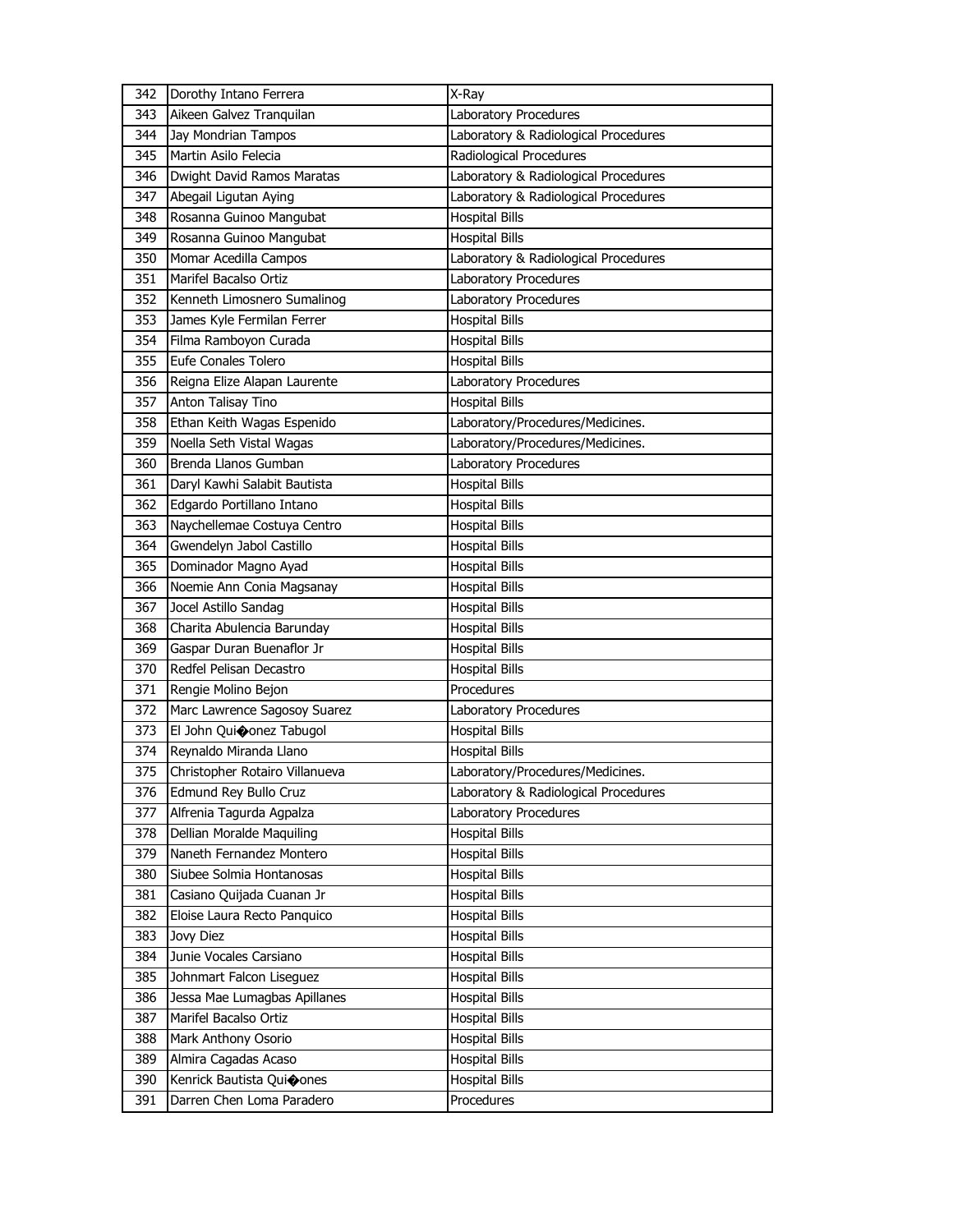| 392 | Charvin Montila Mambitado               | Procedures                       |
|-----|-----------------------------------------|----------------------------------|
| 393 | Erwin Simagala Bautista                 | Laboratory/Procedures/Medicines. |
| 394 | Gizelle Marie Tejoc Hendina             | Laboratory Procedures            |
| 395 | Earl Justin Charles Monderondo Coralde  | <b>Hospital Bills</b>            |
| 396 | Jima Espinoza Ungab                     | Procedures                       |
| 397 | Charina Paglinawan Solis                | Laboratory/Procedures/Medicines. |
| 398 | Marlon Lagua Salcedo                    | Laboratory Procedures            |
| 399 | Alleah Vheb Balbarino Unilongo          | <b>Hospital Bills</b>            |
| 400 | Marilou Cordovez Compe                  | <b>Hospital Bills</b>            |
| 401 | Roselyn Ampis Negolo                    | <b>Hospital Bills</b>            |
| 402 | Carlo Maasim Rico                       | Laboratory/Procedures/Medicines. |
| 403 | Anjenette Sullano Cuadrado              | Laboratory Procedures            |
| 404 | Kirlleanie Jefrian Fernandez Alimboyong | <b>Hospital Bills</b>            |
| 405 | Jean Mallari Espinoza                   | Laboratory Procedures            |
| 406 | Jay Mallari Espinoza                    | Laboratory Procedures            |
| 407 | Baby Girl Curada                        | <b>Hospital Bills</b>            |
| 408 | Marilou Cordovez Compe                  | <b>Hospital Bills</b>            |
| 409 | Clarence Mantilla Montero               | Laboratory Procedures            |
| 410 | Mark Anthony Osorio                     | <b>Hospital Bills</b>            |
| 411 | Junie Vocales Carsiano                  | <b>Hospital Bills</b>            |
| 412 | Casiano Quijada Cuanan Jr               | <b>Hospital Bills</b>            |
| 413 | Rhea Mae Martinez Isiang                | <b>Hospital Bills</b>            |
| 414 | Leo Montenegro Ilogon                   | <b>Hospital Bills</b>            |
| 415 | Naneth Fernandez Montero                | <b>Hospital Bills</b>            |
| 416 | Rafael Dialde Vergara                   | <b>Hospital Bills</b>            |
| 417 | Camille Joyce Paradero Montenegro       | Procedures                       |
|     |                                         |                                  |
| 418 | Jinky Lumanao Banjao                    | Laboratory Procedures            |
| 419 | Hanna Glyn Torrefranca Laurente         | Laboratory Procedures            |
| 420 | Emerlyn Ansano Aradillos                | Laboratory/Procedures/Medicines. |
| 421 | Lalaine Bat-ao Agyang                   | <b>Laboratory Procedures</b>     |
| 422 | Andres Bautista Balmoria                | Procedures                       |
| 423 | Elezar Camingue Cainoy                  | Procedures                       |
| 424 | Aimee Dionola Estal                     | Laboratory/Procedures/Medicines. |
| 425 | Maria Bel Quileste Garcia               | Laboratory/Procedures/Medicines. |
| 426 | Arvin C Saday                           | <b>Hospital Bills</b>            |
| 427 | Resdie Bandoy Salazar                   | <b>Hospital Bills</b>            |
| 428 | Grace Nazarene Gallardo Rozano          | <b>Hospital Bills</b>            |
| 429 | Joshua Destor Pacudan                   | <b>Hospital Bills</b>            |
| 430 | Resdie Bandoy Salazar                   | <b>Hospital Bills</b>            |
| 431 | Celeste Garcia Rico                     | <b>Hospital Bills</b>            |
| 432 | Marianne Josol Laraga                   | <b>Hospital Bills</b>            |
| 433 | Jelly Tamayo Roma                       | Radiological Procedures          |
| 434 | Nezier Caontao Dolar                    | Radiological Procedures          |
| 435 | Trisia Navarro Dumanhog                 | Laboratory Procedures            |
| 436 | Princess Teodoro Pelandas               | <b>Hospital Bills</b>            |
| 437 | Michael Campos Torralba                 | Laboratory Procedures            |
| 438 | Mak Erpold Dalayan Lagunda              | Laboratory Procedures            |
| 439 | Mark Cuarteron Alfante                  | Procedures                       |
| 440 | Editha Yballa Jacquez                   | Laboratory/Procedures/Medicines. |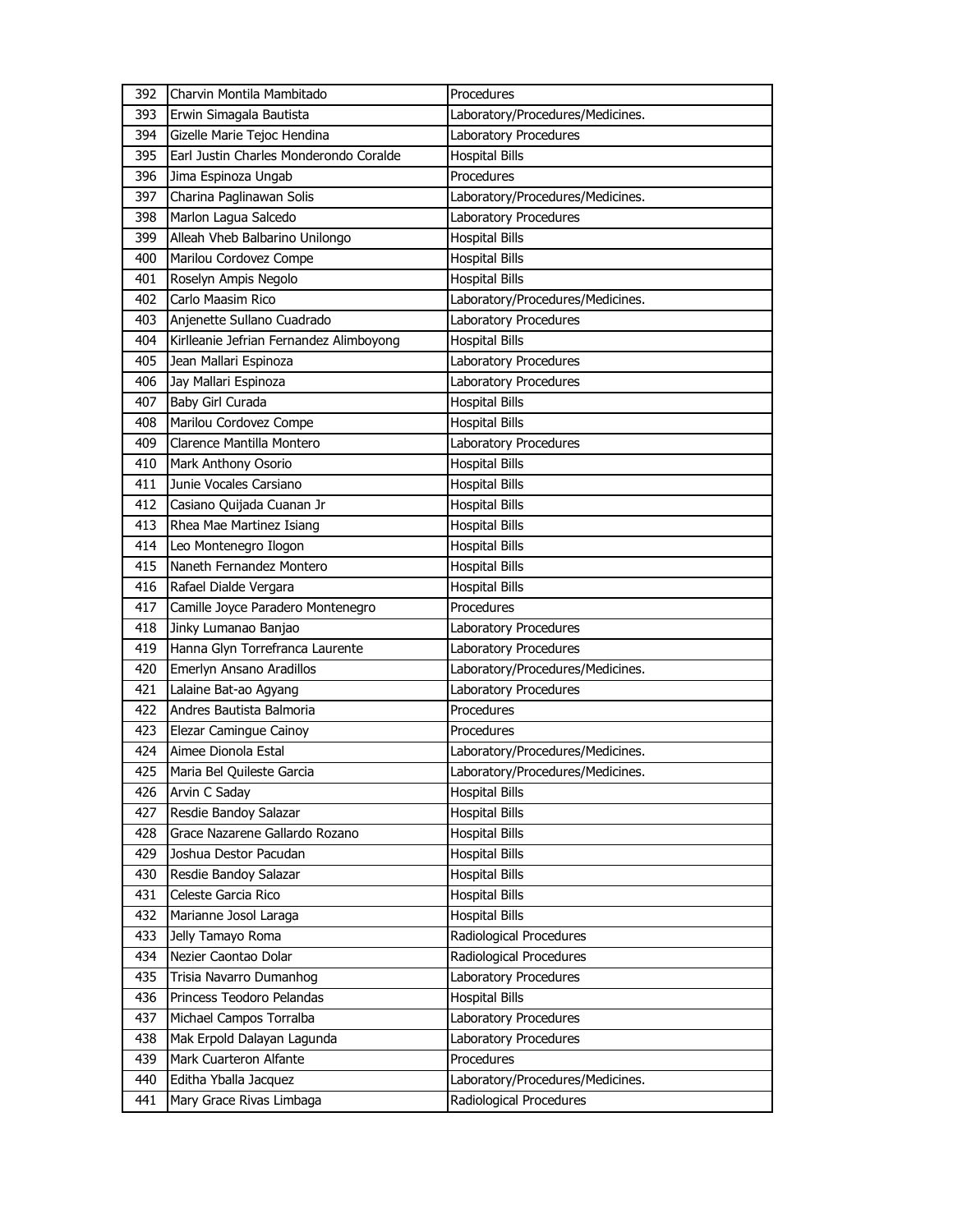| 442 | Lord Raiden Lorono Morales                        | Laboratory/Procedures/Medicines.     |
|-----|---------------------------------------------------|--------------------------------------|
| 443 | Carisma Mangelanie                                | <b>Hospital Bills</b>                |
| 444 | Junel Alim Boloron                                | Laboratory Procedures                |
| 445 | Jemelyn Diaz Coleto                               | Laboratory Procedures                |
| 446 | Roan Ladeza Salvador                              | <b>Hospital Bills</b>                |
| 447 | Riben Jay Murillo Tangog                          | <b>Hospital Bills</b>                |
| 448 | Nathalia Compe Gumanig                            | <b>Hospital Bills</b>                |
| 449 | Janeth Montero Maca                               | Hospital Bills                       |
| 450 | Celso Mabido Ramilo                               | <b>Hospital Bills</b>                |
| 451 | Nathalia Compe Gumanig                            | <b>Hospital Bills</b>                |
| 452 | Jeric Callote Juralbar                            | <b>Hospital Bills</b>                |
| 453 | Carisma Mangelanie                                | <b>Hospital Bills</b>                |
| 454 | Joan Conde Ladeza                                 | <b>Hospital Bills</b>                |
| 455 | Realyn Tanio Teodoro                              | <b>Hospital Bills</b>                |
| 456 | Janeth Montero Maca                               | <b>Hospital Bills</b>                |
| 457 | Joahnna Mae Acevedo Garcia                        | <b>Hospital Bills</b>                |
| 458 | Celso Mabido Ramilo                               | <b>Hospital Bills</b>                |
| 459 | Bernadeth Magno Ara $\bullet$ az                  | <b>Hospital Bills</b>                |
| 460 | Jackie Martinez Gumban                            | <b>Hospital Bills</b>                |
| 461 | Jonalyn Oliva Josol                               | <b>Hospital Bills</b>                |
| 462 | Argie Octavio Quevedo                             | <b>Hospital Bills</b>                |
| 463 | Ilyn Horia Albuen                                 | <b>Hospital Bills</b>                |
| 464 | Ema Tabugol Menil                                 | <b>Hospital Bills</b>                |
| 465 | Axcel Joria Ortiz                                 | <b>Hospital Bills</b>                |
| 466 | Analyn Escultor Inabangan                         | <b>Hospital Bills</b>                |
| 467 | Loida Avila Logronio                              | <b>Hospital Bills</b>                |
|     |                                                   |                                      |
| 468 | Loida Avila Logronio                              | <b>Hospital Bills</b>                |
| 469 | Sarahlyn Alas Josol                               | Radiological Procedures              |
| 470 | Elvin Buenafe Cuarteron                           | <b>Medicines</b>                     |
| 471 | Marievel Sanchez Cepida                           | Laboratory/Procedures/Medicines.     |
| 472 | Anatolio Binayon Ejoc                             | Laboratory Procedures                |
| 473 | Catherine Guinitaran Javines                      | Laboratory Procedures                |
| 474 | Chrizelian Joy Briguez Cainoy                     | Laboratory Procedures                |
| 475 | Glyn Burlat Jumanoy                               | X-Ray                                |
| 476 | Karen Esmaoa Paz                                  | Laboratory & Radiological Procedures |
| 477 | Jena Mie Boniza Del Valle                         | Laboratory Procedures                |
| 478 | Nerie Grumez Tajonera                             | Laboratory & Radiological Procedures |
| 479 | Alma Josefina Antonio Pendo                       | Laboratory Procedures                |
| 480 | Ilyn Horia Albuen                                 | <b>Hospital Bills</b>                |
| 481 | Ema Tabugol Menil                                 | <b>Hospital Bills</b>                |
| 482 | Axcel Joria Ortiz                                 | <b>Hospital Bills</b>                |
| 483 | Arnel Pacot Navarra                               | <b>Hospital Bills</b>                |
| 484 | Alfreda Cabuga Cuadrazal                          | <b>Hospital Bills</b>                |
| 485 | Ailene Eupena Guerrero                            | <b>Hospital Bills</b>                |
| 486 | Neria Milo Lagua                                  | <b>Hospital Bills</b>                |
| 487 | Ranelyn Borja                                     | <b>Hospital Bills</b>                |
| 488 | Ranelyn Borja                                     | <b>Hospital Bills</b>                |
| 489 | Ana Meludina Pait Molina                          | <b>Hospital Bills</b>                |
| 490 | Floritez Corvera Jimenez<br>Jennifer Leja�o Rivas | <b>Hospital Bills</b>                |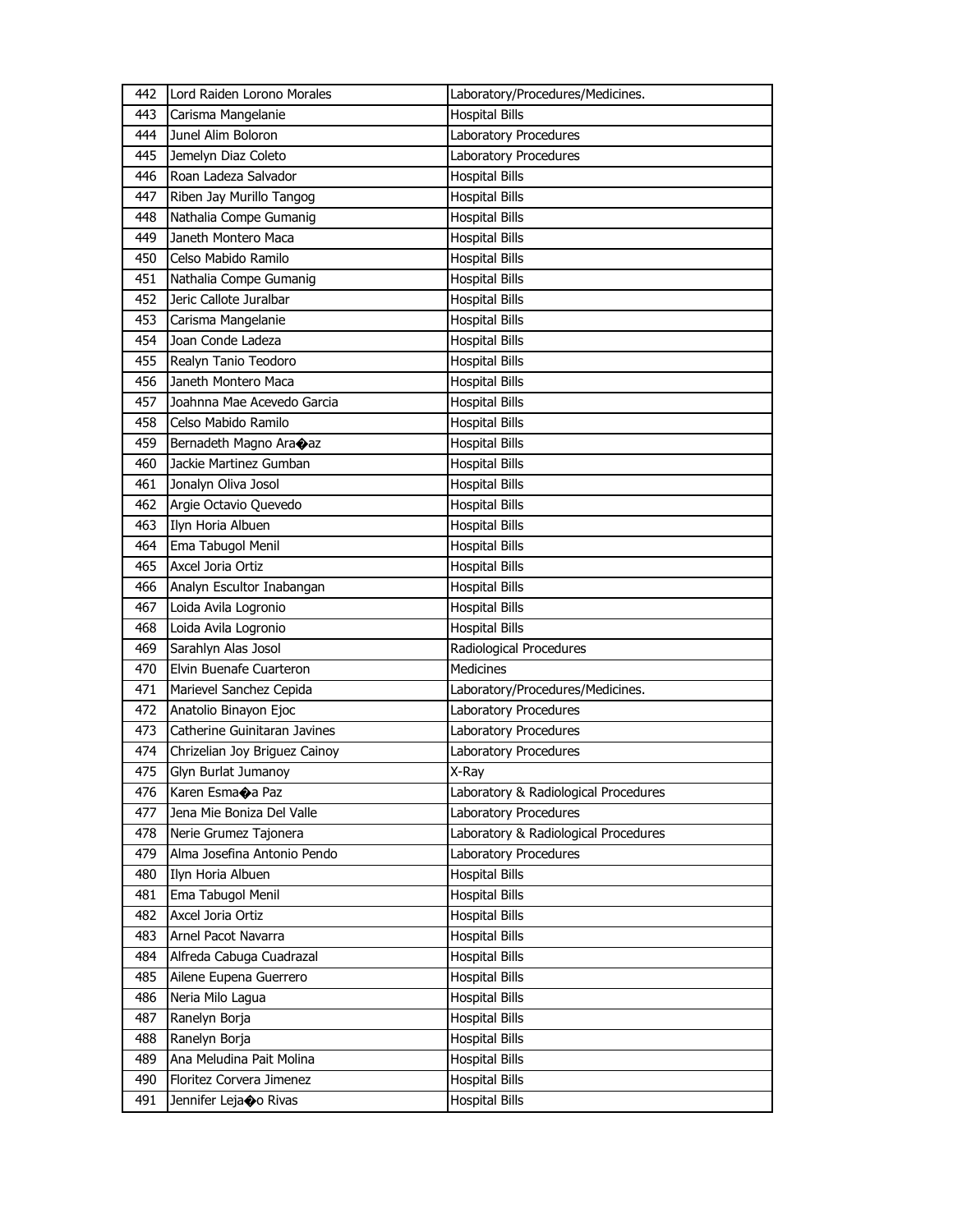| 492 | Neria Milo Lagua          | <b>Hospital Bills</b>                |
|-----|---------------------------|--------------------------------------|
| 493 | Jeffrey Guerta Trazares   | <b>Hospital Bills</b>                |
| 494 | John Russel Montero Bapor | <b>Hospital Bills</b>                |
| 495 | Z Jose Acido Mangata      | Medicines                            |
| 496 | Glyn Burlat Jumanoy       | Laboratory/Procedures/Medicines.     |
| 497 | Kendra Caningan           | Medicines                            |
| 498 | Rebecca Mullaneda Estrada | Medicines                            |
| 499 | Gerald Espinoza Espenido  | Laboratory Procedures                |
| 500 | Arnold Sitoy Padilla      | Laboratory Procedures                |
| 501 | Gleesyl Japson Trazo      | Laboratory & Radiological Procedures |
| 502 | Liezil Japson Trazo       | Laboratory & Radiological Procedures |
| 503 | Eleno Diaz Laro           | Radiological Procedures              |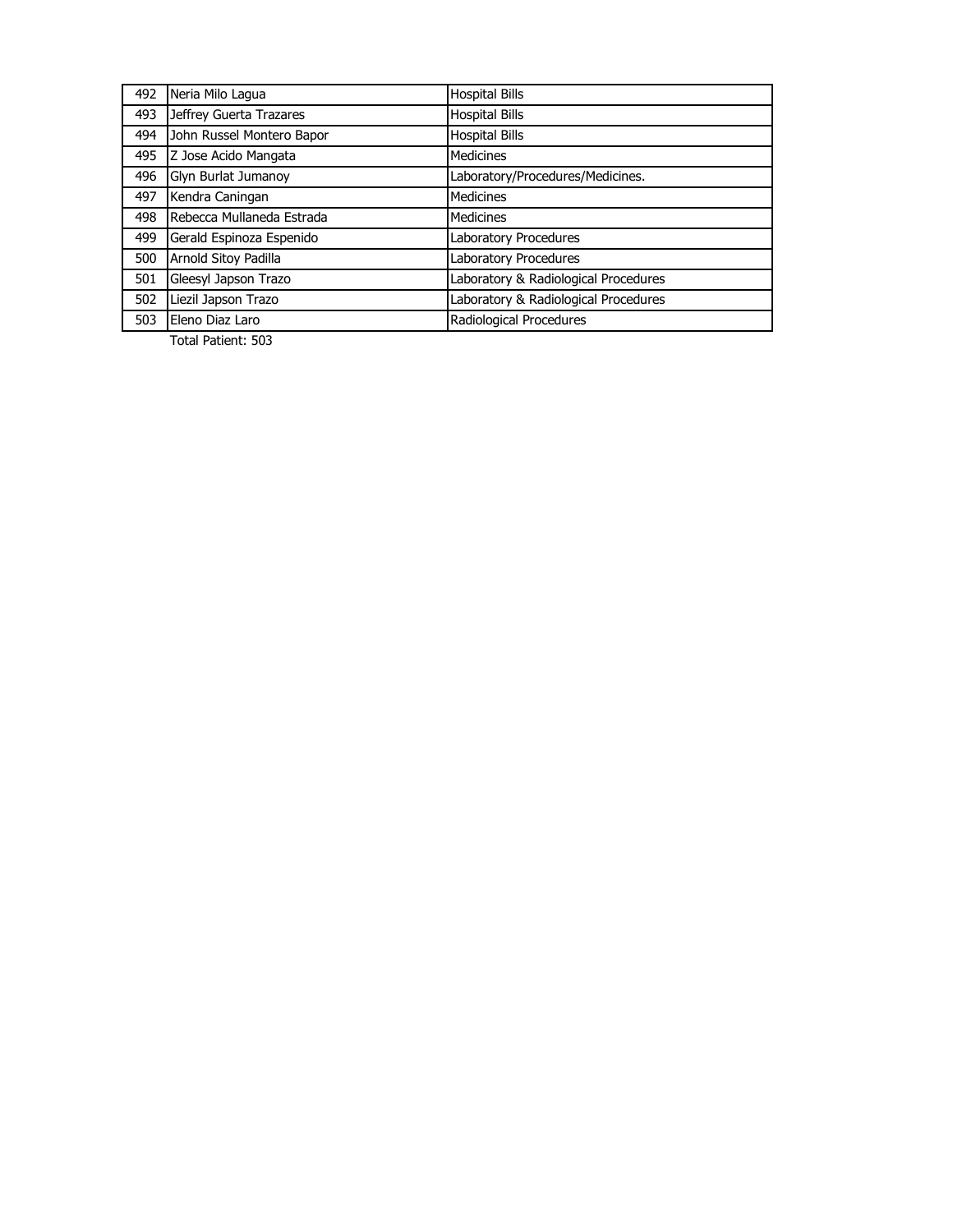

#### ADELA SERRA TY MEMORIAL MEDICAL CENTER For the month of March year 2020

| No#            | <b>Name of Patient</b>             | <b>Assistance</b>                   |
|----------------|------------------------------------|-------------------------------------|
| 1              | Miracle Cahilog Dollente           | Laboratory/Procedures/Medicines.    |
| $\overline{2}$ | Wennie Luna Tello                  | Laboratory Procedures               |
| 3              | Kendra Caningan                    | <b>Hospital Bills</b>               |
| 4              | Edrean Rabe Calinao                | <b>Hospital Bills</b>               |
| 5              | Loresta Habi                       | Laboratory Procedures               |
| 6              | James Kyle Andoy                   | Laboratory Procedures               |
| 7              | Sofiame Mamintao Mojello           | <b>Hospital Bills</b>               |
| 8              | Margen Raymundo Sumaga             | Laboratory/Procedures/Medicines.    |
| 9              | Justin Beato Petros                | Laboratory Procedures               |
| 10             | Merly Lamela Santa                 | <b>Hospital Bills</b>               |
| 11             | Remgie Khent Anotado Estal         | <b>Hospital Bills</b>               |
| 12             | Xandice Rolando Mayo Besana Buchan | <b>Hospital Bills</b>               |
| 13             | Gerry Mae Cutoban Guillen          | <b>Hospital Bills</b>               |
| 14             | Mary Joy Magsipoc Cortes           | <b>Hospital Bills</b>               |
| 15             | Gian Gaia Tubal Adante             | Laboratory Procedures               |
| 16             | Carmelito Ligaspo Lorono           | Laboratory Procedures               |
| 17             | Jose Note Densing                  | X-ray / ECG / Laboratory Procedures |
| 18             | Xandice Rolando Mayo Besana Buchan | <b>Hospital Bills</b>               |
| 19             | Bayani Caningan                    | <b>Hospital Bills</b>               |
| 20             | Mikhaila Duaso Robillos            | <b>Hospital Bills</b>               |
| 21             | Elvie S Sayson                     | <b>Hospital Bills</b>               |
| 22             | Jilo Lagua                         | <b>Hospital Bills</b>               |
| 23             | Maria Lorena Lasmarias Sarmen      | <b>Hospital Bills</b>               |
| 24             | Jhodelyn Alfante Otid              | <b>Hospital Bills</b>               |
| 25             | Jeanette Hinampas Quioonez         | Laboratory Procedures               |
| 26             | Reygie Agwa Estal                  | <b>Hospital Bills</b>               |
| 27             | Jhoepet Burlat Co                  | <b>Hospital Bills</b>               |
| 28             | Sweet Crystal Pecasales Acevedo    | Hospital Bills                      |
| 29             | Maria Lorena Lasmarias Sarmen      | <b>Hospital Bills</b>               |
| 30             | Marjon Sarmen Canoy                | <b>Hospital Bills</b>               |
| 31             | Merly Lamela Santa                 | <b>Hospital Bills</b>               |
| 32             | Ar Jay Crizaldo                    | <b>Hospital Bills</b>               |
| 33             | Marden Cobranza Simagala           | Hospital Bills                      |
| 34             | Mary Joy Magsipoc Cortes           | <b>Hospital Bills</b>               |
| 35             | Jhodelyn Alfante Otid              | <b>Hospital Bills</b>               |
| 36             | Bliss Cadelioa Pontevedra          | <b>Hospital Bills</b>               |
| 37             | Jilo Lagua                         | <b>Hospital Bills</b>               |
| 38             | Kate Hejes Quevedo                 | <b>Hospital Bills</b>               |
| 39             | Hannah Trooado Arpilleda           | <b>Hospital Bills</b>               |
| 40             | Path Allen Gingoyon Patrimonio     | Medicines                           |
| 41             | Rodelia Yu Rendon                  | X-Ray                               |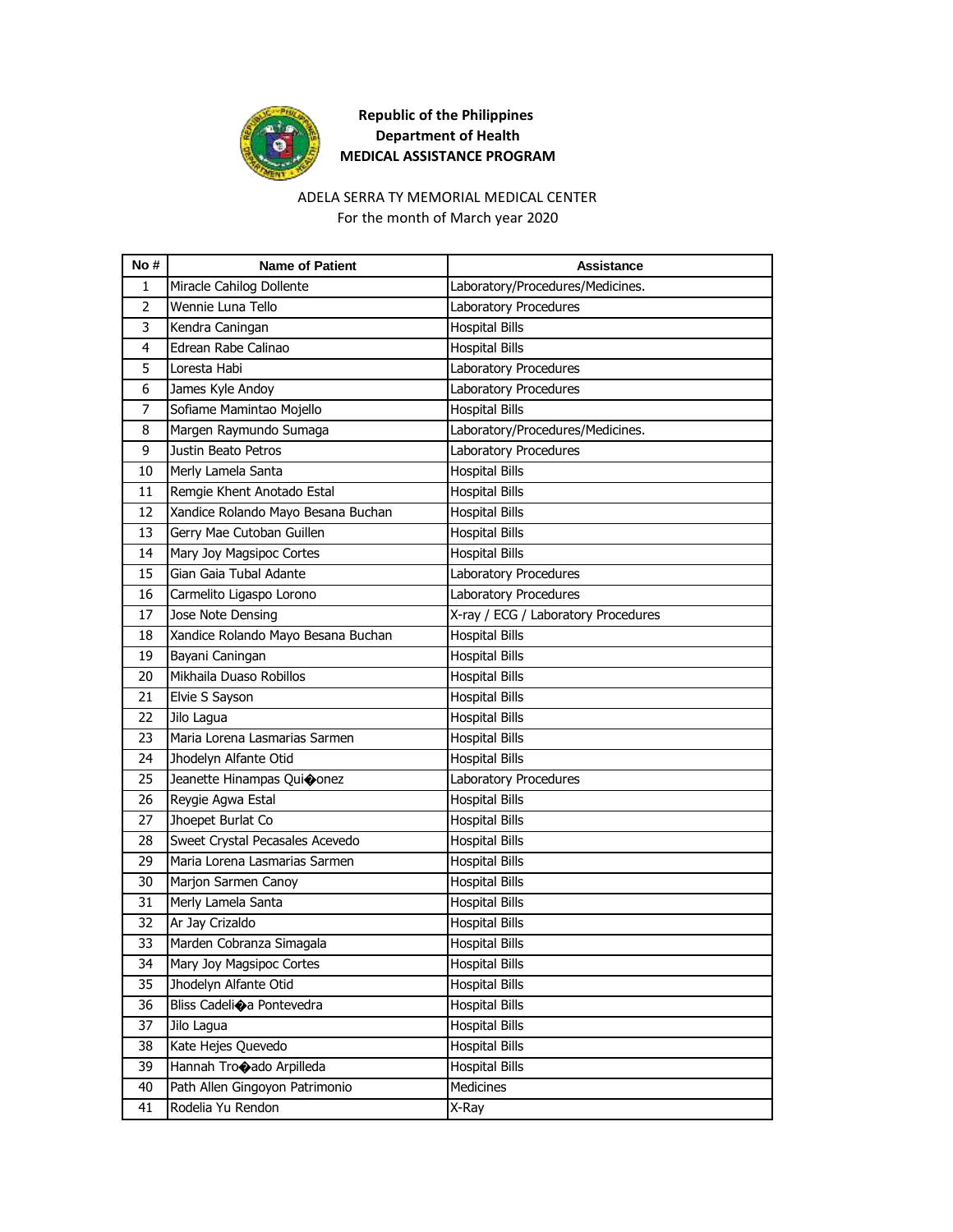| 42 | Rosalinda Gonzales Montenegro   | $\overline{X}$ -Ray                |
|----|---------------------------------|------------------------------------|
| 43 | Nerie Gomez Tajonera            | Laboratory/Diagnostic Procedure    |
| 44 | Jena Mie Boniza Del Valle       | Laboratory Procedures              |
| 45 | Sofiame Mamintao Mojello        | <b>Hospital Bills</b>              |
| 46 | Arianne Atienza Lamigo          | X-ray / Medicines / Laboratory .   |
| 47 | Ivy Mellina Ladao               | Procedures/Medicines.              |
| 48 | Geraldo Gales Abao              | Laboratory Procedures              |
| 49 | Conrado Delicona Solis          | <b>Hospital Bills</b>              |
| 50 | Lileth Brital Ignacio           | Radiological Procedures            |
| 51 | Angelyn Jaino                   | <b>Hospital Bills</b>              |
| 52 | Carlito Loayon Ornelia          | X-ray/Ultrasound/CT-scan/Medicines |
| 53 | Ledelyn Templa Bajao            | Transvaginal Ultrasound            |
| 54 | Cris Jean Gubaynon Acevedo      | <b>Hospital Bills</b>              |
| 55 | Ethan John Ranque Patioo        | <b>Hospital Bills</b>              |
| 56 | Rodrigo Ganson Vasquez          | <b>Hospital Bills</b>              |
| 57 | Giselle Anutado Trimidal        | <b>Hospital Bills</b>              |
| 58 | Annalyn Toripel Dadios          | <b>Hospital Bills</b>              |
| 59 | Carisma Mangelanie              | <b>Hospital Bills</b>              |
| 60 | Annalyn Toripel Dadios          | <b>Hospital Bills</b>              |
| 61 | Arnel Diaz Lingatong            | <b>Hospital Bills</b>              |
| 62 | Giselle Anutado Trimidal        | <b>Hospital Bills</b>              |
| 63 | Sheila Alngog Adorable          | <b>Hospital Bills</b>              |
| 64 | Fredo Dublas Librias            | ER Bill                            |
| 65 | Joshua Meras Casio              | Laboratory Procedures              |
| 66 | Shajanie Salio Brobo            | <b>Medicines</b>                   |
| 67 | Haidee Guardo Eg-ogan           | <b>Hospital Bills</b>              |
| 68 | Dave Arim Arpilleda             | <b>Hospital Bills</b>              |
| 69 | Benjie Roque De Castro          | Laboratory Procedures              |
| 70 | Niza Harnaiz Catamora           | <b>Hospital Bills</b>              |
| 71 | Rhinalyn Llanto                 | <b>Hospital Bills</b>              |
| 72 | <b>Baby Boy Dadios</b>          | <b>Hospital Bills</b>              |
| 73 | Samuel Salingay Adlawan         | Laboratory Procedures              |
| 74 | Junrel Miole Tulang             | <b>Hospital Bills</b>              |
| 75 | Norasnifah Dato Aloon           | <b>Hospital Bills</b>              |
| 76 | Delmar Orit Quinong             | LABORATORY AND X-RAY               |
| 77 | Emelyn Miano Lozada             | Laboratory Procedures              |
| 78 | Sedronico Mercadal Delos Santos | 2 D echo.                          |
| 79 | Charilyn Cortes Collena         | Dental Procedure                   |
| 80 | Rosalie Quiconez Velasco        | X-RAY.                             |
| 81 | Ivie Mae Miano Lozada           | Laboratory Procedures              |
| 82 | Haidee Laurente Gabriel         | X-Ray                              |
| 83 | Joan Elpedang Manzano           | <b>Hospital Bills</b>              |
| 84 | Ivymie Pondoon Gonzaga          | <b>Hospital Bills</b>              |
| 85 | Icy Jane Amarille Lucresio      | <b>Hospital Bills</b>              |
| 86 | Genevieve Cravajal Lavilla      | Transvaginal Ultrasound            |
| 87 | Joan Elpedang Manzano           | <b>Hospital Bills</b>              |
| 88 | Thelma Delos Santos Manlansing  | <b>Hospital Bills</b>              |
| 89 | Lini Montenegro Suazo           | <b>Hospital Bills</b>              |
| 90 | Pelegrino Plaza Varila Jr.      | Medical Assistance                 |
| 91 | Angelyn Jaino                   | <b>Hospital Bills</b>              |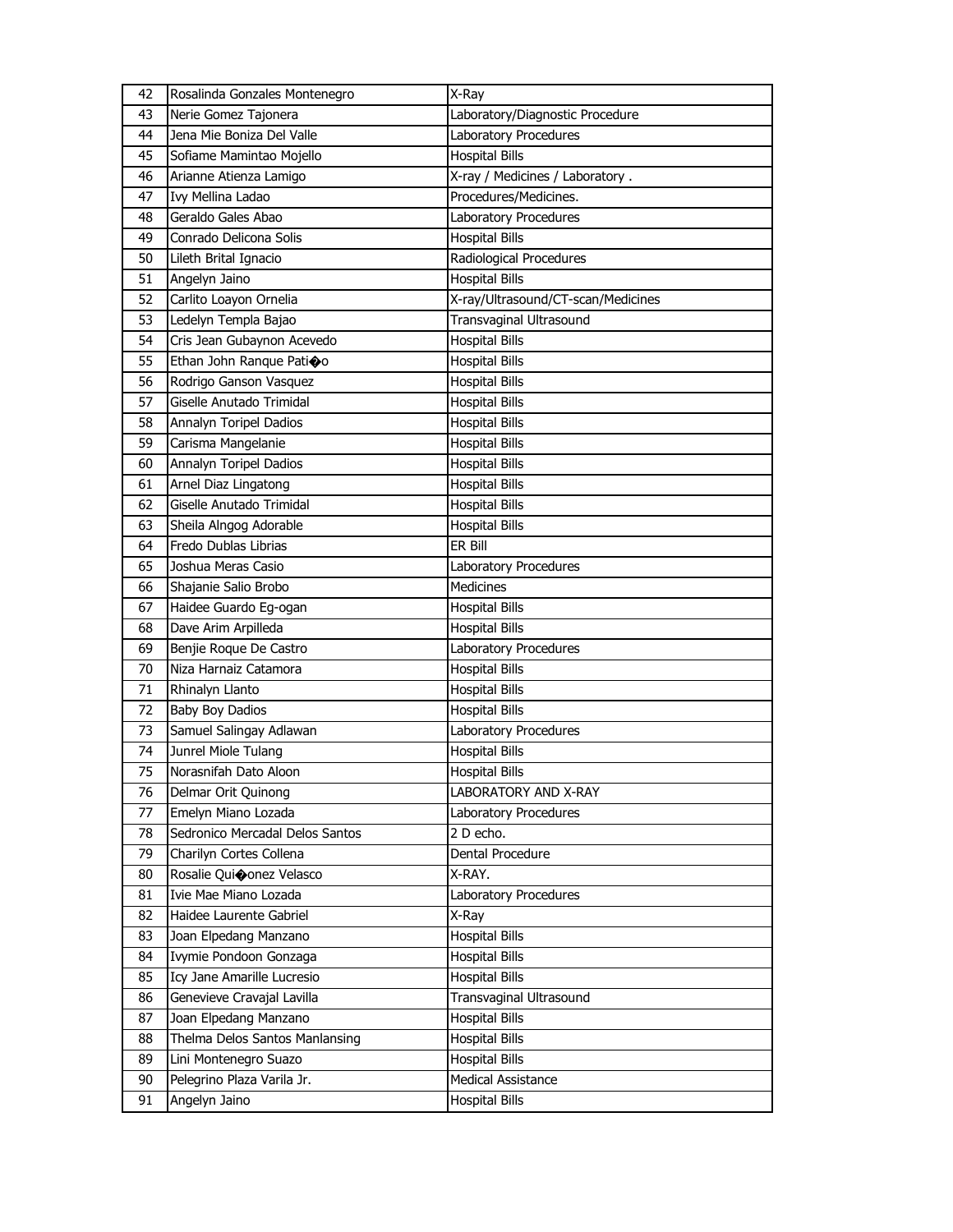|     | Cathy Malingin Balili       | Laboratory Procedures            |
|-----|-----------------------------|----------------------------------|
| 93  | Florita Pontevedra Lamigo   | X-Ray                            |
| 94  | Blaise Marie Sanquina Perez | <b>Hospital Bills</b>            |
| 95  | Celedonio Canoy Anas Jr.    | <b>Hospital Bills</b>            |
| 96  | Ledelyn Templa Bajao        | <b>Hospital Bills</b>            |
| 97  | Joenalyn Quilaton Talisay   | <b>Hospital Bills</b>            |
| 98  | Agnes Uriarte Sullano       | <b>Hospital Bills</b>            |
| 99  | Virginilio Lustiva Clar     | 2 D echo.                        |
| 100 | Angelou Espinoza Medrano    | <b>Hospital Bills</b>            |
| 101 | Eutiquia Medrano Laurente   | 2 D echo.                        |
| 102 | Harvey Medrano Estrada      | <b>Hospital Bills</b>            |
| 103 | Liezel Moreno Tejero        | <b>Hospital Bills</b>            |
| 104 | Danilo Badenas Sarmiento    | Laboratory Procedures            |
| 105 | Avelina Sumampong Rivera    | Laboratory Procedures            |
| 106 | Esperidion Nomeron Corvera  | X-Ray                            |
| 107 | Jessilo Montero Castillo    | Laboratory Procedures            |
| 108 | Nestor Miranda Montenegro   | X-ray and Laboratory             |
| 109 | Vicente Suazo Quioonez      | KUB Ultrasound.                  |
| 110 | Darren Chen Loma Paradero   | Laboratory/Procedures/Medicines. |
| 111 | Jannel Sabino Delos Santos  | <b>Hospital Bills</b>            |
| 112 | Marilou Lozada Montero      | <b>Hospital Bills</b>            |
| 113 | Lolita Balili Plaza         | Laboratory/Procedures/Medicines. |
| 114 | Queennie Cadalzo Capoy      | Laboratory/Procedures/Medicines. |
| 115 | Benjie Commandante Laraga   | Laboratory/Procedures/Medicines. |
| 116 | Rene Jane Ebarle Tejor      | X Ray/Ultrasound.                |
| 117 | Michelle Buchan Quejano     | X-Ray                            |
| 118 | Camila Rivas Bragais        | X-Ray                            |
| 119 | Crystal Joy Perez Maxino    | <b>Hospital Bills</b>            |
| 120 | Marjorie Eg-ot Perez        | <b>Hospital Bills</b>            |
| 121 | Dave Melo Senajon           | <b>Hospital Bills</b>            |
| 122 | Sofia Saray Bautista        | <b>Hospital Bills</b>            |
| 123 | Ebenezer John Gascon Cuarez | Laboratory Procedures            |
| 124 |                             |                                  |
|     | Aldrin Tillo Lluvido        | Laboratory Procedures            |
| 125 | Jannel Sabino Delos Santos  | <b>Hospital Bills</b>            |
| 126 | Marilou Lozada Montero      | <b>Hospital Bills</b>            |
| 127 | Mellin Jebah Espino Caba�a  | Laboratory Procedures            |
| 128 | Baby Boy Montero            | <b>Hospital Bills</b>            |
| 129 | Sopie Bautista              | <b>Hospital Bills</b>            |
| 130 | Merlisa Constantin Lozada   | <b>Hospital Bills</b>            |
| 131 | Caridad Adino Rivera        | <b>Hospital Bills</b>            |
| 132 | Cherrylou Orias Llamas      | <b>Hospital Bills</b>            |
| 133 | Pinky Uriarte Valeroso      | Hospital Bills                   |
| 134 | Marjorie Eg-ot Perez        | <b>Hospital Bills</b>            |
| 135 | Jevacris Lozada Pacheco     | <b>Hospital Bills</b>            |
| 136 | Marie Gold Andoy Tabulao    | Laboratory/Procedures/Medicines. |
| 137 | Annie Rose Duero Dizon      | <b>Hospital Bills</b>            |
| 138 | Lilia Mandabon Dacalos      | Laboratory Procedures            |
| 139 | Amelita Plaza Gonzales      | <b>Hospital Bills</b>            |
| 140 | Kylie Kael Cadelioa Josol   | <b>Hospital Bills</b>            |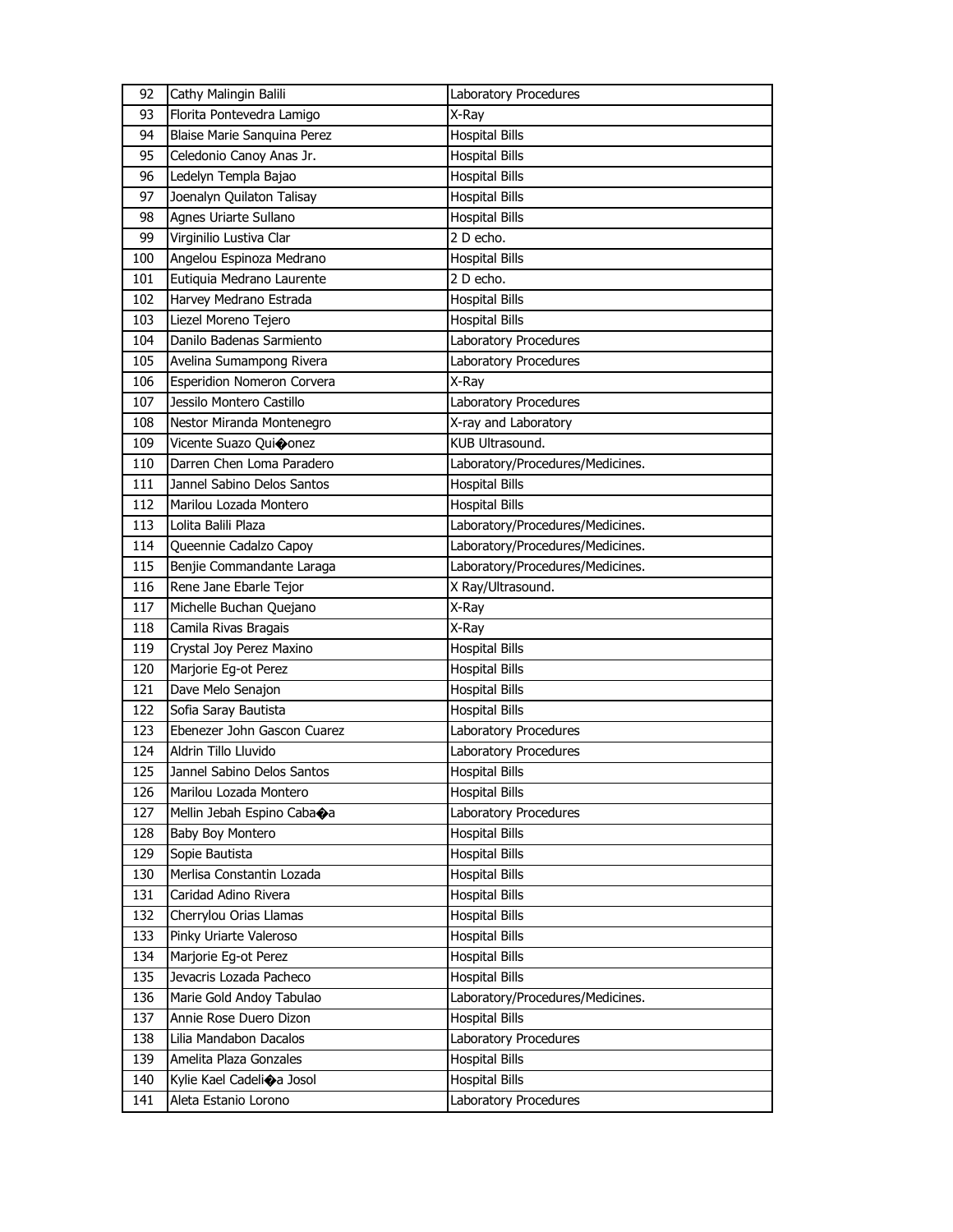| 142 | Niel Christian Absalon Torregosa  | <b>Hospital Bills</b>            |
|-----|-----------------------------------|----------------------------------|
| 143 | Oliver Asad Manangkila            | <b>Hospital Bills</b>            |
| 144 | Oliver Asad Manangkila            | <b>Hospital Bills</b>            |
| 145 | Anton Hayahay Alimboyong          | <b>Hospital Bills</b>            |
| 146 | Alan Oliver Sullano Millan        | Laboratory Procedures            |
| 147 | Reniel Mejarado Luengas           | 2D Echo / Laboratory.            |
| 148 | Joenalyn Quilaton Talisay         | <b>Hospital Bills</b>            |
| 149 | Whesley Talisay Lasquite          | <b>Hospital Bills</b>            |
| 150 | Gerrose Hope Galila Uriarte       | <b>Hospital Bills</b>            |
| 151 | Rogen Revilleza Nacion            | <b>Hospital Bills</b>            |
| 152 | Buena Azarcon Rozano              | <b>Hospital Bills</b>            |
| 153 | Eliazar Tayco Pajal               | <b>Hospital Bills</b>            |
| 154 | James Jacinto De La Rosa          | 2D Echo / Laboratory.            |
| 155 | Rafael Arquion Martinez Jr.       | ER Bill                          |
| 156 | Landelina Macheca Montano         | <b>Hospital Bills</b>            |
| 157 | Sanny Ale                         | <b>Hospital Bills</b>            |
| 158 | Nanette Moselina Plaza            | Laboratory Procedures            |
| 159 | Esterlita Ellaso Volfango         | <b>Hospital Bills</b>            |
| 160 | Asnaima Abdullah Tanandato        | <b>Hospital Bills</b>            |
| 161 | Norjannah Abdula Tanandato        | <b>Hospital Bills</b>            |
| 162 | Medelyn Quico Baclayo             | <b>Hospital Bills</b>            |
| 163 | Bobby Vega Perez                  | <b>Hospital Bills</b>            |
| 164 | Tessie Opitan Salahay             | <b>Hospital Bills</b>            |
| 165 | Zelwyn Juarbal Go                 | <b>Hospital Bills</b>            |
| 166 | Florepes Dapar Tucong             | <b>Hospital Bills</b>            |
|     | Jocelyn Bapor Millan              |                                  |
| 167 |                                   | <b>Medicines</b>                 |
| 168 | Evelyn Pica Orsales               | <b>Hospital Bills</b>            |
| 169 | Liza Mae Cuesta Buelis            | Laboratory Procedures            |
| 170 | Gualberta Aporbo Cobo             | <b>Hospital Bills</b>            |
| 171 | Janrey Miguel Delos Santos Gauran | <b>Hospital Bills</b>            |
| 172 | Mauren Jon Alquicar Laurente      | Laboratory/Procedures/Medicines. |
| 173 | Jeo Franco Bulawan Glis           | <b>Hospital Bills</b>            |
| 174 | Nenita Moselina Plaza             | Laboratory Procedures            |
| 175 | Diana Mullanida Bolabola          | Laboratory Procedures            |
| 176 | John Rey Acodile Estrada          | Procedures                       |
| 177 | Angeles Ludia Aloba               | <b>Hospital Bills</b>            |
| 178 | Ruel Baoy Waot                    | Laboratory Procedures            |
| 179 | Gena Fulgencio Mandigal           | <b>Hospital Bills</b>            |
| 180 | Sharon Tubo Ocon                  | X-Ray                            |
| 181 | <b>Glycel Quiliope</b>            | <b>Hospital Bills</b>            |
| 182 | Fredeswinda Andoy Oliva           | <b>Supplies</b>                  |
| 183 | Kobe Ean Ludia Aloba              | <b>Hospital Bills</b>            |
| 184 | Leny C. Urbiztondo                | <b>Hospital Bills</b>            |
| 185 | Ronald Bersano Cabug-os           | <b>Hospital Bills</b>            |
| 186 | Lady Anne Medilo Logico           | <b>Hospital Bills</b>            |
| 187 | Norberto Andayran Leonis          | <b>Hospital Bills</b>            |
| 188 | Edsil Bandoy Salazar              | <b>Hospital Bills</b>            |
| 189 | Norberto Andayran Leonis          | <b>Hospital Bills</b>            |
| 190 | Carisma Mangelanie                | <b>Hospital Bills</b>            |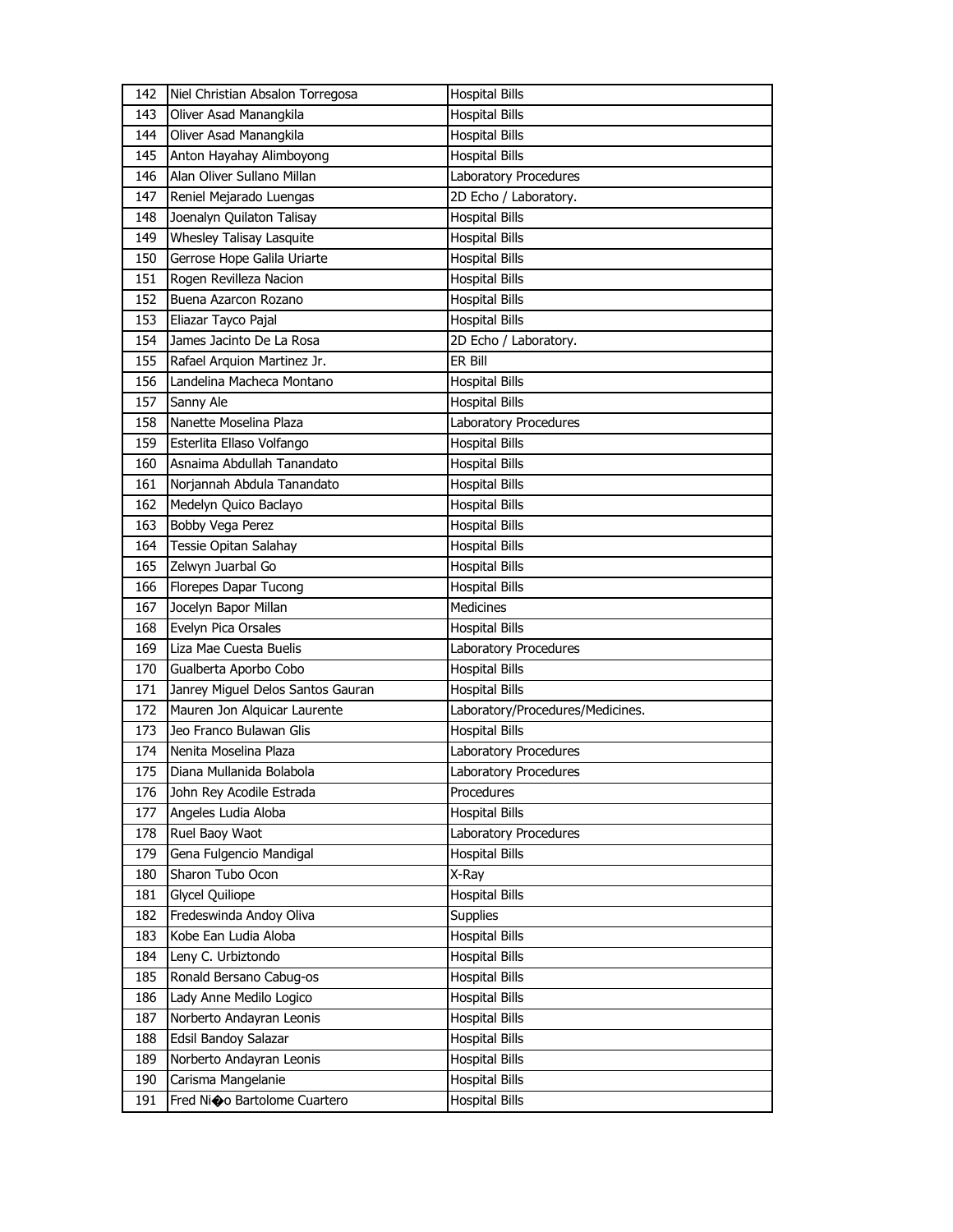| 192 | Raymond Roy Geli Jimenez           | <b>Hospital Bills</b>   |
|-----|------------------------------------|-------------------------|
| 193 | Roxan Ampo Iligan                  | <b>Hospital Bills</b>   |
| 194 | Leny C. Urbiztondo                 | <b>Hospital Bills</b>   |
| 195 | Shaun Luka Reyes Lamela            | <b>Hospital Bills</b>   |
| 196 | Kent Philip Escultor Tancio        | <b>Hospital Bills</b>   |
| 197 | Janrey Miguel Delos Santos Gauran  | <b>Hospital Bills</b>   |
| 198 | Tessie Opitan Salahay              | <b>Hospital Bills</b>   |
| 199 | Fredeswinda Andoy Oliva            | <b>Hospital Bills</b>   |
| 200 | Hunter Caoor Sabado                | <b>Hospital Bills</b>   |
| 201 | <b>Brylle Allison Logico Ramos</b> | <b>Hospital Bills</b>   |
| 202 | Thelma Salgada Sultan              | <b>Hospital Bills</b>   |
| 203 | Dianne Lozada Climaco              | <b>Hospital Bills</b>   |
| 204 | Cristina Casimsiman Gipolla        | <b>Hospital Bills</b>   |
| 205 | Edsil Bandoy Salazar               | <b>Hospital Bills</b>   |
| 206 | Evangeline Duero Cortes            | <b>Hospital Bills</b>   |
| 207 | Darvin Jhon Laro Soriano           | <b>Hospital Bills</b>   |
| 208 | Cresenciana Portabis Tan           | <b>Hospital Bills</b>   |
| 209 | Eugenio Abarca Pacot               | Radiological Procedures |
| 210 | Messel Martinez Montenegro         | <b>Hospital Bills</b>   |
| 211 | Perlita Gasolas Ajon               | <b>Hospital Bills</b>   |
| 212 | Lolito Guardalupe Ejos             | <b>Hospital Bills</b>   |
| 213 | Irene Iligan Quillano              | <b>Hospital Bills</b>   |
| 214 | Irene Iligan Quillano              | <b>Hospital Bills</b>   |
| 215 | Flory Mae Malinao Miranda          | <b>Hospital Bills</b>   |
| 216 | Jovencio Cubero Ronquillo          | <b>Hospital Bills</b>   |
|     |                                    |                         |
| 217 | Loren Jocel Velasco Agudo          | Laboratory Procedures   |
| 218 | Diovanne Malinao Elman             | <b>Hospital Bills</b>   |
| 219 | Teresa Buenaflor Calinawan         | Laboratory Procedures   |
| 220 | Aleah Dagediban Sendatoc           | <b>Hospital Bills</b>   |
| 221 | Judith Padogdog Donde              | <b>Hospital Bills</b>   |
| 222 | Andrew Rosillo Boniao              | Procedures              |
| 223 | Rodelyn Mendoza Ocho               | <b>Hospital Bills</b>   |
| 224 | Alan Oliver Sullano Millan         | <b>Hospital Bills</b>   |
| 225 | Durparisa Sintoan                  | <b>Hospital Bills</b>   |
| 226 | Roberto Etoc Malicoban             | <b>Hospital Bills</b>   |
| 227 | Princess Alyssa Dismas Pamad       | Laboratory Procedures   |
| 228 | Hlary June Eman Lluisma            | <b>Hospital Bills</b>   |
| 229 | Cj Asis Lopio                      | X-ray and Laboratory    |
| 230 | Agustina Dayao Tare                | Medicines               |
| 231 | Michelle Sanchez Javier            | <b>Hospital Bills</b>   |
| 232 | John Richard Jule                  | <b>Hospital Bills</b>   |
| 233 | Stephen Zabala Aranal              | X-ray and Laboratory    |
| 234 | <b>Tifanny Duarte Arnigo</b>       | Laboratory Procedures   |
| 235 | Jannette Delicona Galendez         | Laboratory Procedures   |
| 236 | Herminia Cabuga Gingging           | <b>Hospital Bills</b>   |
| 237 | Adeline Daging Iligan              | Laboratory Procedures   |
| 238 | Angela Acevedo Orozco              | <b>Hospital Bills</b>   |
| 239 | Leleth Cepriano Alimanza           | <b>Hospital Bills</b>   |
| 240 | Reajoy Pardello Tayco              | <b>Hospital Bills</b>   |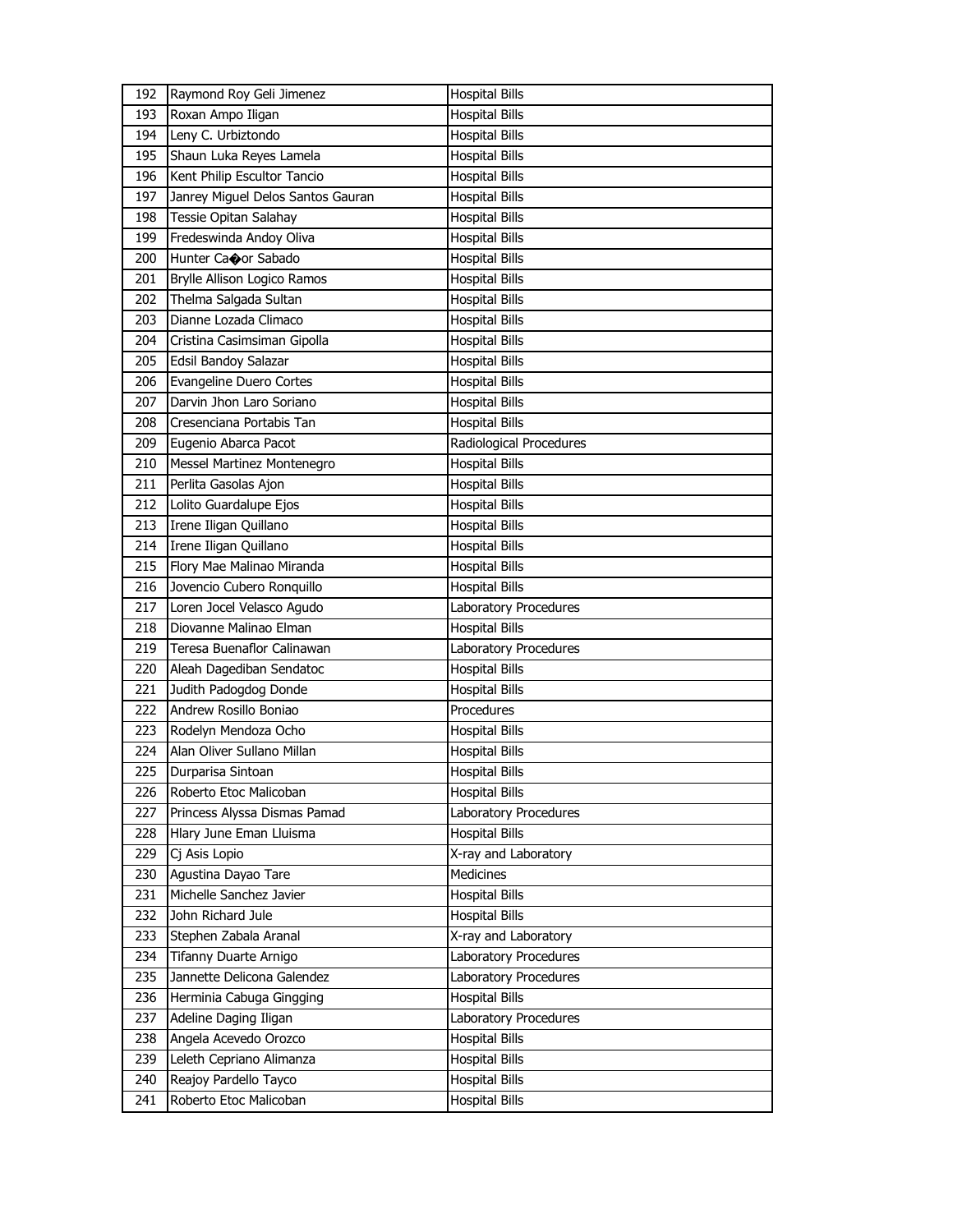| 242 | Ema Tabugol Menil               | <b>Hospital Bills</b>                     |
|-----|---------------------------------|-------------------------------------------|
| 243 | Hilary June Eman Lluisma        | <b>Hospital Bills</b>                     |
| 244 | Pretesito Rivera Cubero         | <b>Blood Screening and Cross Matching</b> |
| 245 | Ruben Santuya Taypa             | Laboratory Procedures                     |
| 246 | Michelle Sanchez Javier         | <b>Hospital Bills</b>                     |
| 247 | Jesryl Mindaoa Tero             | Laboratory Procedures                     |
| 248 | Epifania Villanueva Ramos       | <b>Hospital Bills</b>                     |
| 249 | Germa Orillaneda Robillos       | <b>Hospital Bills</b>                     |
| 250 | Arnolfo Ardiente Jayme          | ECG                                       |
| 251 | Jhon Bryan Diez Loria           | X-ray and Laboratory                      |
| 252 | Jemar Latiada Alaan             | Laboratory Procedures                     |
| 253 | Grace Estrada Luspo             | X-ray and Laboratory                      |
| 254 | Ma. Theresa Murillo Quijano     | <b>Hospital Bills</b>                     |
| 255 | Pedro Galela Turaja             | <b>Hospital Bills</b>                     |
| 256 | Diane Mae Espura Omapoy         | <b>Hospital Bills</b>                     |
| 257 | Aivan Estal Arniego             | Hospital Bills                            |
| 258 | Alissandra Suarez Silvoza       | <b>Hospital Bills</b>                     |
| 259 | Epifania Villanueva Ramos       | Hospital Bills                            |
| 260 | Mark Larena Ariate              | <b>Hospital Bills</b>                     |
| 261 | Julita Carsano Obmina           | 2 D echo.                                 |
| 262 | Blanch Belle Lingatong Nacional | <b>Hospital Bills</b>                     |
| 263 | Mishel Alaan Beramende          | Hospital Bills                            |
| 264 | Cristianeth Tolentino Navarro   | Hospital Bills                            |
| 265 | Claire Quico Alaan              | <b>Hospital Bills</b>                     |
| 266 | Anastacia Gallardo Lagua        | <b>Hospital Bills</b>                     |
|     | Corazon Larena Ariate           | Hospital Bills                            |
| 267 |                                 |                                           |
| 268 | Crecelia Bandoy Aradillos       | Hospital Bills                            |
| 269 | Harry Dapito Diaz               | Hospital Bills                            |
| 270 | Alberlyn Jhon Tubay Aparente    | <b>Hospital Bills</b>                     |
| 271 | Remalyn Elano Montero           | Laboratory Procedures                     |
| 272 | Jhanrome Urquia Badiang         | <b>Hospital Bills</b>                     |
| 273 | Rhoy Buenafe Sanchez            | <b>Hospital Bills</b>                     |
| 274 | Bernaline Gemao Dorola          | <b>Hospital Bills</b>                     |
| 275 | Antonio Buar Suazo              | <b>Hospital Bills</b>                     |
| 276 | Dexter Wendetzo Alfante         | <b>Hospital Bills</b>                     |
| 277 | Eddie Legaspi Rin               | <b>Hospital Bills</b>                     |
| 278 | Maria Rhodora Modina Gemao      | <b>Hospital Bills</b>                     |
| 279 | Arvin Logronio Espinoza         | <b>Hospital Bills</b>                     |
| 280 | Susan Atibula Bagot             | <b>Hospital Bills</b>                     |
| 281 | Leizel Alaan Ligad              | <b>Hospital Bills</b>                     |
| 282 | Victorino Pilen Nahial          | <b>Hospital Bills</b>                     |
| 283 | Lydia Ravelo Pahit              | <b>Hospital Bills</b>                     |
| 284 | Olivia Quintilla Ayade          | <b>Hospital Bills</b>                     |
| 285 | Susan Pacheco Tuco              | Laboratory Procedures                     |
| 286 | Cris Aradillos                  | <b>Hospital Bills</b>                     |
| 287 | April Carmel Alapan Asistido    | <b>Hospital Bills</b>                     |
| 288 | Ykane Taypa Par                 | Laboratory Procedures                     |
| 289 | Franklin Montenegro Pascua      | X-Ray                                     |
| 290 | Jenelyn Moren0 Navarro          | <b>Blood Screening and Cross Matching</b> |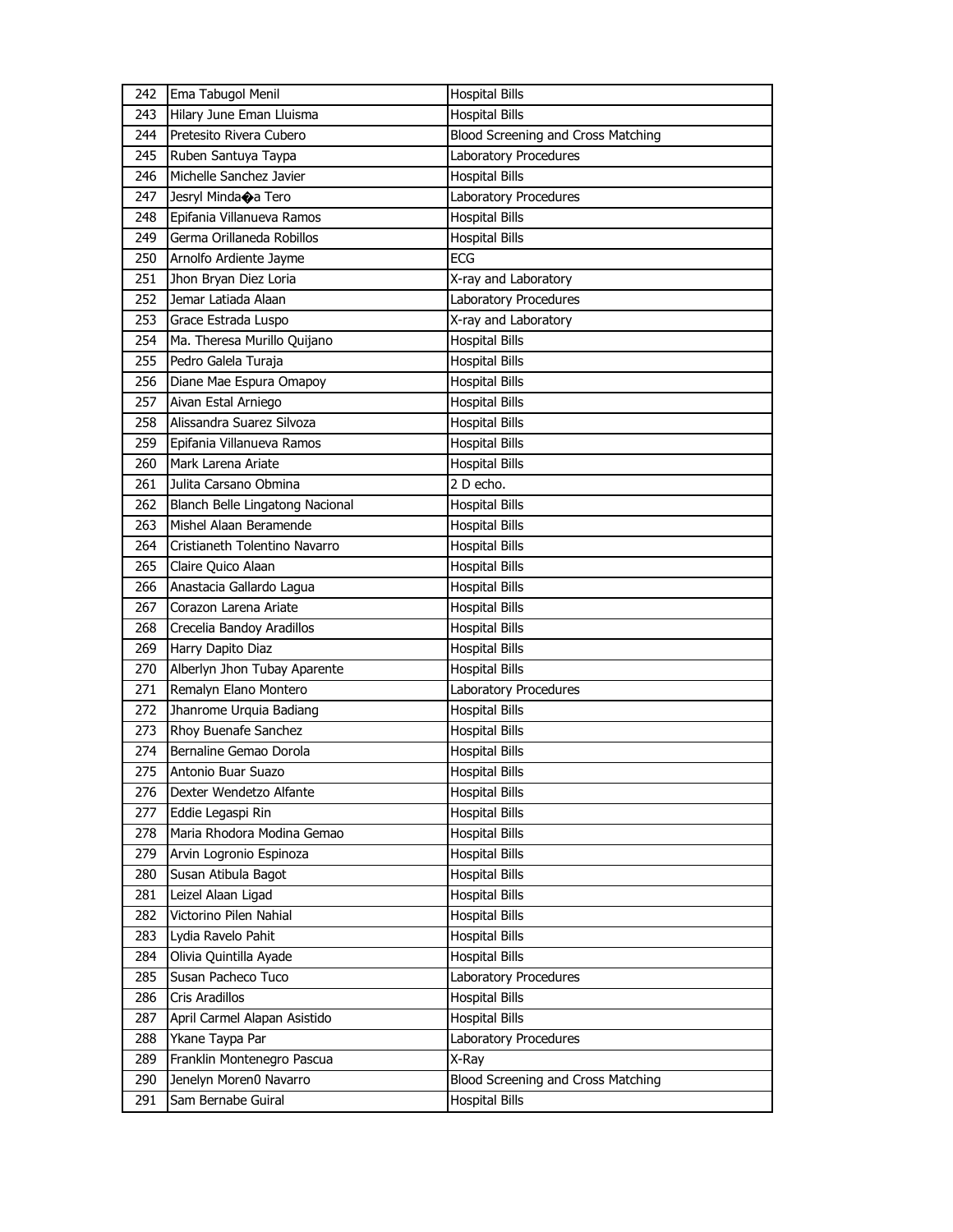| 292 | Marlyn Juaton Awa              | Laboratory Procedures             |
|-----|--------------------------------|-----------------------------------|
| 293 | John Jacob Manlupig Serrano    | <b>Hospital Bills</b>             |
| 294 | Kathleen Suazo Villanueva      | Laboratory Procedures.            |
| 295 | Cemarine Diolan Rubi           | Laboratory Procedures             |
| 296 | Reneboy Silvoza Montenegro     | Laboratory Procedures / Operation |
| 297 | Lara Liblian Kekay             | X-RAY/LABORATORY PROCEDURE.       |
| 298 | Arnel Callote Bajan            | X-RAY/LABORATORY PROCEDURE.       |
| 299 | Marianelle Gultiano Taba       | <b>Hospital Bills</b>             |
| 300 | Juanito Duron Yaco             | Procedures                        |
| 301 | Jeperlene Nacionales Morales   | <b>Hospital Bills</b>             |
| 302 | Joid Aries Aguarin Lopio       | <b>Hospital Bills</b>             |
| 303 | Alma Gomez Vasquez             | Laboratory Procedures             |
| 304 | Carlito Plaza Cabrera Sr.      | <b>Hospital Bills</b>             |
| 305 | Aurora Azarcon Lustiva         | <b>Hospital Bills</b>             |
| 306 | Cherry Ann Doliente Dayo       | Laboratory Procedures             |
| 307 | Joshua Gallardo Guillen        | <b>Hospital Bills</b>             |
| 308 | Alberto Nayre Guengue          | <b>Hospital Bills</b>             |
| 309 | Gina C. Laroda                 | Hospital bills / Medicines.       |
| 310 | Jobe Thirdy Alaan Beramende    | <b>Hospital Bills</b>             |
| 311 | Restituto Mesario Arejola      | <b>Hospital Bills</b>             |
| 312 | Delaila Sibayan Bacalla        | <b>Hospital Bills</b>             |
| 313 | Mikee Apple Dela Peoa Lauron   | <b>Hospital Bills</b>             |
| 314 | Mary Rose Paigmane Malig-on    | <b>Hospital Bills</b>             |
| 315 | Jeane Therese Arreza Loayon    | <b>Hospital Bills</b>             |
| 316 | Feiberna Guno Orboc            | <b>Hospital Bills</b>             |
| 317 | Alberto Nayre Guengue          | <b>Hospital Bills</b>             |
| 318 | Noemie Ann Conia Magsanay      | <b>Hospital Bills</b>             |
| 319 | Angelika Villanueva Baoas      | <b>Hospital Bills</b>             |
| 320 | Marjorie Serrano Laurente      | <b>Hospital Bills</b>             |
| 321 | Shekhinah Bagnol Buyser        | <b>Hospital Bills</b>             |
| 322 | Kyle Portiles Salinas          | <b>Hospital Bills</b>             |
| 323 | Pabloo Alzate Lagua            | <b>Hospital Bills</b>             |
| 324 | Elenor Villaraza Bernando      | <b>Hospital Bills</b>             |
| 325 | Emegilda Jualo Gordo           | <b>Hospital Bills</b>             |
| 326 | Emegilda Jualo Gordo           | <b>Hospital Bills</b>             |
| 327 | Marianita Maquiling Handugan   | <b>Hospital Bills</b>             |
| 328 | Gerlie Siligan Medalla         | <b>Hospital Bills</b>             |
| 329 | Anric Murillo Quijano          | <b>Hospital Bills</b>             |
| 330 | Ritchee Isiang Sangco          | <b>Hospital Bills</b>             |
| 331 | Elamie Roma                    | <b>Hospital Bills</b>             |
| 332 | Mary Ann Rivera Danlag         | <b>Hospital Bills</b>             |
| 333 | Rejon Martinez Isiang          | Hospital Bills                    |
| 334 | Luth Saramillas Ratonel        | <b>Hospital Bills</b>             |
| 335 | Annabelle Valdez Malmis        | <b>Hospital Bills</b>             |
| 336 | Jhonlie Navarro Sefe           | <b>Hospital Bills</b>             |
| 337 | Johanna Nicole Arreza Doloriel | <b>Hospital Bills</b>             |
| 338 | Via Enoceda Eno                | Hospital Bills                    |
| 339 | Remedios Astillero Azarcon     | <b>Hospital Bills</b>             |
| 340 | Margarito Escasinas Dejon Jr.  | <b>Hospital Bills</b>             |
| 341 | Malou Bonghanoy Intremocha     | <b>Hospital Bills</b>             |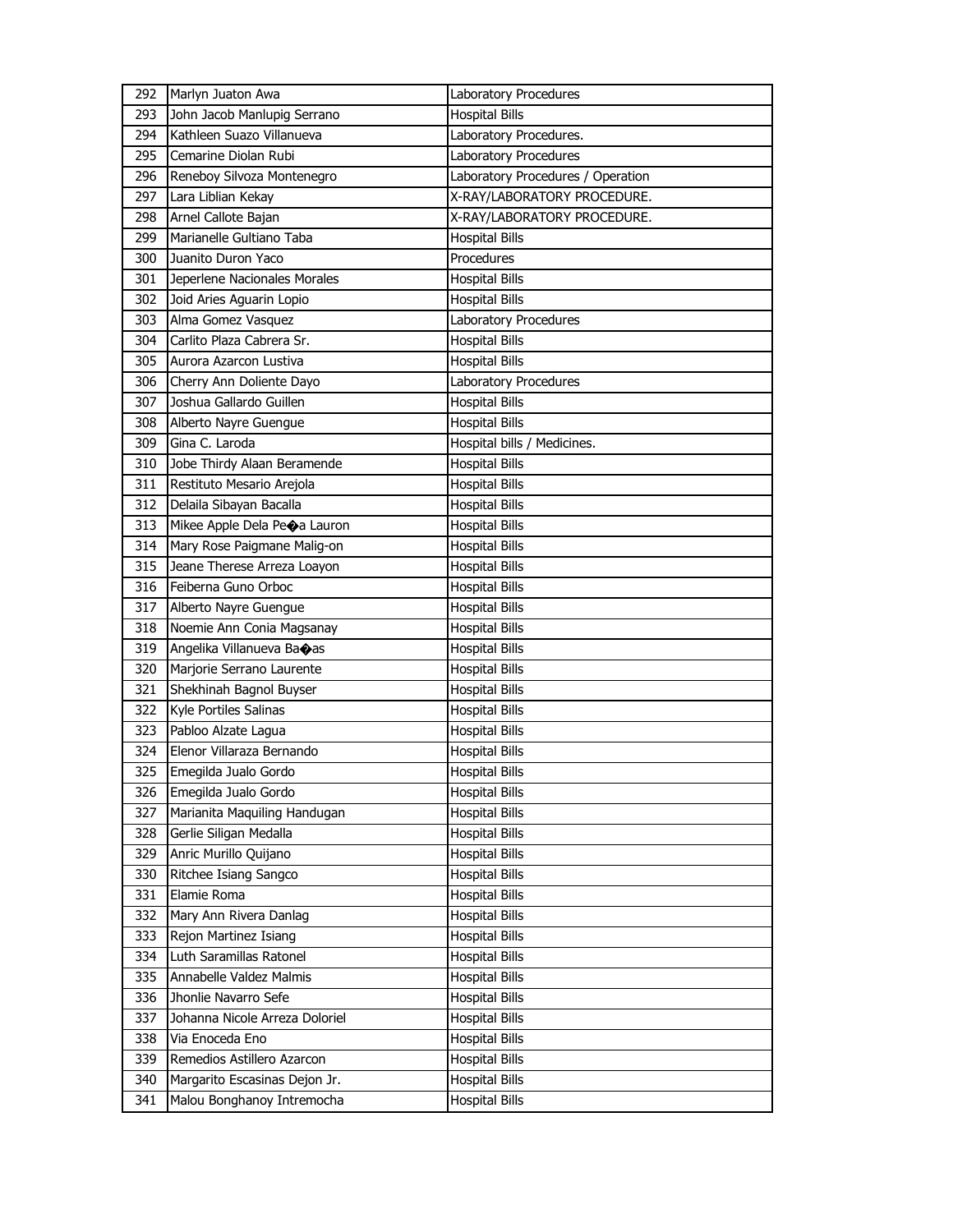| 342 | Honorato Mabangyat Agan               | <b>Hospital Bills</b>              |
|-----|---------------------------------------|------------------------------------|
| 343 | Hamza Blasco Biles                    | <b>Hospital Bills</b>              |
| 344 | Teofilo Castillo Escalera             | <b>Hospital Bills</b>              |
| 345 | Janel Belleza Samontina               | <b>Hospital Bills</b>              |
| 346 | Bebino Rizaldo Ruyana Jr.             | MEDICINES/LABORATORY/THERAPY       |
| 347 | Evelyn Cabiles Cortes                 | <b>Hospital Bills</b>              |
| 348 | Alfredo Ramos Alegado                 | X-Ray                              |
| 349 | John Michael Abundo Hermosada         | <b>Hospital Bills</b>              |
| 350 | Fernanda Lumapas Espura               | Blood Screening and Cross Matching |
| 351 | Jolina Moreno Kinghing                | Laboratory Procedures              |
| 352 | Alan Casio Murillo                    | <b>Medicines</b>                   |
| 353 | Florberto Acevedo Caba $\spadesuit$ a | Laboratory Procedures              |
| 354 | Rohan Tyler Unabia                    | ER Bill                            |
| 355 | Chris Daniel Climaco Gayatin          | <b>Hospital Bills</b>              |
| 356 | Leslie Kay Tonila Romaraog            | <b>Hospital Bills</b>              |
| 357 | Mary Ann Rivera Danlag                | <b>Hospital Bills</b>              |
| 358 | Bebino Crizaldo Ruyana                | <b>Hospital Bills</b>              |
| 359 | Rejon Martinez Isiang                 | <b>Hospital Bills</b>              |
| 360 | Ricarido Escarsa Vinzon               | <b>Hospital Bills</b>              |
| 361 | Jocelyn Gorgonio Bautista             | <b>Hospital Bills</b>              |
| 362 | Randil Montero Silvoza                | <b>Hospital Bills</b>              |
| 363 | Jullie Borre Pedujan                  | <b>Hospital Bills</b>              |
| 364 | Carmen Martus Laurente                | <b>Hospital Bills</b>              |
| 365 | Merry Grace Capon Deligencia          | <b>Hospital Bills</b>              |
| 366 | Rey John Rodriguez Cubero             | <b>Hospital Bills</b>              |
| 367 | Florecita Quizada Alngog              | Hospital Bills                     |
| 368 | Hanelyn Aporbo Arnigo                 | <b>Hospital Bills</b>              |
|     |                                       |                                    |
| 369 | Arniel Estremos Laro                  | <b>Hospital Bills</b>              |
| 370 | Miguel Roma                           | <b>Hospital Bills</b>              |
| 371 | Renzo Bagas Sorongon                  | <b>Hospital Bills</b>              |
| 372 | Arth Matthew Lulab Bacodio            | <b>Hospital Bills</b>              |
| 373 | Rhean Llanto Juanico                  | Hospital Bills                     |
| 374 | Jaira Montenegro Jamen                | <b>Hospital Bills</b>              |
| 375 | John Michael Gualderama Rubi          | <b>Hospital Bills</b>              |
| 376 | Princess Alyssa Dismas Pamad          | <b>Hospital Bills</b>              |
| 377 | Evelyn Bangoy Valles                  | Laboratory Procedures              |
| 378 | Loreto Cruiz Suarez                   | Laboratory Procedures              |
| 379 | Rovelyn Alicante Sampiano             | <b>Hospital Bills</b>              |
| 380 | Rita Cabrera Silva                    | <b>Hospital Bills</b>              |
| 381 | Forencia Yosores Tormis               | <b>Hospital Bills</b>              |
| 382 | Letecia Alinsoloren Lagua             | <b>Hospital Bills</b>              |
| 383 | Sherlita Legaspi Salas                | Hospital Bills                     |
| 384 | Anselmo Marcera Asedilla              | <b>Hospital Bills</b>              |
| 385 | Rhona Mae Betco Caoedo                | <b>Hospital Bills</b>              |
| 386 | Jhonas Limbasan                       | <b>Hospital Bills</b>              |
| 387 | Sunday Alliswell Llano Azon           | <b>Hospital Bills</b>              |
| 388 | Mary Ann Estrada Gallardo             | Hospital Bills                     |
| 389 | Alicia Estal Petigulao                | <b>Hospital Bills</b>              |
| 390 | Eldie Limbing Basigsig                | Blood Screening and Cross Matching |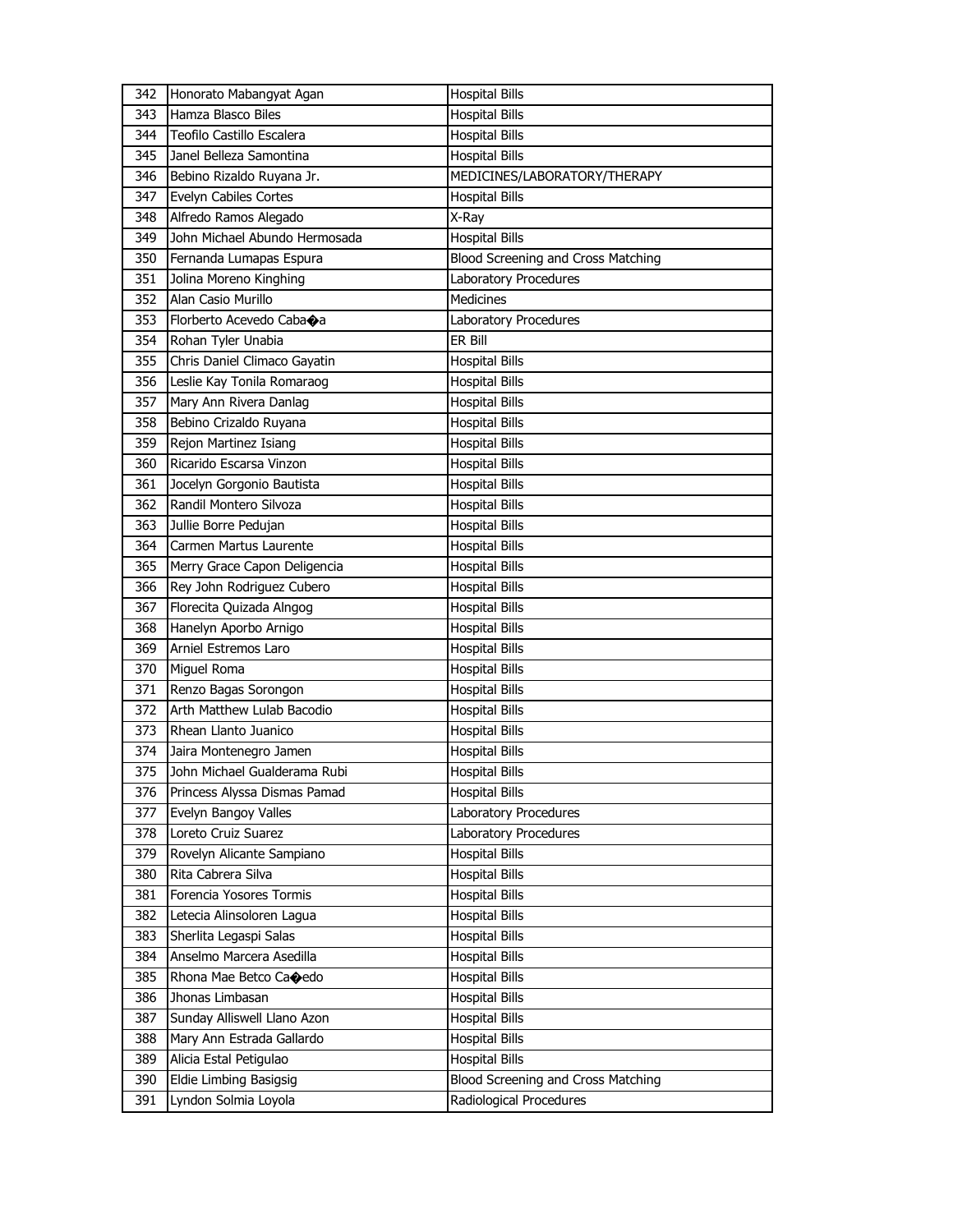| 392 | Shania Martinez Betco         | <b>Hospital Bills</b> |
|-----|-------------------------------|-----------------------|
| 393 | Prince Jhon Ramos Ponlaon     | <b>Hospital Bills</b> |
| 394 | Rosalita Tosoy Gonzales       | Procedures            |
| 395 | Granny Perdegones Rueras      | X-Ray                 |
| 396 | Ricklyn Daging Iligan         | <b>Hospital Bills</b> |
| 397 | Jessel Ladica Cruiz           | <b>Hospital Bills</b> |
| 398 | Zion Ajos Cape�a              | <b>Hospital Bills</b> |
| 399 | Roberto Miranda Oliverio Sr.  | <b>Hospital Bills</b> |
| 400 | Baudillo Corvera Otagan       | <b>Hospital Bills</b> |
| 401 | Pedrito Fernandez Rivera      | <b>Hospital Bills</b> |
| 402 | Junec Loyola Salazar          | <b>Hospital Bills</b> |
| 403 | Jocelyn Lopio Dales           | <b>Hospital Bills</b> |
| 404 | Larry Lico Manungas           | <b>Hospital Bills</b> |
| 405 | Morilla Verano Sorongon       | <b>Hospital Bills</b> |
| 406 | Mario Maputi Pallar           | <b>Hospital Bills</b> |
| 407 | Zian Sorongon Andina          | <b>Hospital Bills</b> |
| 408 | Vicente Madelo Tadios         | <b>Hospital Bills</b> |
| 409 | Roberto Miranda Oliverio Sr.  | Hospital Bills        |
| 410 | Francisco Montero Acevedo     | <b>Hospital Bills</b> |
| 411 | Paquito Ramos Ronquillo       | <b>Hospital Bills</b> |
| 412 | Beato Moya Lina               | <b>Hospital Bills</b> |
| 413 | Melquiades Balala Dulsa       | <b>Hospital Bills</b> |
| 414 | Carmen Requireme Nedia        | <b>Hospital Bills</b> |
| 415 | Merla Fernandez Suarez        | <b>Hospital Bills</b> |
| 416 | Pedencio Calamba Acevedo      | <b>Hospital Bills</b> |
|     |                               |                       |
| 417 | Francisco Pocon Paz           | <b>Hospital Bills</b> |
| 418 | Carlos Ordinario Cabrera      | <b>Hospital Bills</b> |
| 419 | Betty Alegado Ajero           | <b>Hospital Bills</b> |
| 420 | Elorde Navales Samblingo      | <b>Hospital Bills</b> |
| 421 | Erenia Rivas Lopez            | X-Ray                 |
| 422 | Joyce Lerios Montero          | <b>Hospital Bills</b> |
| 423 | Jordan S Prado                | <b>Hospital Bills</b> |
| 424 | Nelson Yara Vertical          | <b>Hospital Bills</b> |
| 425 | Alexa Grey Murillo            | <b>Hospital Bills</b> |
| 426 | Glorivic Avila Lamela         | <b>Hospital Bills</b> |
| 427 | Crispina Sangco Salazar       | <b>Hospital Bills</b> |
| 428 | Edrian Engrova Talivenio      | <b>Hospital Bills</b> |
| 429 | Marcial Ortuyo Estrada        | <b>Hospital Bills</b> |
| 430 | Christine Faith Suarez Sarte  | <b>Hospital Bills</b> |
| 431 | Jhunwel Suarez Salinas        | <b>Hospital Bills</b> |
| 432 | Roslyn Libay Labial           | <b>Hospital Bills</b> |
| 433 | Jessel Ladica Cruiz           | Hospital Bills        |
| 434 | Ricklyn Daging Iligan         | <b>Hospital Bills</b> |
| 435 | Erlinda Plaza Zamora          | <b>Hospital Bills</b> |
| 436 | Annabelle Laurente Sanguenza  | <b>Hospital Bills</b> |
| 437 | Kristine Mae Corpuz De Castro | Hospital Bills        |
| 438 | James Kyle Castillo Ranque    | Hospital Bills        |
| 439 | Florberto Acevedo Cabaoa      | Laboratory Procedures |
| 440 | Milagros Patol Roluna         | <b>Hospital Bills</b> |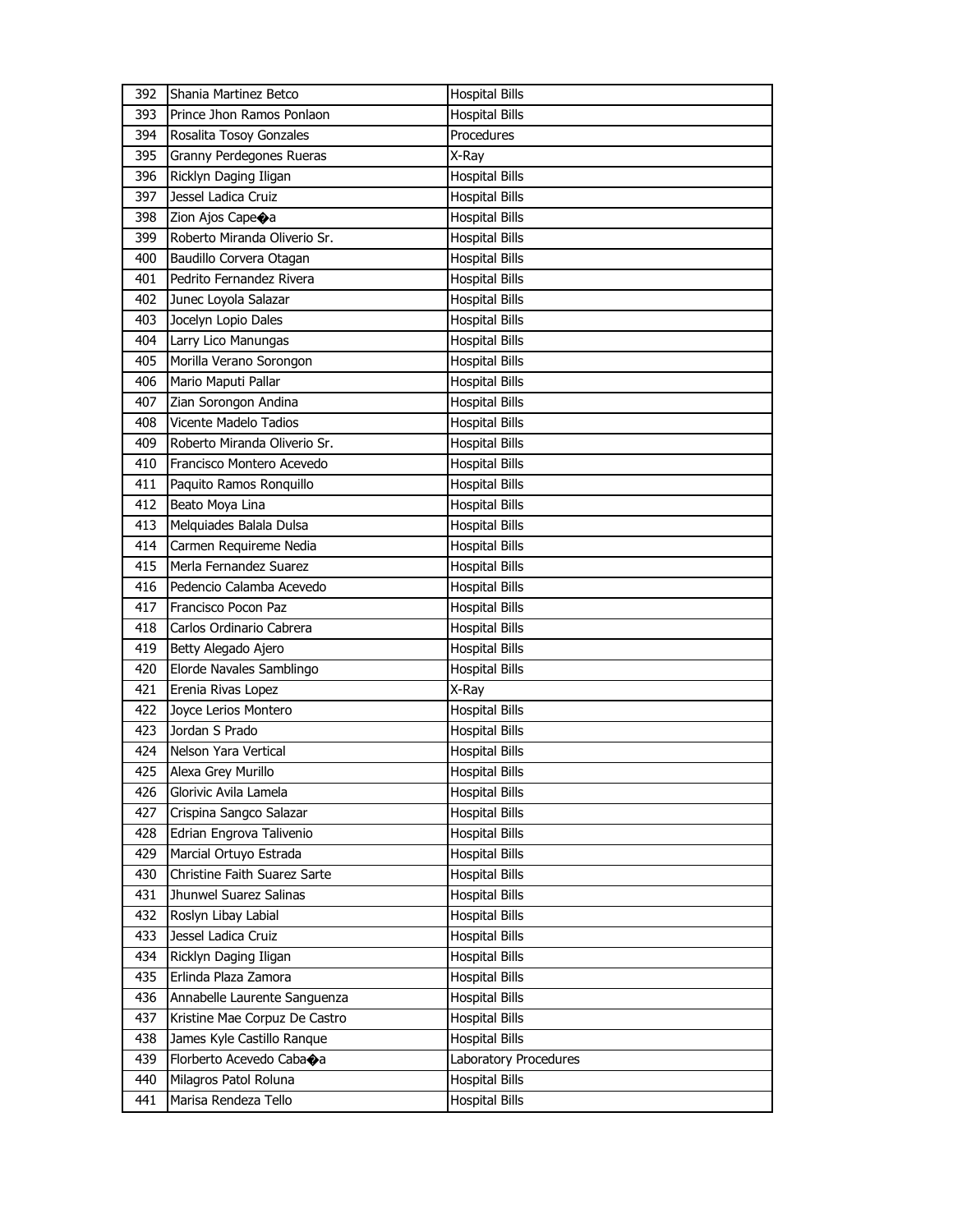| 442 | Aaron Joy Cale Calamba         | <b>Hospital Bills</b> |
|-----|--------------------------------|-----------------------|
| 443 | Romar Montenegro Alimboyong    | <b>Hospital Bills</b> |
| 444 | Mercily Salazar Naragas        | <b>Hospital Bills</b> |
| 445 | Elvie Boyonas Orzales          | <b>Hospital Bills</b> |
| 446 | Danilla Montenegro Sabuero     | <b>Hospital Bills</b> |
| 447 | Jelly Tamayo Roma              | <b>Hospital Bills</b> |
| 448 | Benjielou Isiang Dando         | <b>Hospital Bills</b> |
| 449 | Jamessel Jamito Suazo          | <b>Hospital Bills</b> |
| 450 | Marcos Mathan Lluisma          | <b>Hospital Bills</b> |
| 451 | Judy Ann Espinoza Lozada       | <b>Hospital Bills</b> |
| 452 | Jenelyn Gardigo Salahay        | <b>Hospital Bills</b> |
| 453 | John Andrew Roma Jamero        | <b>Hospital Bills</b> |
| 454 | Ethan Robillos Rosillo         | <b>Hospital Bills</b> |
| 455 | Raphile Portillano             | <b>Hospital Bills</b> |
| 456 | Ignacio Besana Baes            | <b>Hospital Bills</b> |
| 457 | Princess Mae Burias Bargio     | <b>Hospital Bills</b> |
| 458 | Mark Lester Crizaldo Galleon   | <b>Hospital Bills</b> |
| 459 | Leizle Talisay Flores          | <b>Hospital Bills</b> |
| 460 | Alonzo Martinez Montenegro     | <b>Hospital Bills</b> |
| 461 | Melvin Moldez Tejero           | <b>Hospital Bills</b> |
| 462 | Noel Yparraguirre Vertudez     | <b>Hospital Bills</b> |
| 463 | Pablita Limbaga Guinitaran     | <b>Hospital Bills</b> |
| 464 | Ezekiel Perez Andoy Jr.        | <b>Hospital Bills</b> |
| 465 | Vebencio Manglaw Ellazo        | <b>Hospital Bills</b> |
| 466 | Anagiel Carting Catipay        | <b>Hospital Bills</b> |
| 467 | Eldie Guinsod                  | <b>Hospital Bills</b> |
| 468 | Marietta Anino Maturan         | <b>Hospital Bills</b> |
| 469 | Jundil Demontar Aspirin        | Laboratory Procedures |
| 470 | Queen Ann Gallardo             | <b>Hospital Bills</b> |
| 471 | Adelaido Flores Hembra Jr.     | <b>Hospital Bills</b> |
| 472 | Kieffer Hinampas Qu�onez       | Laboratory Procedures |
| 473 | Michelle Mabido Acodile        | <b>Hospital Bills</b> |
| 474 | Rito Sitoy Carizo              | <b>Hospital Bills</b> |
| 475 | Ricky Martin Dela Peoa Tinio   | <b>Hospital Bills</b> |
| 476 | Eppie Tabang Torrefranca       | <b>Hospital Bills</b> |
| 477 | Lucy Agopitac Rivera           | <b>Hospital Bills</b> |
| 478 | Justin Salubre Dogmoc          | <b>Hospital Bills</b> |
| 479 | Marycris Agape Arances         | <b>Hospital Bills</b> |
| 480 | Jay Ar Ampo Dacanay            | <b>Hospital Bills</b> |
| 481 | Trinidad Virginia Evangelista  | <b>Hospital Bills</b> |
| 482 | Elma Llamas Mique              | <b>Hospital Bills</b> |
| 483 | Marcelo Marikit Noval          | <b>Hospital Bills</b> |
| 484 | Marry-ann Panggapalan Sombreo  | <b>Hospital Bills</b> |
| 485 | Shennie Mhae Elaiza 10/02/2005 | <b>Hospital Bills</b> |
| 486 | Nordaliza Sintuan              | <b>Hospital Bills</b> |
| 487 | Sanny Ale                      | Medicines             |
| 488 | Vincent Lauron Luib            | Laboratory Procedures |
| 489 | Lea Ventura Loyola             | Laboratory Procedures |
| 490 | Martha Cepida Murillo          | Laboratory Procedures |
| 491 | Lorgen Galdiano Cubil          | <b>Hospital Bills</b> |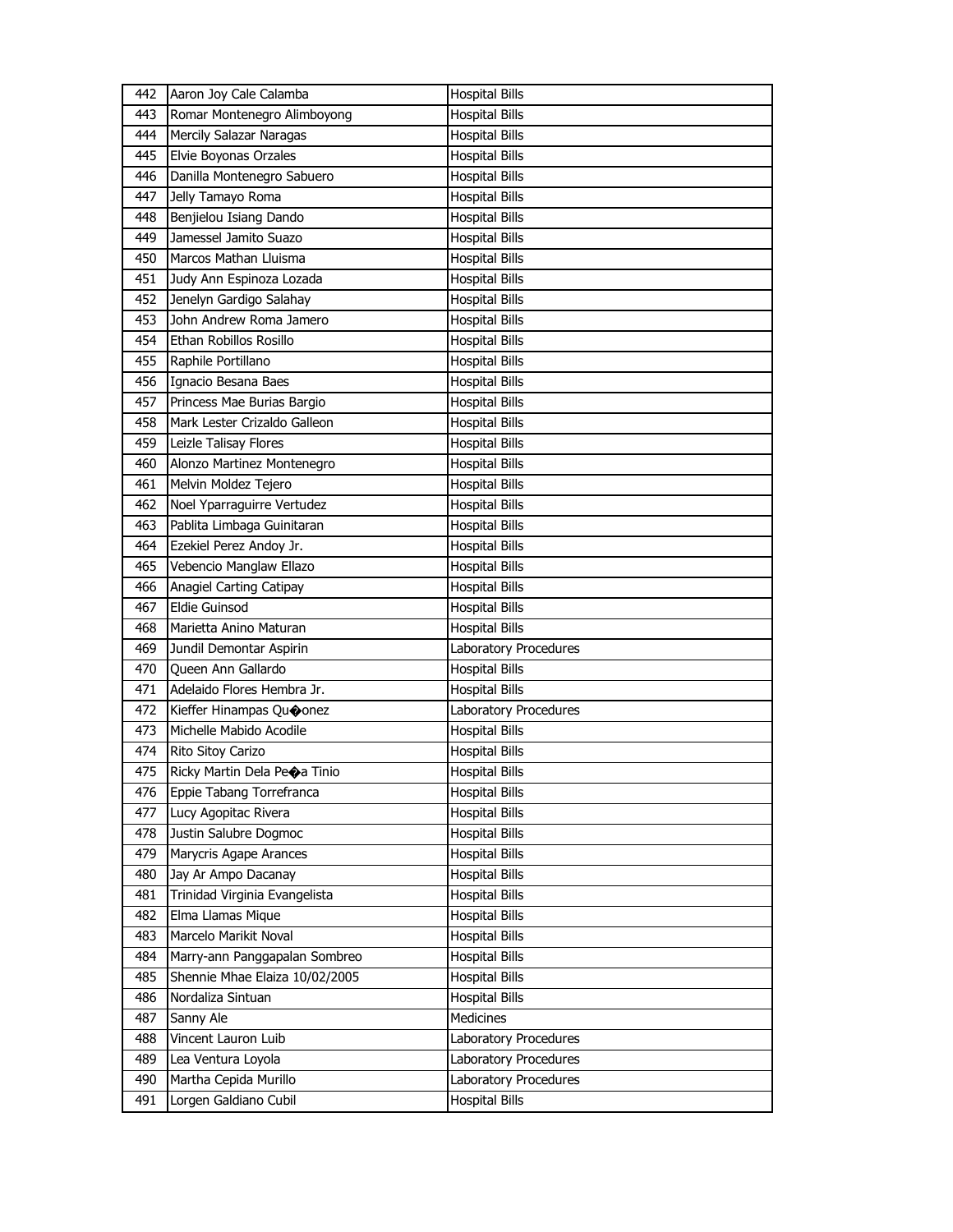| 492 | Elen Gosila Lozada               | <b>Hospital Bills</b>            |
|-----|----------------------------------|----------------------------------|
| 493 | Fausto Alaras Batistil           | <b>Hospital Bills</b>            |
| 494 | Edito Bejoy                      | <b>Hospital Bills</b>            |
| 495 | Jumanel Ulvida Ciez              | Hospital bills / Medicines.      |
| 496 | Gemma Tanciangco Arado           | <b>Hospital Bills</b>            |
| 497 | Rojiemar Papas Engalan           | <b>Hospital Bills</b>            |
| 498 | Princess Star Alimbayon Sarim    | <b>Hospital Bills</b>            |
| 499 | Patria Jane Chato Victoriano     | <b>Hospital Bills</b>            |
| 500 | Roxanne Joy Orgeles Gringin      | <b>Hospital Bills</b>            |
| 501 | Ronnie Garrido Pacheco           | <b>Hospital Bills</b>            |
| 502 | Romelyn Escalante Arquion        | <b>Hospital Bills</b>            |
| 503 | Jake Verano Montero              | Laboratory Procedures            |
| 504 | Ashanamae Cubero Cubio           | Laboratory/Procedures/Medicines. |
| 505 | Wilma Templado Montero           | <b>Hospital Bills</b>            |
| 506 | Jessica Engrova Taniola          | <b>Hospital Bills</b>            |
| 507 | <b>Baby Girl Lisbos</b>          | <b>Hospital Bills</b>            |
| 508 | Rosely Gardose Galagate          | <b>Hospital Bills</b>            |
| 509 | Julebeth Valles Salvame          | <b>Hospital Bills</b>            |
| 510 | Princess Eunice Repeso Vallescas | <b>Hospital Bills</b>            |
| 511 | Cristina Napoles Lozada          | <b>Hospital Bills</b>            |
| 512 | Grace Perez Gran                 | <b>Hospital Bills</b>            |
| 513 | Lorlyn Lozada Cabrera            | <b>Hospital Bills</b>            |
| 514 | Rina Martinez Azarcon            | <b>Hospital Bills</b>            |
| 515 | Sandra Jane Geraldino Laurente   | <b>Hospital Bills</b>            |
| 516 | Rosalinda Mejia Lisbos           | <b>Hospital Bills</b>            |
| 517 | Jessica Engrova Taniola          | <b>Hospital Bills</b>            |
| 518 | Roxanne Orpina Salamanes         | Hospital Bills                   |
| 519 | Norasnifah Dato Aloon            | <b>Hospital Bills</b>            |
| 520 | Demmeul Acevedo Rivas            | <b>Hospital Bills</b>            |
| 521 | John Lloyd Antenor Rivera        | Laboratory Procedures            |
| 522 | Russel Jay Estibaya Malubay      | <b>Hospital Bills</b>            |
| 523 | Edmalyn Cunado Lamela            | <b>Hospital Bills</b>            |
| 524 | Jenissa Solis Panquico           | <b>Hospital Bills</b>            |
| 525 | Arniel Cuajao Marajay            | <b>Hospital Bills</b>            |
| 526 | Letecia Fructoso Sindol          | <b>Hospital Bills</b>            |
| 527 | Felisa Espinoza Morandante       | <b>Hospital Bills</b>            |
| 528 | Mariana Albina Tubat Lodicho     | <b>Hospital Bills</b>            |
| 529 | Joy Banal Plaza                  | <b>Hospital Bills</b>            |
| 530 | Sanny Ale                        | <b>Hospital Bills</b>            |
| 531 | Christine Marie Limbaga Bagnol   | <b>Hospital Bills</b>            |
| 532 | Nonita Lesaca Tare               | <b>Hospital Bills</b>            |
| 533 | Mary Joy Ornelia Montenegro      | <b>Hospital Bills</b>            |
| 534 | Sharapova Acilo Marimon          | <b>Hospital Bills</b>            |
| 535 | Edwil Guingue Moreno             | <b>Hospital Bills</b>            |
| 536 | Henry Martinez Rivas             | <b>Hospital Bills</b>            |
| 537 | Emily Dando Miranda              | <b>Hospital Bills</b>            |
| 538 | Jeanny Calamohoy Palomares       | <b>Hospital Bills</b>            |
| 539 | Oliver Bapor Lorente             | <b>Hospital Bills</b>            |
| 540 | Cris Ann Suazo Mosquera          | <b>Hospital Bills</b>            |
| 541 | Dativa Malayao Doy               | <b>Hospital Bills</b>            |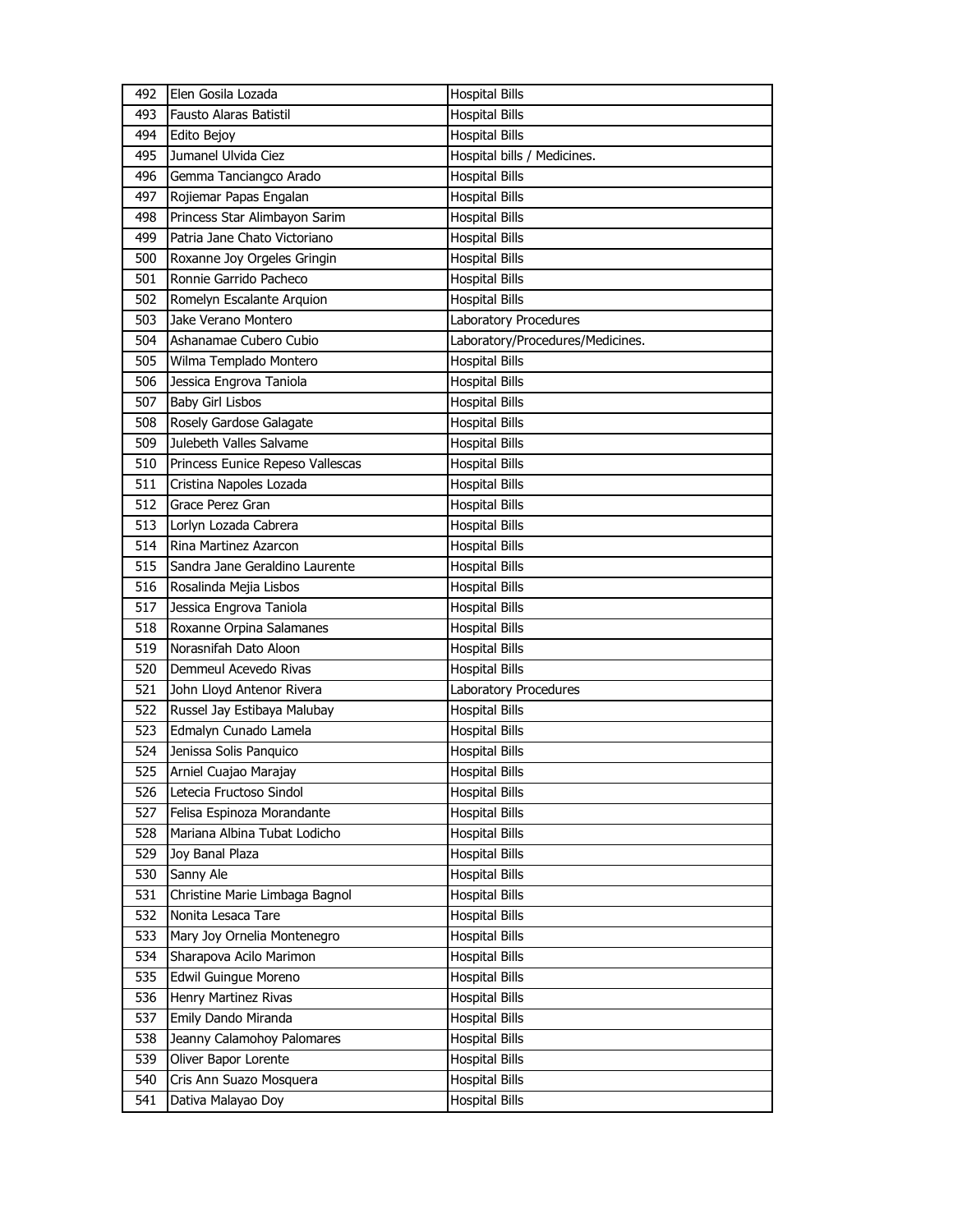|     | Minda Hayon Cutanda             | <b>Hospital Bills</b> |
|-----|---------------------------------|-----------------------|
| 543 | Renz Anthony Canumay Camposo    | <b>Hospital Bills</b> |
| 544 | Kendra Damang                   | <b>Hospital Bills</b> |
| 545 | Consorcia Alburo Andoy          | <b>Hospital Bills</b> |
| 546 | Jomari Osorio Malicod           | <b>Hospital Bills</b> |
| 547 | Jenerica Bacliyaan              | <b>Hospital Bills</b> |
| 548 | Retchiel Laurente Gromia        | <b>Hospital Bills</b> |
| 549 | Juvielyn Loquias Aying          | <b>Hospital Bills</b> |
| 550 | Ale Sanny                       | X-Ray                 |
| 551 | Wendelyn Cardino Songodanan     | <b>Hospital Bills</b> |
| 552 | Jeanny Calamohoy Palomares      | <b>Hospital Bills</b> |
| 553 | Eugene Opitan Matanog           | Procedures            |
| 554 | Coleen Castillo Salubre         | <b>Hospital Bills</b> |
| 555 | Marydole Arpilleda Sullano      | <b>Hospital Bills</b> |
| 556 | Prince Liam Songodanan Pagulong | <b>Hospital Bills</b> |
| 557 | Michelle Ortillada              | <b>Hospital Bills</b> |
| 558 | Eusebio Burlas Rivera Jr.       | <b>Hospital Bills</b> |
| 559 | Achilles Arreza Arpilleda       | <b>Hospital Bills</b> |
| 560 | Precious Mae Colarit Estrella   | <b>Hospital Bills</b> |
| 561 | Mellie Rose Roluna Pilisan      | <b>Hospital Bills</b> |
| 562 | Lonlie Mae Rabanes Adorable     | <b>Hospital Bills</b> |
| 563 | Alma Mae Limpot Handugan        | <b>Hospital Bills</b> |
| 564 | Jackie Murillo Oliverio         | <b>Hospital Bills</b> |
| 565 | Loreta Orias Osol               | <b>Hospital Bills</b> |
| 566 | Gwayne Xia Calihat Simogan      | <b>Hospital Bills</b> |
| 567 | Rowel Rivas Pecasales           | <b>Hospital Bills</b> |
| 568 | Ian Mancio Isiang               | <b>Hospital Bills</b> |
| 569 | Ronald Pinpioa Velasco          | <b>Hospital Bills</b> |
| 570 | Alfredo Buenavista Acodile      | <b>Hospital Bills</b> |
| 571 |                                 |                       |
|     | Evangeline Cabadonga Laurente   | Laboratory Procedures |
| 572 | Leonila Dellamas Gomez          | <b>Hospital Bills</b> |
| 573 | Charymie Jariol Palma           | <b>Hospital Bills</b> |
| 574 | Bertoldo Galindo Gonzaga        | <b>Hospital Bills</b> |
| 575 | Jovel Ontua Sarmen              | <b>Hospital Bills</b> |
| 576 | Ruperlito Villamor Medalla Sr.  | <b>Hospital Bills</b> |
| 577 | Malia Grace Rivamonte Bachoco   | <b>Hospital Bills</b> |
| 578 | Arjem Delos Angeles Ilogon      | <b>Hospital Bills</b> |
| 579 | Melanie Ortoyo Bandoy           | <b>Hospital Bills</b> |
| 580 | Pj Ohao Sarabosing              | <b>Hospital Bills</b> |
| 581 | Evelyn Ohao Sarabosing          | <b>Hospital Bills</b> |
| 582 | Reynold Hanggin Leray           | <b>Hospital Bills</b> |
| 583 | Rocky Ville Cabuga Miranda      | Hospital Bills        |
| 584 | Merami Ambray Oriel             | <b>Hospital Bills</b> |
| 585 | Albert Arumpac Culas            | Medicine & Laboratory |
| 586 | Antonio Portillano Cabadonga    | <b>Hospital Bills</b> |
| 587 | HIda Montero Maca               | <b>Hospital Bills</b> |
| 588 | Mailyn Madrangca Sabosido       | Laboratory Procedures |
| 589 | Shaun Luka Reyes Lamela         | <b>Hospital Bills</b> |
| 590 | Nicole Joy Gringin Megarbio     | <b>Hospital Bills</b> |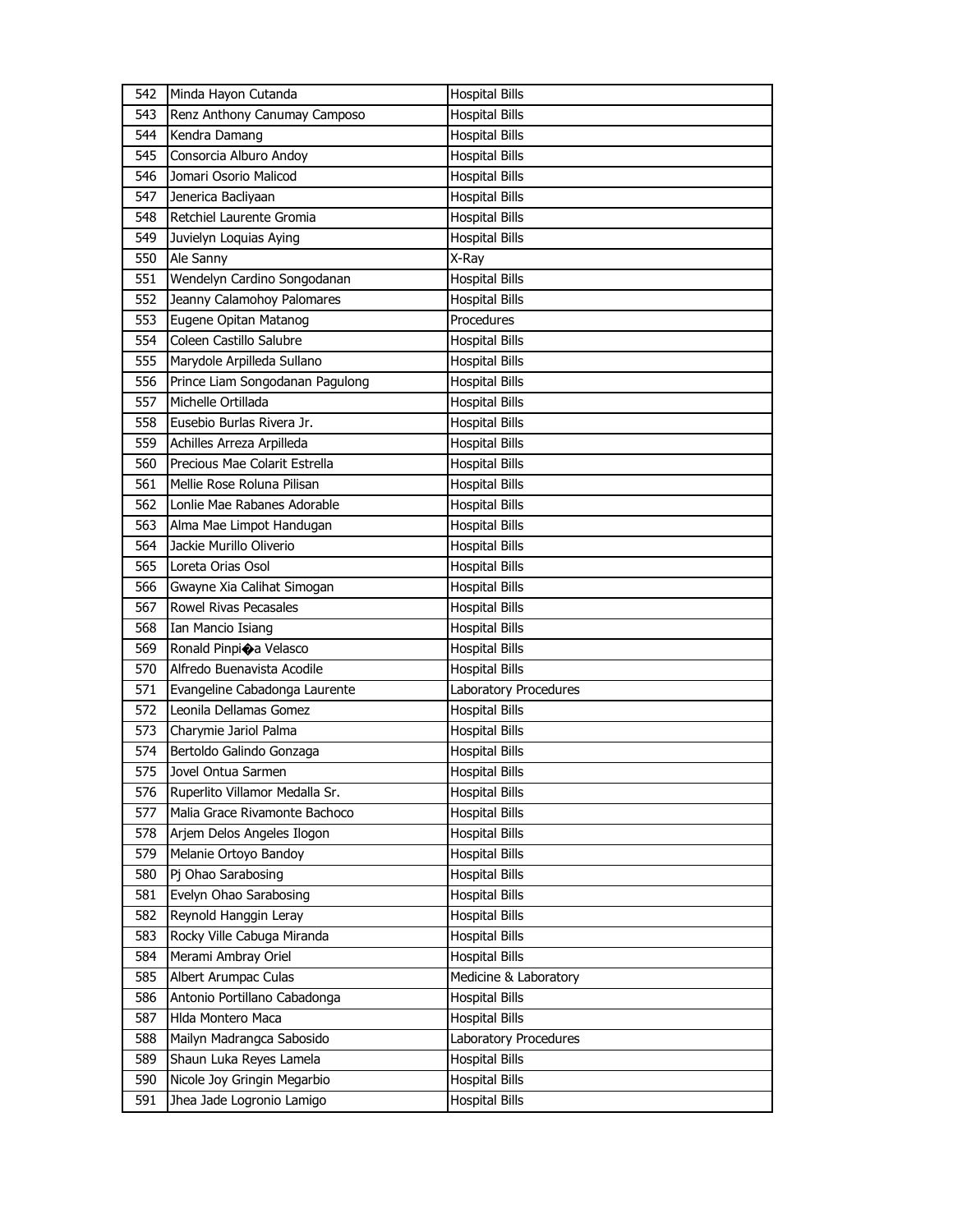| 592 | Ella Marielle De Guzman Tillo     | <b>Hospital Bills</b>        |
|-----|-----------------------------------|------------------------------|
| 593 | Nilda Lamela Esaga                | <b>Hospital Bills</b>        |
| 594 | Darlene Abigail Tabar Dabalos     | Medicines                    |
| 595 | Ma. Brenda Plaza Molina           | Laboratory Procedures        |
| 596 | John Paul Tio Garcia              | Laboratory Procedures        |
| 597 | Aleph Jhay Salcedo Samontina      | <b>Hospital Bills</b>        |
| 598 | Jesnard Bando Aradillos           | Laboratory Procedures        |
| 599 | Lionela Encabo                    | Procedures                   |
| 600 | Josh Carl Gonzaga Figueroa        | <b>Hospital Bills</b>        |
| 601 | Edwin Vistal Mojica               | Laboratory Procedures        |
| 602 | Joselito Labor Amandog            | Laboratory Procedures        |
| 603 | Sarah Jane Ago Macuray            | <b>Hospital Bills</b>        |
| 604 | Clyde Vetor Gascon                | Laboratory Procedures        |
| 605 | Reneboy Blanco Renial             | <b>Hospital Bills</b>        |
| 606 | Abner Galecia Basco               | Laboratory Procedures        |
| 607 | Peejay Dagasdas Velasco           | <b>Laboratory Procedures</b> |
| 608 | Mervin Montero Alimbayon          | Laboratory Procedures        |
| 609 | Marife Barnuevo Cabrillas         | <b>Hospital Bills</b>        |
| 610 | Genalyn Vertudazo Sabalo          | X-Ray                        |
| 611 | Charish Palma Rivera              | <b>Hospital Bills</b>        |
| 612 | Kirbe Aparis Labarcon             | Laboratory Procedures        |
| 613 | Sarah Mae Lumanao Albay           | Laboratory Procedures        |
| 614 | Ryan Dela Cruz Juban              | Laboratory Procedures        |
| 615 | Jillamincha Limpot Cabrera        | Laboratory Procedures        |
| 616 | Pablo Acevedo Acquiatan           | Laboratory Procedures        |
| 617 | Adelyn Javinez Correos            | Laboratory Procedures        |
| 618 | Marina Uraca Balani               | Laboratory Procedures        |
| 619 | Lordan Cortez Estose              | Radiological Procedures      |
| 620 | Jboy Dingal Montenegro            | Laboratory Procedures        |
| 621 | Casiano Quijada Cuanan Jr.        | <b>Hospital Bills</b>        |
| 622 | Lory Jean Mendoza Crispo          | <b>Hospital Bills</b>        |
| 623 | Maria Fe Peneranda Rivas          | <b>Hospital Bills</b>        |
| 624 | Majhel Montero Pareja             | <b>Hospital Bills</b>        |
| 625 | Casiano Quijada Cuanan Jr         | <b>Hospital Bills</b>        |
| 626 | Rebecca Mullaneda Estrada         | Medicines                    |
| 627 | Jecel Reveche Eupe $\bigcirc$ a   | Medicines                    |
| 628 | Josepito Jacobe Eupe $\bigcirc$ a | Medicines                    |
| 629 | Andres Bandola Lakag              | Medicines                    |
| 630 | Riza Mae Trinidad Ajos            | Laboratory Procedures        |
| 631 | Kizy Tonera Abarico               | Laboratory Procedures        |
| 632 | Manuelita Suarez Awa              | Laboratory Procedures        |
| 633 | Joel Balingan Cuacoy              | Laboratory Procedures        |
| 634 | Antonita Vertudazo Montero        | Laboratory Procedures        |
| 635 | Junrey Rivero Gamale              | Laboratory Procedures        |
| 636 | Mark Alfred Hardin Loyola         | Laboratory Procedures        |
| 637 | Ana Velasco Diez                  | Laboratory Procedures        |
| 638 | Renald Macheca Awa                | <b>Hospital Bills</b>        |
| 639 | Camille Llamera Menil             | Laboratory Procedures        |
| 640 | Aires Pontijon Pepito             | Laboratory Procedures        |
| 641 | Delma Malaran Lagumbay            | <b>Hospital Bills</b>        |
|     |                                   |                              |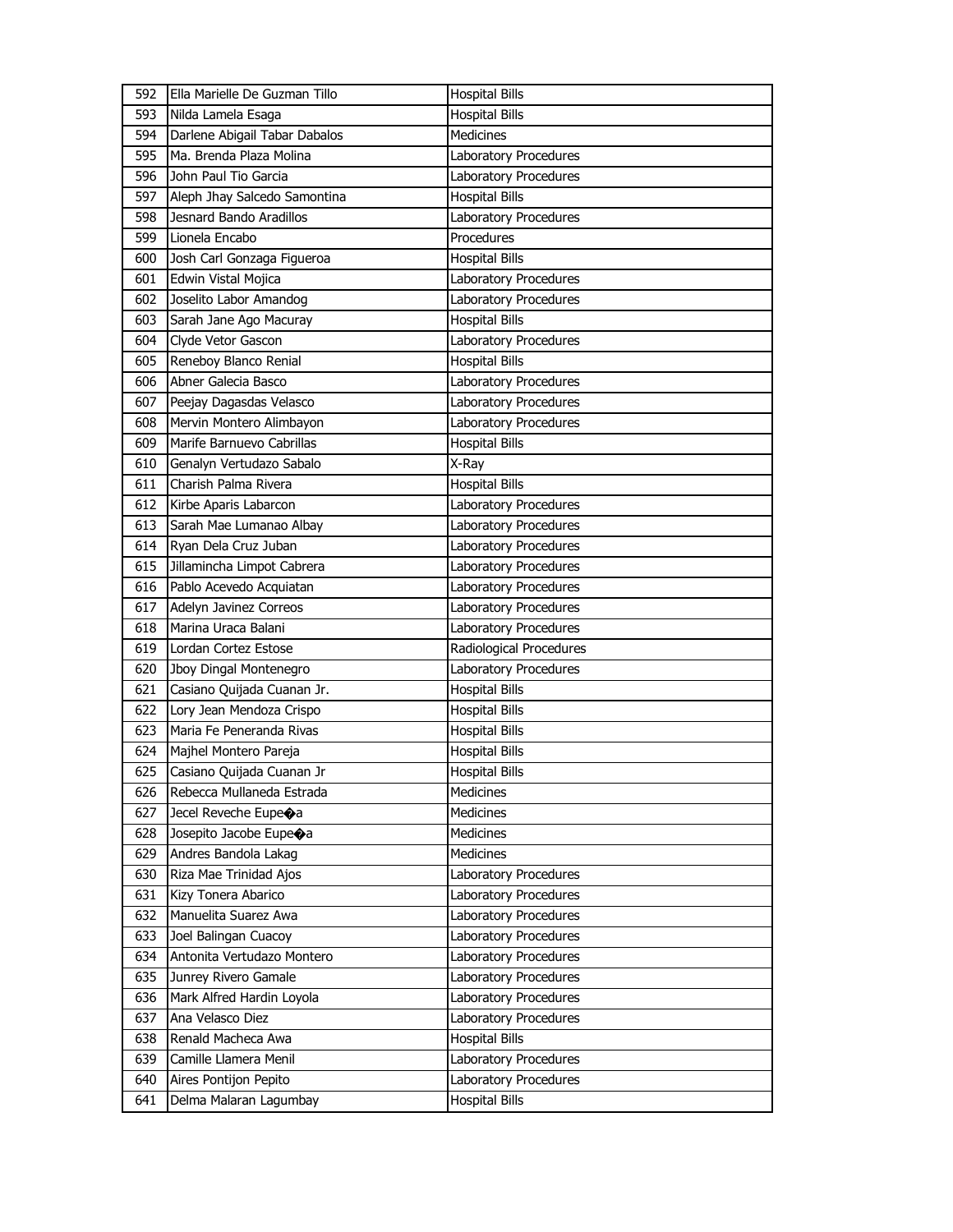| 642 | Raul Rivas Repeso                | <b>Hospital Bills</b>              |
|-----|----------------------------------|------------------------------------|
| 643 | Christine Joy Cedron Ligutom     | <b>Hospital Bills</b>              |
| 644 | Jessa Marbane Banguis            | <b>Hospital Bills</b>              |
| 645 | Gemer Banas                      | <b>Hospital Bills</b>              |
| 646 | Nozomi Luna Miyashita            | <b>Hospital Bills</b>              |
| 647 | Valerie Nozal Arizobal           | Laboratory Procedures              |
| 648 | Raymart Dumadara Segundo         | <b>Hospital Bills</b>              |
| 649 | Renilda Comas Suazo              | <b>Hospital Bills</b>              |
| 650 | Donna Catherine Boniao Arpilleda | Laboratory Procedures              |
| 651 | Michelle Sibay Escalante         | <b>Hospital Bills</b>              |
| 652 | Maila Largadas Dagohoy           | Laboratory/Procedures/Medicines.   |
| 653 | Kyle Jian Bondisto Balasta       | X-ray and Laboratory               |
| 654 | Jessa Rie Vidal Bautista         | <b>Hospital Bills</b>              |
| 655 | Jovelyn Maniego                  | <b>Hospital Bills</b>              |
| 656 | Prachy Tulang Sabornido          | <b>Hospital Bills</b>              |
| 657 | Maria Cristina Cordova Espinoza  | Laboratory Procedures              |
| 658 | Melanie Amistad Cayabyab         | Laboratory Procedures              |
| 659 | Annabelle Celestino Arejola      | Laboratory Procedures              |
| 660 | Jenerica Bacliyaan               | <b>Hospital Bills</b>              |
| 661 | Alma Quidato Molina              | Laboratory Procedures              |
| 662 | Hilna Plaza Patis                | Laboratory Procedures              |
| 663 | Vevegen Lumanao Nuiz             | <b>Hospital Bills</b>              |
| 664 | Joan Mae Morales Suganob         | Laboratory Procedures              |
| 665 | Analyn Isiang Sangco             | <b>Hospital Bills</b>              |
| 666 | Andrex Carl Alex Salguero        | Procedures                         |
| 667 | <b>Niel Mellina</b>              | Laboratory Procedures              |
|     |                                  |                                    |
| 668 | John Mark Dando Pedrozo          | <b>Hospital Bills</b>              |
| 669 | Lolita Masaglang Go              | <b>Hospital Bills</b>              |
| 670 | Maila Largadas Dagohoy           | <b>Hospital Bills</b>              |
| 671 | Jean Garcia Sy Fernandez         | <b>Medicines</b>                   |
| 672 | Rico Nikkom Cabiles Cortes       | Laboratory Procedures              |
| 673 | Adelyn Torred Lloria             | Procedures                         |
| 674 | Jessa Rie Vidal Bautista         | <b>Hospital Bills</b>              |
| 675 | Malea Kate Jasmin Nielo          | <b>Hospital Bills</b>              |
| 676 | Karen Mae Diez Rebusa            | Laboratory Procedures              |
| 677 | Scarlet Polinar                  | Procedures                         |
| 678 | Mark Christian Vergara Rivera    | <b>Hospital Bills</b>              |
| 679 | Aillen Pontevedra Ostos          | <b>Hospital Bills</b>              |
| 680 | Prince Nico Vistal               | <b>Hospital Bills</b>              |
| 681 | Teresita Cariaga Suarez          | Laboratory Procedures              |
| 682 | Virgie Cabrera Perez             | Laboratory Procedures.             |
| 683 | Janeth Tecson Maquilan           | Laboratory Procedures              |
| 684 | Marilou Rafols Salubre           | Laboratory Procedures              |
| 685 | Nemesia Ajos Steen               | Laboratory Procedures              |
| 686 | Roland Jireh Macaraig Montenegro | Laboratory Procedures              |
| 687 | Shirley Braba Tuldanes           | Blood Screening and Cross Matching |
| 688 | Josefa Cayumo Guinitaran         | Laboratory Procedures              |
| 689 | Josephine Carucho Cabaoa         | Laboratory Procedures              |
| 690 | Rosemarie Delatorre Capute       | <b>Hospital Bills</b>              |
| 691 | Ruben Mozo Saan Jr               | <b>Hospital Bills</b>              |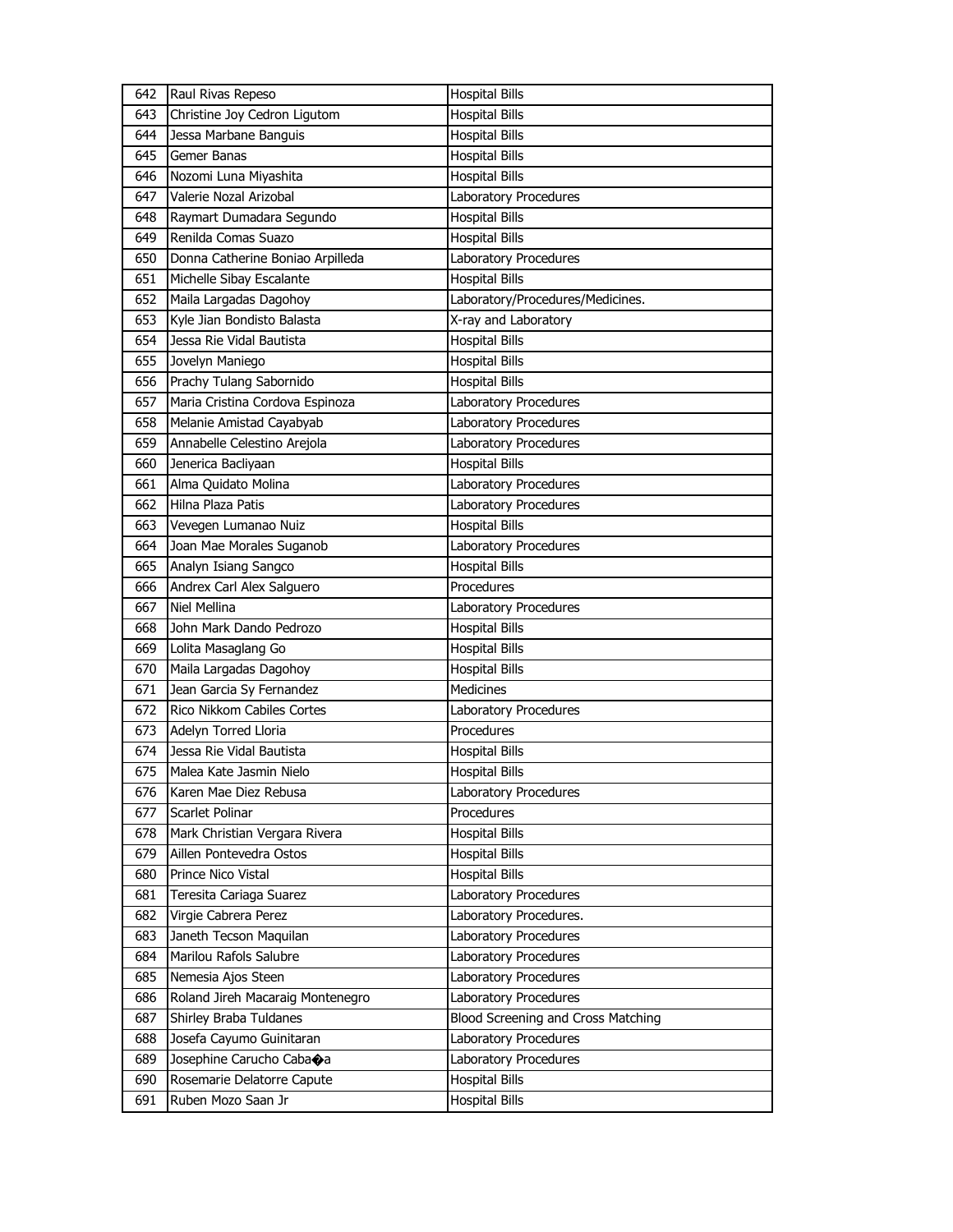| 692 | Jelly Mae Elba Cabug         | Laboratory Procedures             |
|-----|------------------------------|-----------------------------------|
| 693 | Vince Abao Adino             | Laboratory Procedures / Operation |
| 694 | Jervin Ronquillo Lozada      | <b>Hospital Bills</b>             |
| 695 | Eden Pearl Jordan Porlucas   | Laboratory Procedures             |
| 696 | Maria Janise Arreza Clarit   | Laboratory Procedures             |
| 697 | Sofia Mae Ravelo Coquilla    | Laboratory Procedures             |
| 698 | Mark Martinez Manzano        | Laboratory Procedures             |
| 699 | Gleanrose Crizaldo Ramos     | <b>Hospital Bills</b>             |
| 700 | Sanny Fe Plazo Diaz          | <b>Hospital Bills</b>             |
| 701 | Rechel Medrano Historia      | <b>Hospital Bills</b>             |
| 702 | <b>Bb Girl Talivenio</b>     | <b>Hospital Bills</b>             |
| 703 | Viatrix Vini Taleon Perez    | <b>Hospital Bills</b>             |
| 704 | Lyzza Marie Castro Royo      | <b>Hospital Bills</b>             |
| 705 | Jennyy Deluta Momar          | <b>Hospital Bills</b>             |
| 706 | Vebelyn Ocliazo Sombrio      | <b>Hospital Bills</b>             |
| 707 | Maria Lourdes Linugao Ecuben | Laboratory Procedures             |
| 708 | Vebencia Matunog Flores      | <b>Medicines</b>                  |
| 709 | Chez Nicole Daguino Dullano  | Laboratory Procedures             |
| 710 | Ria Angelica Galapon Parayno | Laboratory Procedures             |
| 711 | Kassey Fudalan Dandan        | Laboratory Procedures             |
| 712 | Hazil Mae Mollaneda Arioo    | Laboratory Procedures             |
| 713 | Sanny Fe Plazo Diaz          | <b>Hospital Bills</b>             |
| 714 | Odilyn Lasaca Baldomar       | Laboratory Procedures             |
| 715 | Musnefah Paca Montila        | Laboratory Procedures.            |
| 716 | Angie Gesto Silvoza          | Laboratory Procedures             |
| 717 | Vilma Luna Silvoza           | Laboratory Procedures             |
| 718 | Rogelio Cabo Aradillos       | Laboratory Procedures             |
| 719 | Michelle Alberca Mallilin    | X-Ray                             |
| 720 | Lucia Irizari Mentil         | Laboratory Procedures             |
| 721 | Samuel Estrada Bagnol        | X-Ray                             |
| 722 | Sanelyn Aguhob Mate          | Laboratory Procedures             |
| 723 | Jenilyn Rodrigo Camino       | Hospital Bills                    |
| 724 | Susan Bitero Yamomo          | Medicines                         |
| 725 | Michael Evilla Marqueza      | Medicines                         |
| 726 | John Mark Haganas            | Procedures                        |
| 727 | Larry Gersana Barcoma        | <b>Hospital Bills</b>             |
| 728 | Federico Sarceda Avila       | <b>Hospital Bills</b>             |
| 729 | Rryje Noval Abensay          | <b>Hospital Bills</b>             |
| 730 | Adelin Arpilleda Suazo       | <b>Hospital Bills</b>             |
| 731 | Lovely Jane Montenegro Lucar | <b>Hospital Bills</b>             |
| 732 | Angelus Yangson Heruela      | <b>Hospital Bills</b>             |
| 733 | Rey-ann Cabanero Cabaleda    | <b>Hospital Bills</b>             |
| 734 | Lorenz Glen Ursua Babatogon  | <b>Hospital Bills</b>             |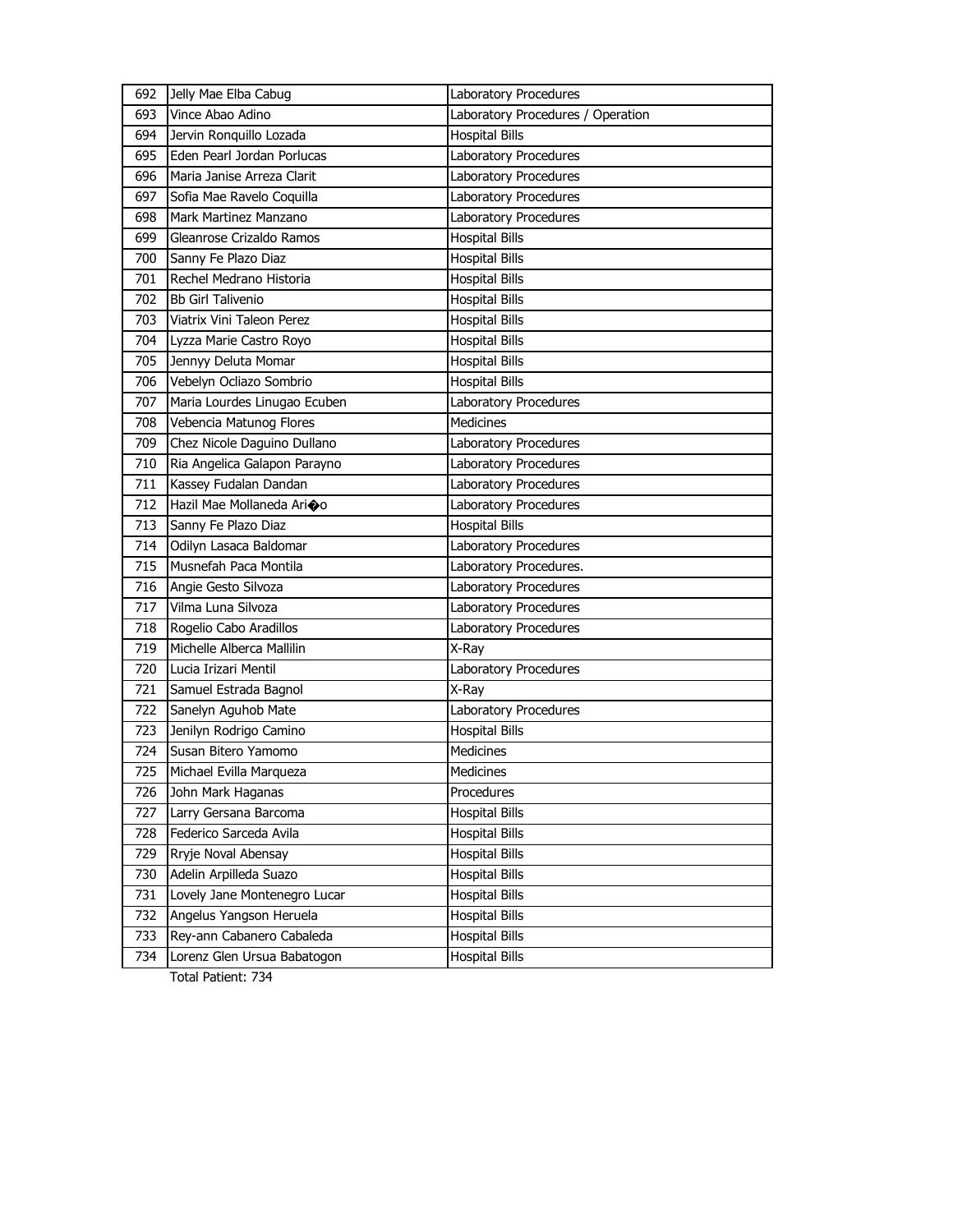

#### ADELA SERRA TY MEMORIAL MEDICAL CENTER For the month of April year 2020

| No#            | <b>Name of Patient</b>             | <b>Assistance</b>           |
|----------------|------------------------------------|-----------------------------|
| 1              | Diana Singcol Ortiz                | Laboratory Procedures       |
| $\overline{2}$ | Nora Matanog Montenegro            | <b>Hospital Bills</b>       |
| 3              | Delma Malaran Lagumbay             | <b>Hospital Bills</b>       |
| 4              | Jessa Mae Roy Dedicatoria          | <b>Hospital Bills</b>       |
| 5              | Misaki Roy Dedicatoria             | <b>Hospital Bills</b>       |
| 6              | Mary Grace Bulan Quimpan           | Hospital bills / Medicines. |
| $\overline{7}$ | Jeremiah Maca Quillano             | <b>Hospital Bills</b>       |
| 8              | <b>Hazel Martinez Tato</b>         | <b>Hospital Bills</b>       |
| 9              | Marialyn Bat-ao Maca               | <b>Hospital Bills</b>       |
| 10             | Carmela Malate Dumpa               | <b>Hospital Bills</b>       |
| 11             | Van Irish Fructoso Llamas          | <b>Hospital Bills</b>       |
| 12             | Thyron King Esteban Hayahay        | <b>Hospital Bills</b>       |
| 13             | Milagros Liquit Diaz               | <b>Medicines</b>            |
| 14             | Jocelyn Balcita Arreza             | <b>Medicines</b>            |
| 15             | Alfeo Gemao Perez                  | Radiological Procedures     |
| 16             | Jovenie Benturado Napoli           | <b>Hospital Bills</b>       |
| 17             | Sarah Jane Plaza Quioonez          | <b>Hospital Bills</b>       |
| 18             | Monica Qui�onez                    | <b>Hospital Bills</b>       |
| 19             | Renato Pude Arrubio                | <b>Hospital Bills</b>       |
| 20             | Chrismanie Azarcon Ruygo           | Laboratory Procedures       |
| 21             | Melinda Lomocsa Lajera             | <b>Hospital Bills</b>       |
| 22             | Carlyn Garay Mataksil              | Laboratory Procedures       |
| 23             | Merla Tolentino Cubero             | Radiological Procedures     |
| 24             | Shella Bat-ao Batino               | <b>Hospital Bills</b>       |
| 25             | Edd Shandeer Bat-ao Batino         | <b>Hospital Bills</b>       |
| 26             | Eva Lou Ca�edo Arpilleda           | <b>Hospital Bills</b>       |
| 27             | Cherry Pearl Eve Papeleras Quimpan | <b>Hospital Bills</b>       |
| 28             | Janniah May Bandoy Eballa          | <b>Hospital Bills</b>       |
| 29             | April Joy Lamoste                  | <b>Hospital Bills</b>       |
| 30             | Ivy Cristine Pino                  | <b>Blood Assistance</b>     |
| 31             | Aljhon Bale Ajon                   | Procedures                  |
| 32             | Arnel Rosit Ruaya                  | Radiological Procedures     |
| 33             | Jocelyn Gesto Dableo               | <b>Hospital Bills</b>       |
| 34             | Rejon Martinez Isiang              | <b>Hospital Bills</b>       |
| 35             | Nanette Urquia Limana              | <b>Hospital Bills</b>       |
| 36             | Jimboy Minguillan Madre            | <b>Hospital Bills</b>       |
| 37             | Joanna Marie Balaan Uriarte        | <b>Hospital Bills</b>       |
| 38             | Chona Gabe Arayan                  | <b>Hospital Bills</b>       |
| 39             | Josephine Salguiro Andoy           | <b>Hospital Bills</b>       |
| 40             | Jinky Cosmiano Bullanday           | <b>Hospital Bills</b>       |
| 41             | Sean Gabriel Quizada Cabuso        | <b>Hospital Bills</b>       |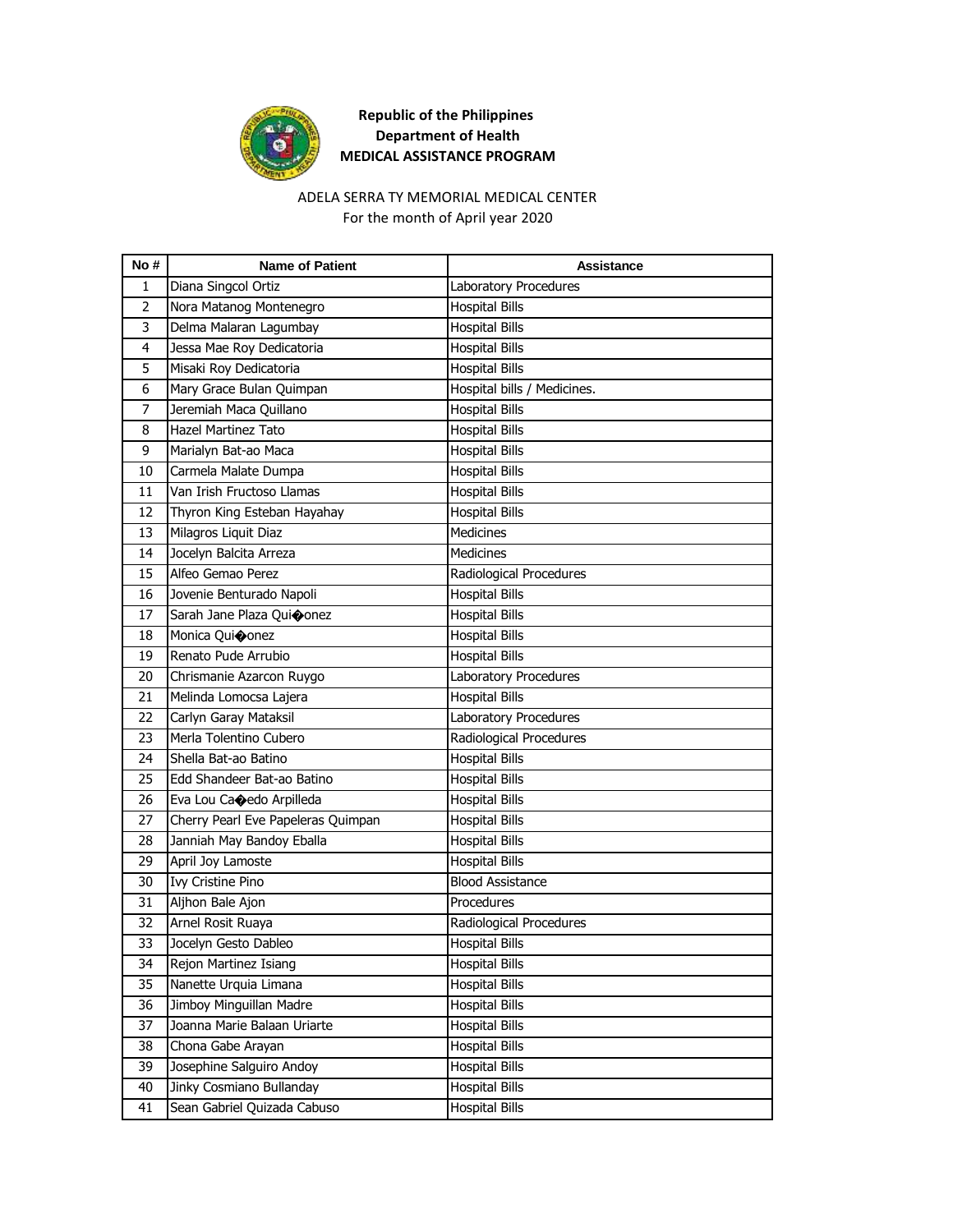| 42 | Nathalia Cabrera Dellosa           | <b>Hospital Bills</b>                |
|----|------------------------------------|--------------------------------------|
| 43 | <b>Baby Girll Ortiz</b>            | <b>Hospital Bills</b>                |
| 44 | Grace Mirabel Terse                | <b>Hospital Bills</b>                |
| 45 | Christy Pacatang Trinidad          | Laboratory Procedures                |
| 46 | Bb Girl Jamin Ortiz                | <b>NBS</b>                           |
| 47 | Pedencio Calamba Acevedo           | <b>Hospital Bills</b>                |
| 48 | Geraldin Temcang Buella            | Medicines                            |
| 49 | Even Abao Adino                    | Laboratory Procedures                |
| 50 | Jamillah Bajao                     | Laboratory/Procedures/Medicines.     |
| 51 | Daisy Pancho Belleza               | <b>Hospital Bills</b>                |
| 52 | Ni $\bigcirc$ a Yballa Jacquez     | <b>Hospital Bills</b>                |
| 53 | Anabel Librias Biol                | <b>Hospital Bills</b>                |
| 54 | Marivic Dagodoy Ayong              | <b>Hospital Bills</b>                |
| 55 | Michaela Ayong Goma                | <b>Hospital Bills</b>                |
| 56 | Felio De Leon Quinonez             | Laboratory & Radiological Procedures |
| 57 | Hone Feye Evilla Mendiola          | <b>Hospital Bills</b>                |
| 58 | Rodelyn Mendoza Ocho               | Procedures                           |
| 59 | Lee Marvin Zafra Corro             | Procedures                           |
| 60 | <b>Lord Alucard Peteros</b>        | <b>Hospital Bills</b>                |
| 61 | Jedy-ann Estuya Sullano            | <b>Hospital Bills</b>                |
| 62 | Rechel Montenegro Oracion          | <b>Hospital Bills</b>                |
| 63 | Celestine Montenegro Oracion       | <b>Hospital Bills</b>                |
| 64 | Liza Serrano Ocoy                  | <b>Hospital Bills</b>                |
| 65 | Genelyn Plaza Angos                | <b>Hospital Bills</b>                |
| 66 | Gloria Bautista Alimboyong         | <b>Hospital Bills</b>                |
| 67 | Carmel An Perez Repeso             | <b>Hospital Bills</b>                |
| 68 | Jenalyn Salahay Montenegro         | <b>Hospital Bills</b>                |
| 69 | Aje Salahay Montenegro             | <b>Hospital Bills</b>                |
| 70 | Ellana Noriz Logronio De Guzman    | <b>Hospital Bills</b>                |
| 71 | Cris Eleazar Isiang                | Laboratory Procedures                |
| 72 | Jeralon Landeras                   | Laboratory Procedures                |
| 73 | Jovita Rabbi Mendiola              | <b>Hospital Bills</b>                |
| 74 | Marifi Pecasales Boniao            | <b>Hospital Bills</b>                |
| 75 | Marisa Erlina Namoc                | <b>Hospital Bills</b>                |
| 76 | Shela Bagnol Josue                 | <b>Hospital Bills</b>                |
| 77 | Ellah Dhona Yzabelle Mendiola Ubas | <b>Hospital Bills</b>                |
| 78 | Alvin Caumanday Acang              | <b>Hospital Bills</b>                |
| 79 | Julieta Luchavez Fernandez         | <b>Hospital Bills</b>                |
| 80 | Melanie Dela Cruz Conje            | <b>Hospital Bills</b>                |
| 81 | Shenndy Lingaya Carael             | <b>Hospital Bills</b>                |
| 82 | Baby Boy Monterona                 | <b>Hospital Bills</b>                |
| 83 | Miyuri Apog Sabandal               | <b>Hospital Bills</b>                |
| 84 | Jetty Guimary Montero              | <b>Hospital Bills</b>                |
| 85 | Lito Borja Bajao                   | Medicines                            |
| 86 | Geraldin Elman Montero             | Radiological Procedures              |
| 87 | Nathaniel Velasco Betoy            | Laboratory Procedures                |
| 88 | Jhon Lloyd Abadejos Montecino      | Laboratory Procedures                |
| 89 | Reu Ruina Bagnol                   | Medicines                            |
| 90 | Gavin Franco Luchavez Fernandez    | <b>Hospital Bills</b>                |
| 91 | Mae Christhy Lacorte Marianas      | <b>Hospital Bills</b>                |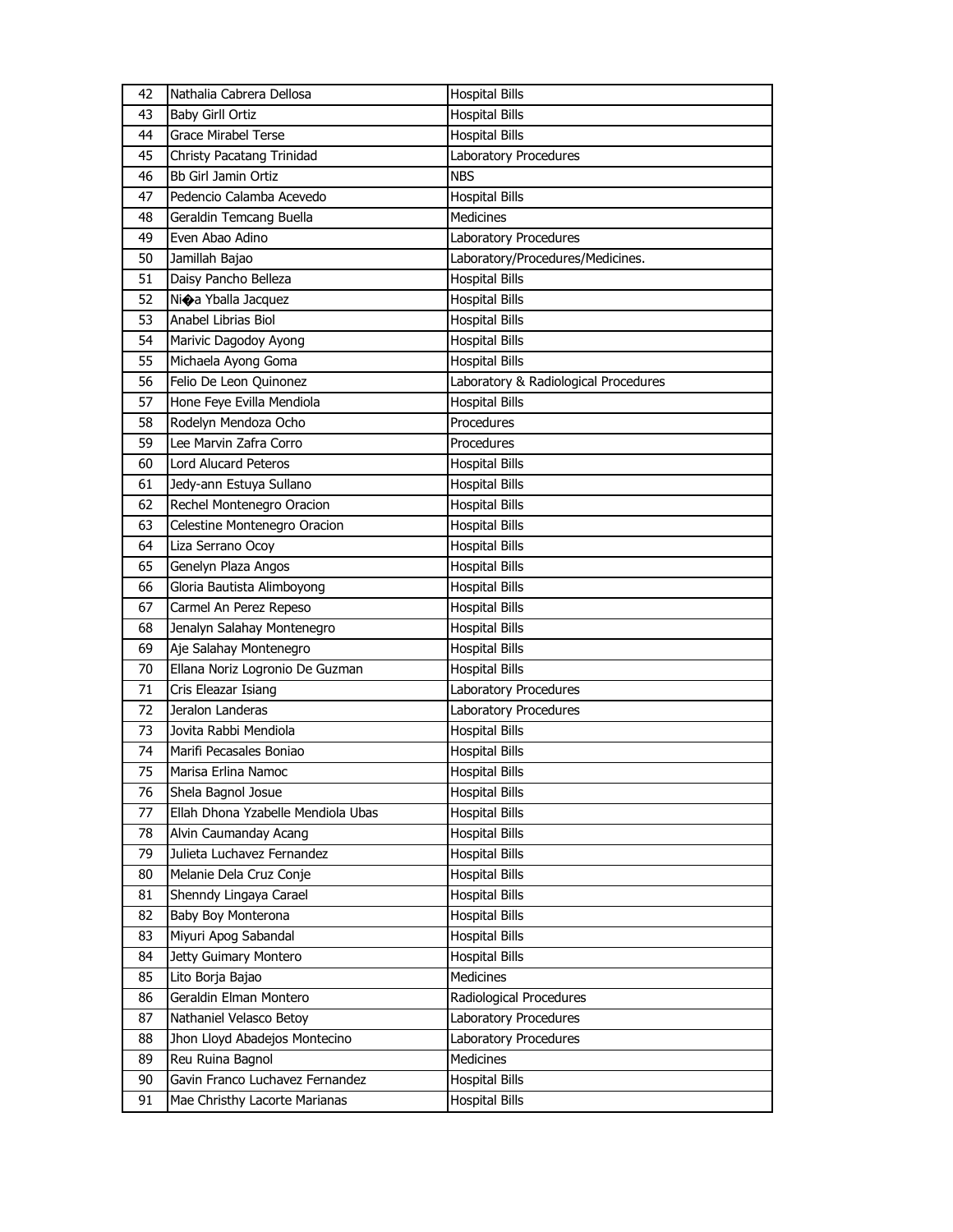| 92  | Nieljohn Rivas Jusay               | <b>Hospital Bills</b>   |
|-----|------------------------------------|-------------------------|
| 93  | Pepa Corista                       | Laboratory Procedures   |
| 94  | <b>Baby Girl Carael</b>            | <b>Hospital Bills</b>   |
| 95  | <b>Baby Girl Guimary</b>           | <b>Hospital Bills</b>   |
| 96  | Sean Abbram Suarez Vistal          | <b>Hospital Bills</b>   |
| 97  | Dina Sabandal Ballentos            | <b>Hospital Bills</b>   |
| 98  | Bonaliza Canoog Monterona          | <b>Hospital Bills</b>   |
| 99  | Marifel Luna Ravelo                | <b>Hospital Bills</b>   |
| 100 | Emelyn Estrada                     | <b>Hospital Bills</b>   |
| 101 | Yssiel Jean Sabandal Ballentos     | <b>Hospital Bills</b>   |
| 102 | Jerelyn Rubi Edellor               | <b>Hospital Bills</b>   |
| 103 | Jessa Mae Casidsid Gellama         | <b>Hospital Bills</b>   |
| 104 | Yolanda Cabusas Benitez            | <b>Hospital Bills</b>   |
| 105 | Clark Ian Maloloy-on Biol          | <b>Hospital Bills</b>   |
| 106 | Lerijean Daglom Sampag             | <b>Hospital Bills</b>   |
| 107 | Micheil Sibay Escalante            | <b>Hospital Bills</b>   |
| 108 | Vitaliano Intis Remolisan          | Medicines               |
| 109 | Trisha Rebarter Ruina              | <b>Hospital Bills</b>   |
| 110 | Maria Crisitna Rebarter Ruina      | <b>Hospital Bills</b>   |
| 111 | Melanie Punlaon                    | <b>Hospital Bills</b>   |
| 112 | Jasmine Basio Apelo                | <b>Hospital Bills</b>   |
| 113 | Chloe Subrastas Gallego            | <b>Hospital Bills</b>   |
| 114 | Cathy Jacinto Purisima             | <b>Hospital Bills</b>   |
| 115 | Rizalyn Layosa Lodovica            | <b>Hospital Bills</b>   |
| 116 | Bena Catapte Fernandez             | <b>Hospital Bills</b>   |
| 117 | Emelia Buenaflor Rein              | Hospital Bills          |
| 118 | Edgar Ballescas Echin              | <b>Hospital Bills</b>   |
| 119 | Maria Hope Winslet Layosa Lodovica | <b>Hospital Bills</b>   |
| 120 | Rhoda Serrano Cortes               | <b>Hospital Bills</b>   |
| 121 | Jazel Hechanova                    | Laboratory Procedures   |
| 122 | Vicenta Lumictin                   | Procedures              |
| 123 | Harvey Myles Apelo Bale            | Hospital Bills          |
| 124 | Clinton Montenegro Dominguez       | <b>Hospital Bills</b>   |
| 125 | Rehanna Suarez Igot                | <b>Hospital Bills</b>   |
| 126 | Pablo Acevedo Acquiatan            | Medicines               |
| 127 | Ma. Fritzel Anajao Galo            | <b>Hospital Bills</b>   |
| 128 | Marck Eric Acevedo Sarim           | <b>Hospital Bills</b>   |
| 129 | Mary Grace Dollente Asoque         | <b>Hospital Bills</b>   |
| 130 | Sofia Pabojot Narit                | <b>Blood Assistance</b> |
| 131 | Auremyr Adorico Tuscano            | <b>Hospital Bills</b>   |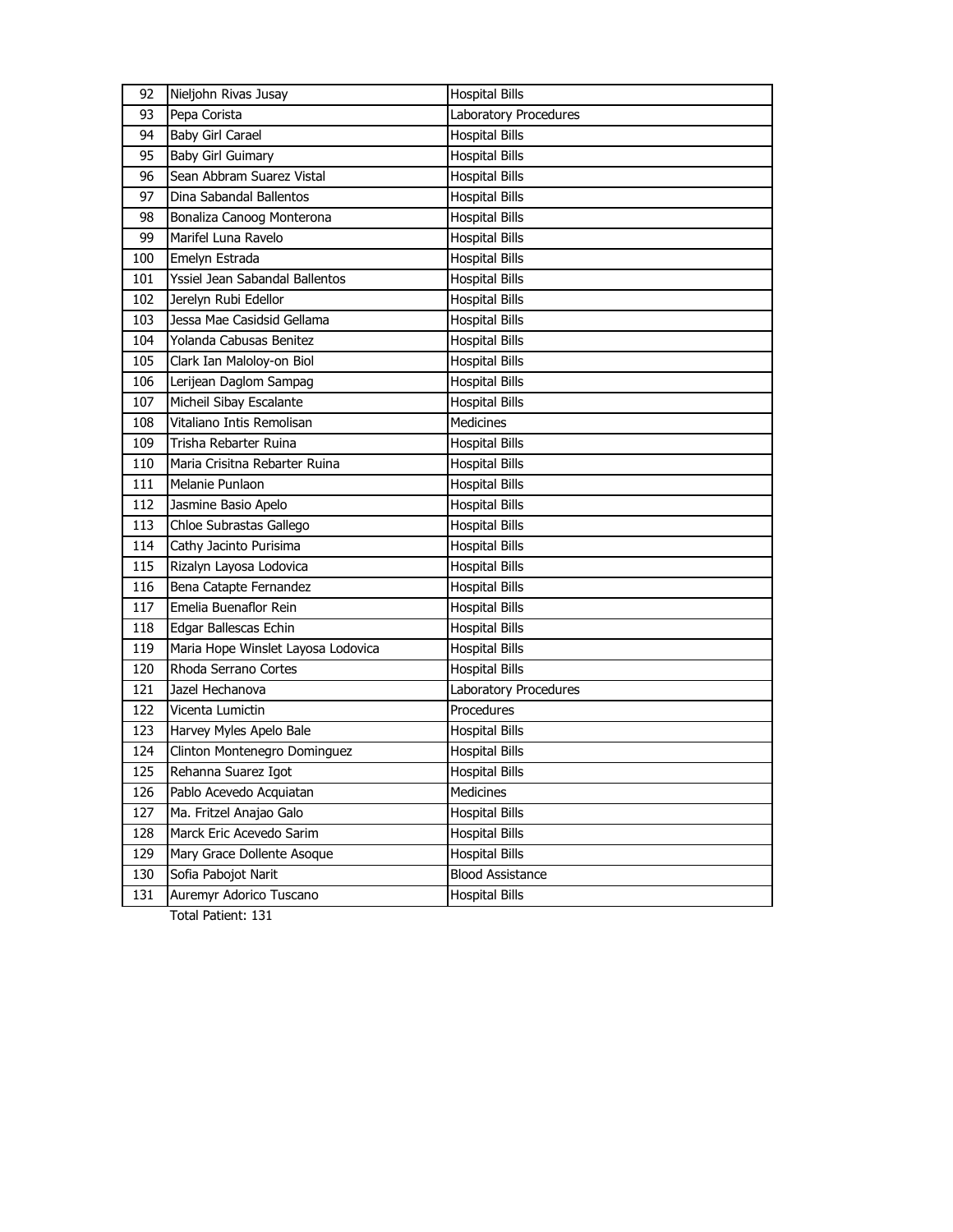

ADELA SERRA TY MEMORIAL MEDICAL CENTER For the month of June year 2020

| No#                                                | <b>Name of Patient</b> | Assistance |
|----------------------------------------------------|------------------------|------------|
| . March 2014 and Contract Contract Library and the |                        |            |

\_\_ No record found for this month \_\_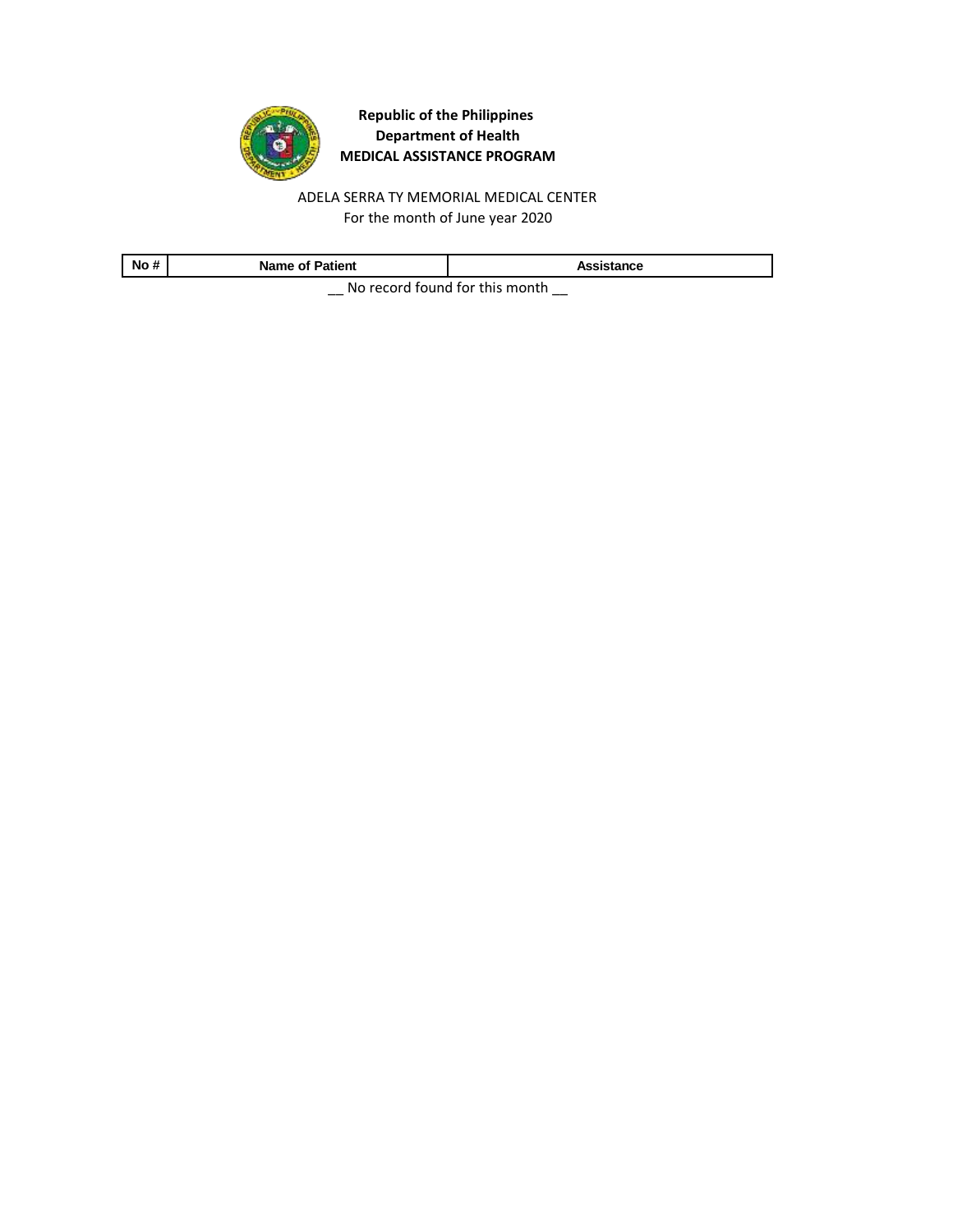

ADELA SERRA TY MEMORIAL MEDICAL CENTER For the month of July year 2020

| No#                               | Name of Patient | Assistance |
|-----------------------------------|-----------------|------------|
| No no cond found for this meanth. |                 |            |

 $\equiv$  No record found for this month  $\equiv$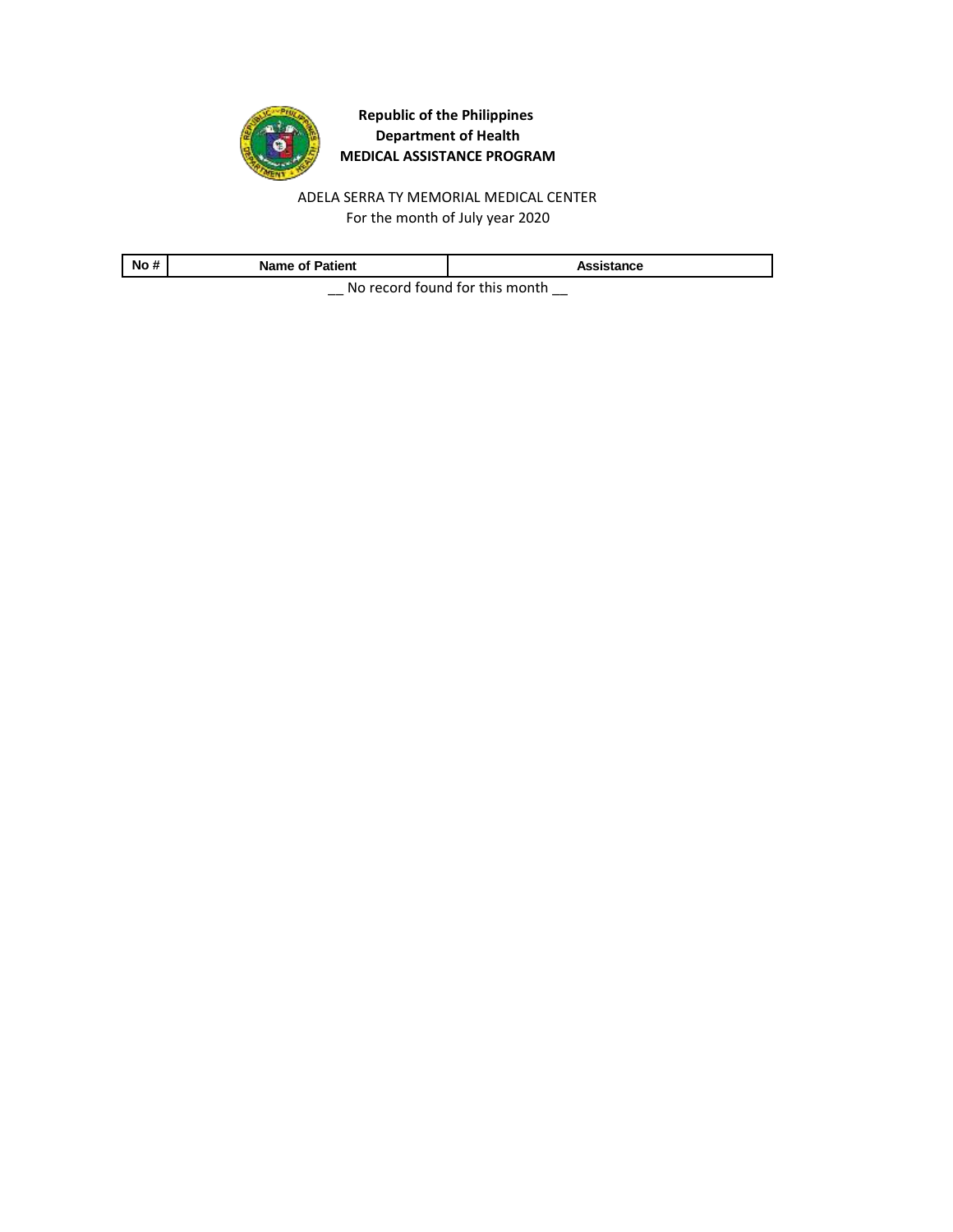

ADELA SERRA TY MEMORIAL MEDICAL CENTER For the month of August year 2020

|                                                    | No # | <b>Name of Patient</b> | Assistance |
|----------------------------------------------------|------|------------------------|------------|
| . March 2014 and Contract Contract Library and the |      |                        |            |

 $\equiv$  No record found for this month  $\equiv$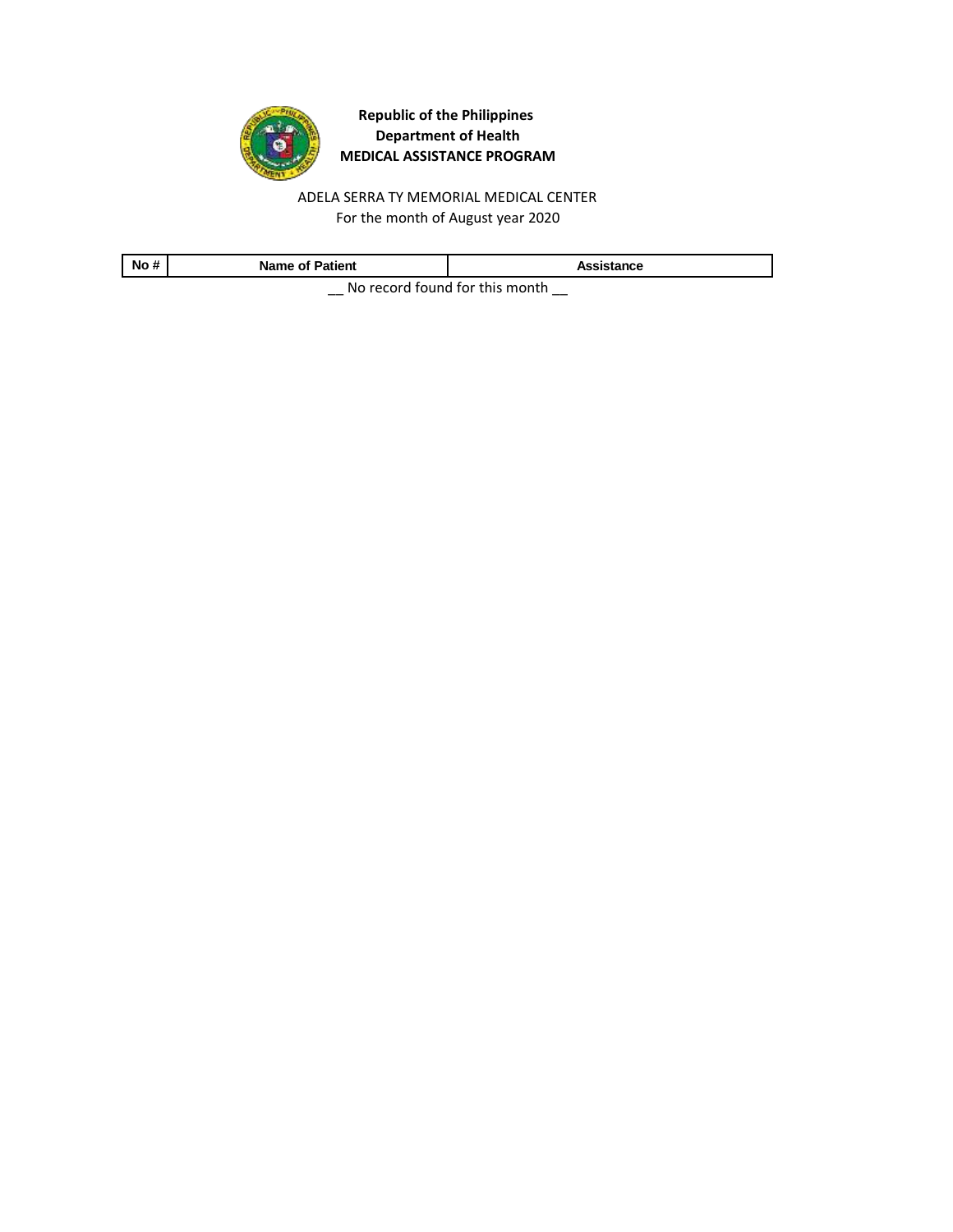

ADELA SERRA TY MEMORIAL MEDICAL CENTER For the month of September year 2020

| No #                                                | <b>Name of Patient</b> | Assistance |
|-----------------------------------------------------|------------------------|------------|
| Alle a construit for the different biology consider |                        |            |

 $\equiv$  No record found for this month  $\equiv$